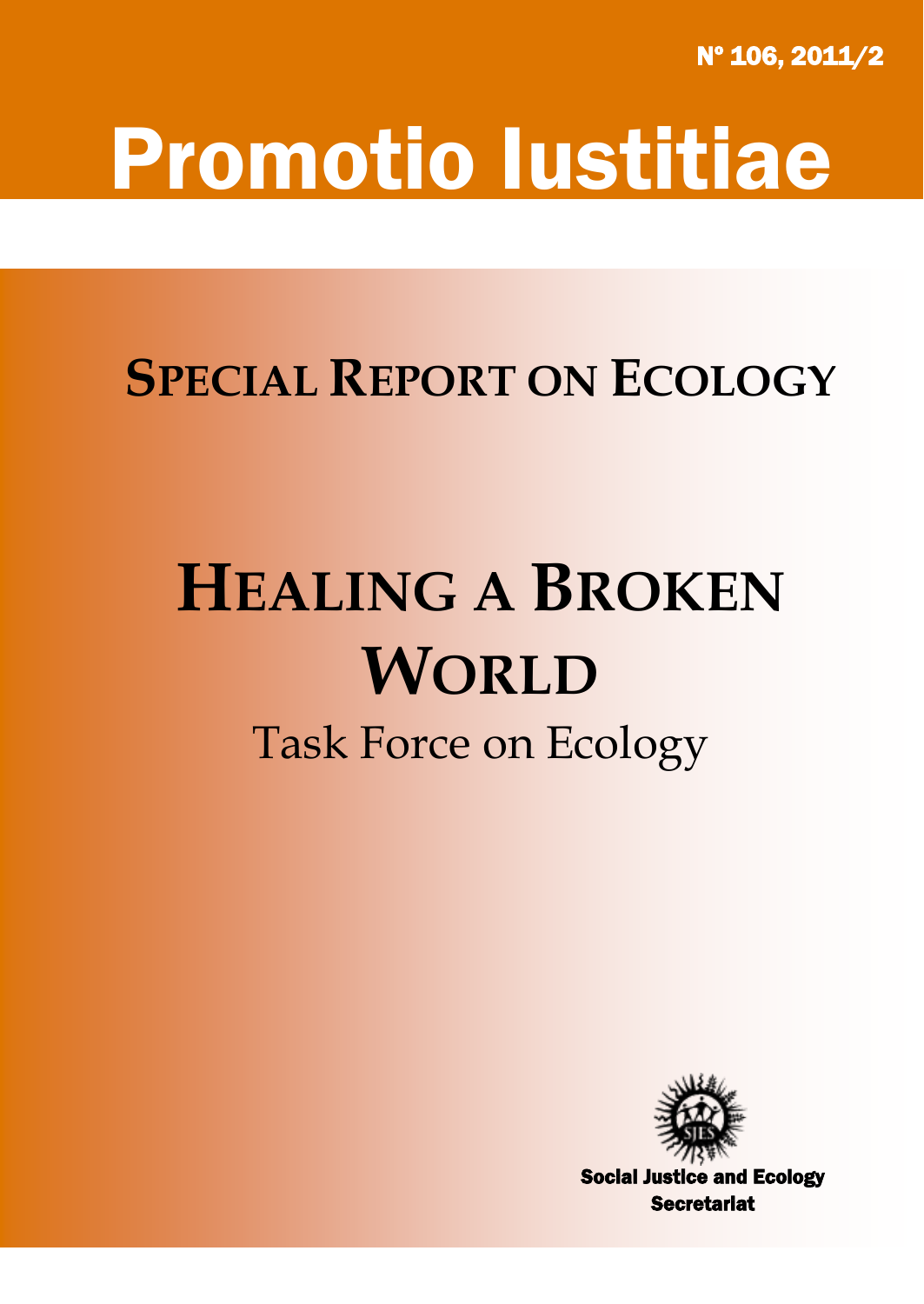| Editor:                            | Patxi Álvarez SJ  |
|------------------------------------|-------------------|
| Consultant Editor:                 | Suguna Ramanathan |
| Publishing Coordinator: Tina Negri |                   |

*Promotio Iustitiae* is published by the Social Justice Secretariat at the General Curia of the Society of Jesus (Rome) in English, French, Italian and Spanish. *Promotio Iustitiae* is available electronically on the World Wide Web at the following address: **www.sjweb.info/sjs/PJnew**.

If you are struck by an idea in this issue, your brief comment is very welcome. To send a letter to *Promotio Iustitiae* for inclusion in a future issue, please write to the fax or email address shown on the back cover.

The re-printing of the document is encouraged; please cite *Promotio Iustitiae* as the source, along with the address, and send a copy of the re-print to the Editor.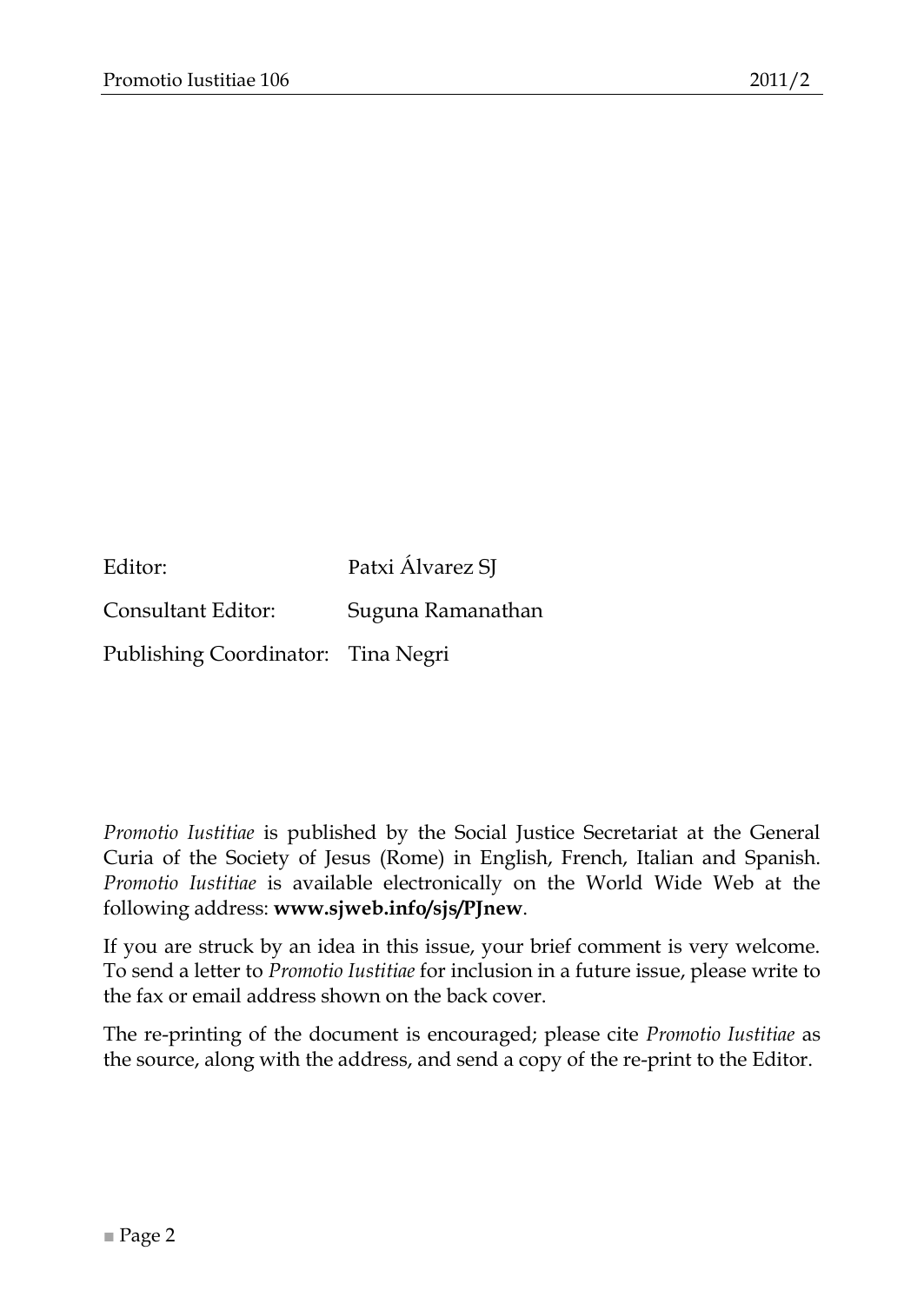‗Healing a Broken World' describes the rationale of establishing the Task Force on Jesuit Mission and Ecology (July-November 2010), the general vision that animates its analysis and recommendations, the context of the world, the Church and the Society of Jesus today, the relationship of ‗reconciliation with creation' with faith, justice, inter-religious and cultural dialogue, and finally proposes a set of practical recommendations.

### **MEMBERS OF THE TASK FORCE**

A. Joseph, Xavier SJ (MDU) Aguilar Posada SJ, José Alejandro (COL) Chiti SJ, Leonard (ZAM) García Jiménez SJ, José Ignacio (CAS) Tuchman, Nancy C., Loyola University Chicago (USA) Walpole, Peter W. (Pedro) SJ (PHI)

**Invited member:** Álvarez SJ, Patxi (LOY)

#### **Co-conveners:** Anton SJ, Ronald J. (MAR) Franco F. SJ, Fernando (GUJ)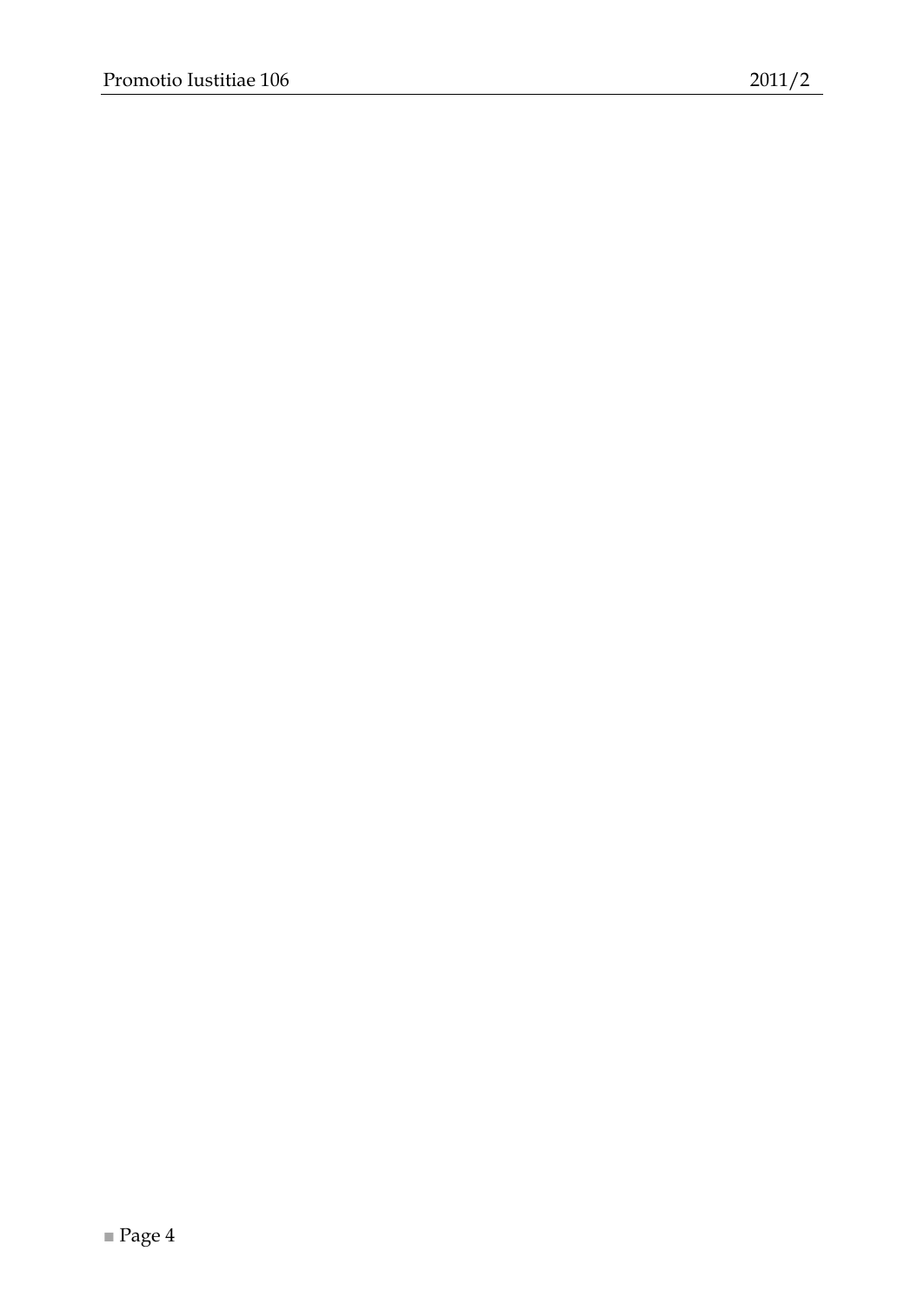## **CONTENTS**

| 4. UNDERSTANDING OUR JESUIT MISSION IN THE CONTEXT OF THE                  |
|----------------------------------------------------------------------------|
| 4.1 Care for creation: the development of a new dimension in Jesuit        |
|                                                                            |
|                                                                            |
| 4.2 Reconciliation with creation and the Faith-dimension of our mission 32 |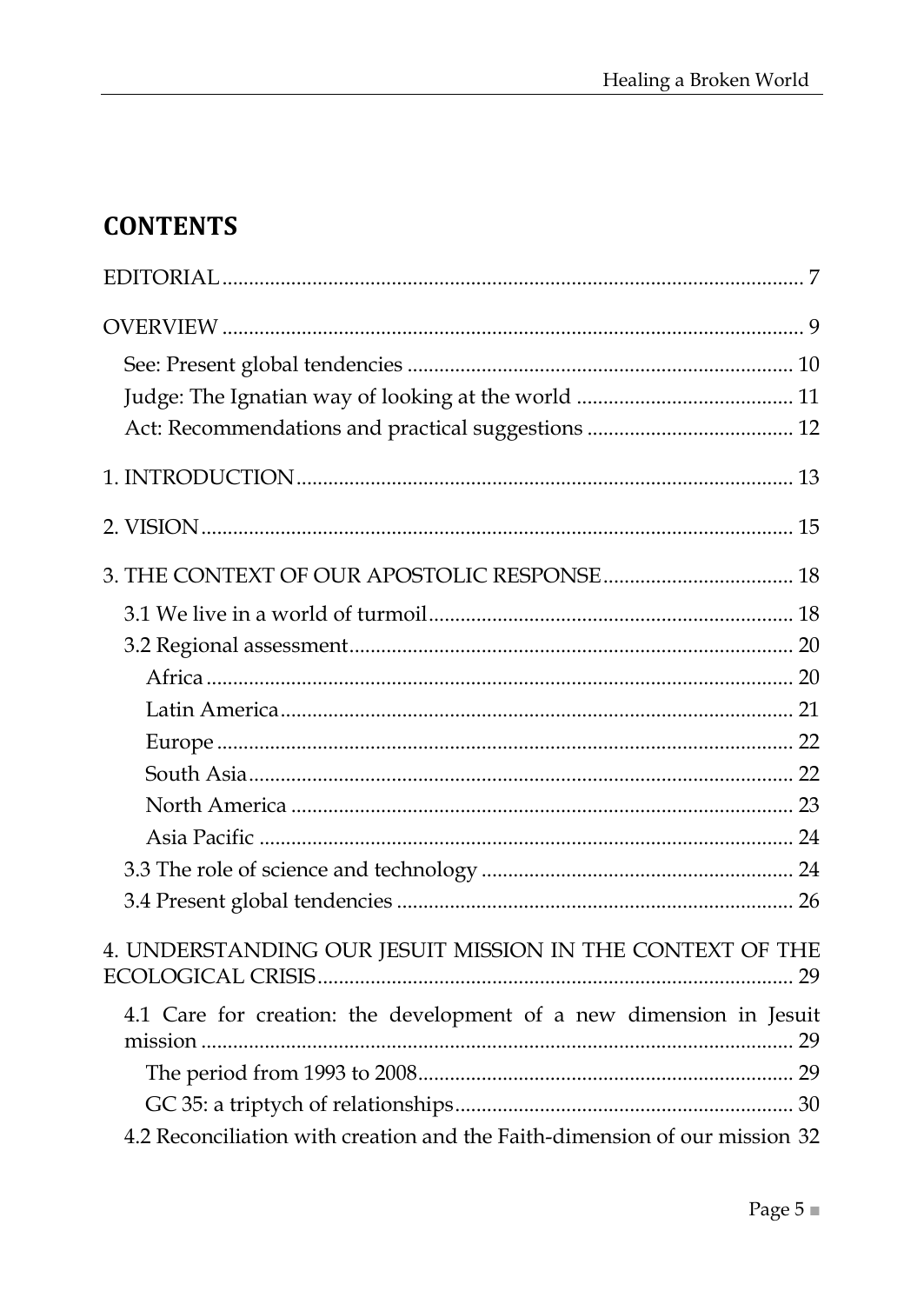| Biblical reflection: Creation and the Paschal mystery  32                   |  |
|-----------------------------------------------------------------------------|--|
|                                                                             |  |
|                                                                             |  |
| 4.3 Reconciliation with creation and the justice-dimension of our mission   |  |
|                                                                             |  |
|                                                                             |  |
| Mitigation, adaptation and social contract as transformative agenda 37      |  |
| 4.4 Reconciliation with creation and dialogue with culture and religions 38 |  |
|                                                                             |  |
|                                                                             |  |
|                                                                             |  |
|                                                                             |  |
|                                                                             |  |
|                                                                             |  |
|                                                                             |  |
|                                                                             |  |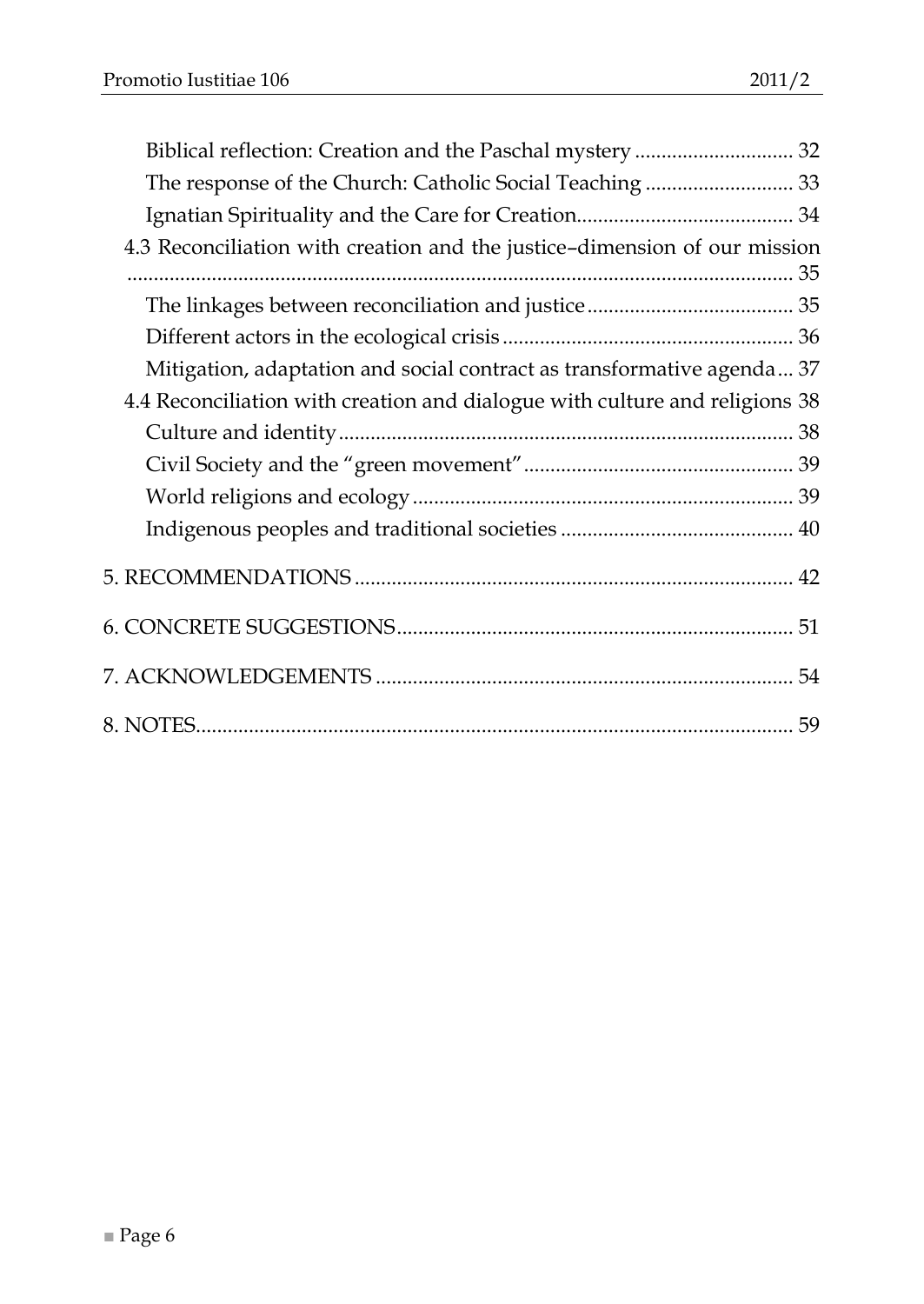## <span id="page-6-0"></span>**EDITORIAL**

I have the pleasure of presenting you with this document on ecology, fruit of the generous and enthusiastic labor of the Ecology Task Force. The document was elaborated between July and November 2010 by experts, both Jesuit and lay, coming from all the Conferences.

The deterioration of the environment as a result of human activity has taken on a decisive importance for the future of our planet and for the living conditions of coming generations. We are witnessing a growing moral consciousness regarding this reality.

The Church, and especially the two most recent Popes, have been insisting on the need for us to collaborate in the efforts to preserve the environment, and thus to protect creation and the poorest populations, who are those most threatened by the consequences of environmental degradation.

The Society of Jesus is also involved in this task. Many Jesuits and collaborators who accompany poor farming communities are attempting to protect the environment and promote sustainable development as an essential condition for the future. The younger generations of Jesuits are especially sensitive in this regard. Some Conferences have made the ecological question an apostolic priority. Most definitely, the Society is engaged in many efforts in this field.

Nevertheless, we are still in need of a **change of heart**. We need to confront our inner resistances and cast a grateful look on creation, letting our heart be touched by its wounded reality and making a strong personal and communal commitment to healing it.

The present document seeks to be one more aid in this long journey, which requires sincere dedication on our part. The text treats a complex topic with rigor. It helps us understand the present situation, allows us to make it a more integral part of our mission, and offers us a series of valuable, well thought-out **recommendations**, which we should consider seriously in our institutions, communities, and provinces.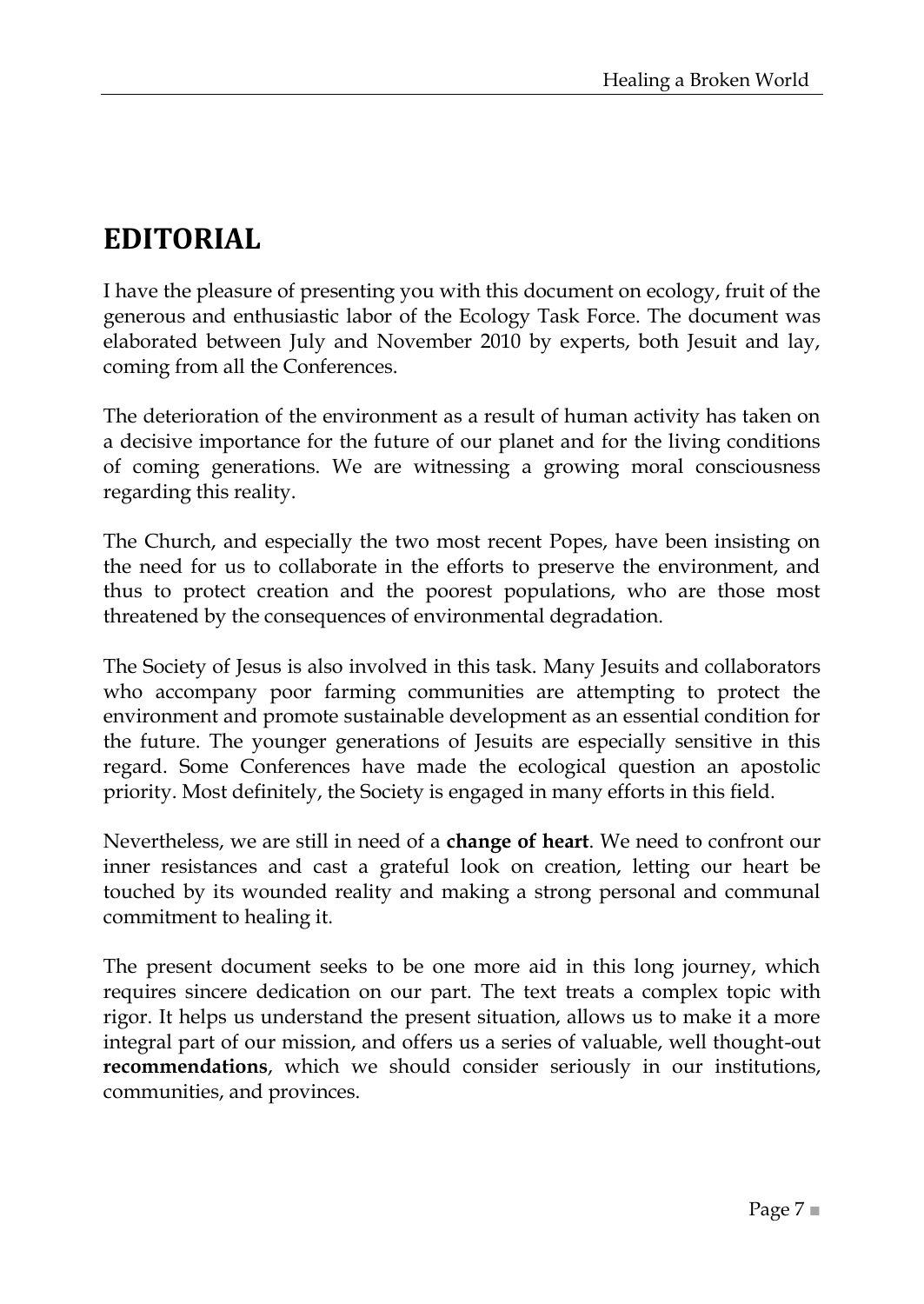Its main message, though, is one of hope: we still have time to save this wounded creation. It is now up to us to make our own small contribution.

I am confident that our reading of and praying over this text, as well as dialogue on this topic among ourselves and in our communities and institutions, will help us to keep advancing in our journey toward reconciliation with our wounded natural world

Patxi Álvarez SJ

Director Social Justice and Ecology Secretariat General Curia of the Society of Jesus Rome, Italy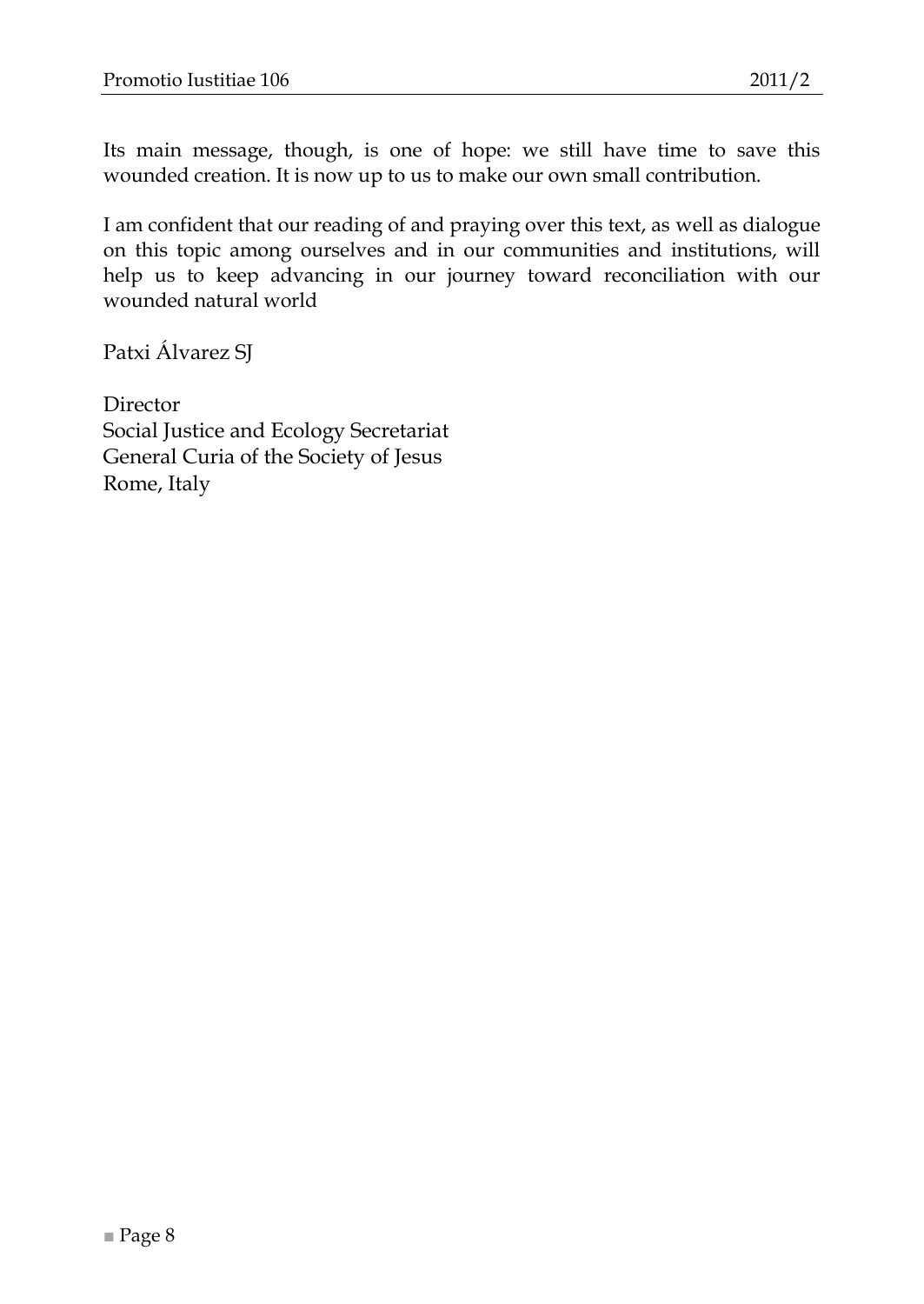## <span id="page-8-0"></span>**OVERVIEW**

Applying the see-judge-act method of Catholic Social Teaching, the Task Force looked at the world today and tried to assess the situation as honestly and globally as possible. In order to properly "judge" the results of the assessment, it applied the latest Jesuit reflections on the environment to the situation at hand. After a short historical excurse, Reconciliation with Creation is examined in the light of the Faith dimension of our mission, then the Justice dimension, and then dialogue with culture and religions, the two transversal dimensions. Six recommendations for Jesuit communities, universities and many other environments follow. In chapters seven and eight, an outline for a community retreat and some more (very) concrete suggestions are given.

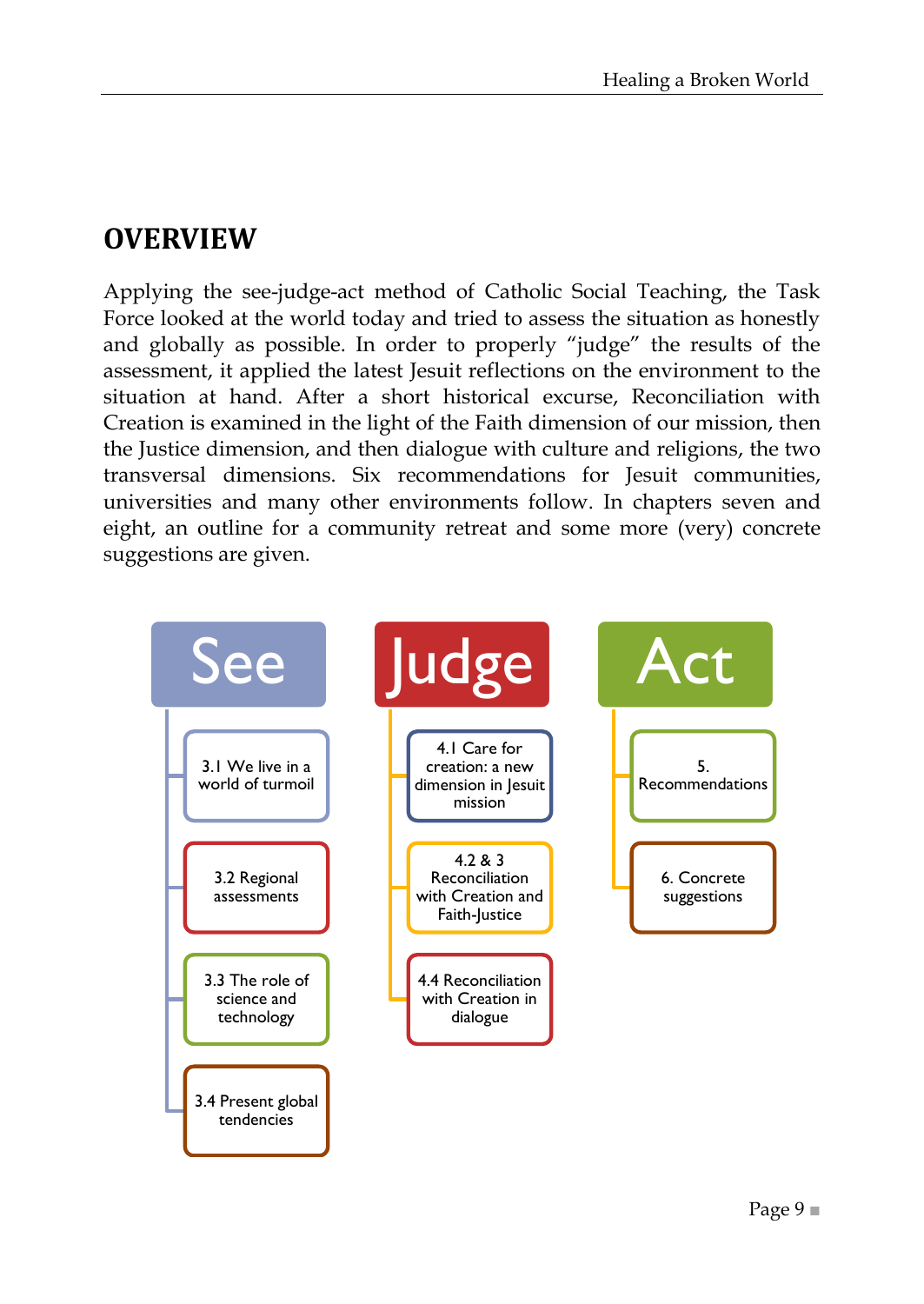<span id="page-9-0"></span>The world we live in is not the paradise we would like to be, quite the contrary. Most problems have been created by human beings, and seem to be getting worse. The honest assessment of chapter three is not meant to discourage but to induce a much-needed urgency and to inspire the concrete actions in chapter five. Chapter three also addresses the well-know but oftignored fact that the poor are the ones to suffer most from the ecological crisis – this is happening already and will happen increasingly in the future. We Jesuits cannot shut our eyes in front of this tragedy happening to those we proclaim being in solidarity with. Summing up the regional assessments from Africa, Asia, Europe, North and South America, these global tendencies were identified by the Task Force:

| Continuing pressure on<br>natural resources                                                                   |  | Advancing environmental<br>degradation caused by<br>inappropriate agricultural<br>production systems and<br>unsustainable exploitation<br>of natural resources. |                                                                                                          |  | Huge differences in<br>income between the poor<br>and the rich.                                         |  |
|---------------------------------------------------------------------------------------------------------------|--|-----------------------------------------------------------------------------------------------------------------------------------------------------------------|----------------------------------------------------------------------------------------------------------|--|---------------------------------------------------------------------------------------------------------|--|
| Lack of access to basic<br>services <i>i.e.</i> education,<br>health services, etc.                           |  |                                                                                                                                                                 | Rapid urbanization<br>associated with an<br>increasing number of<br>urban poor and homeless<br>families. |  | <b>Growing consumerism</b><br>within an economic<br>paradigm that does not<br>pay the ecological costs. |  |
| Corporate interests often<br>over-riding public interests<br>to influence national<br>environmental policies. |  | <b>Escalation of inter-religious</b><br>and inter-ethnic conflicts,<br>often driven by the socio-<br>economic context.                                          |                                                                                                          |  |                                                                                                         |  |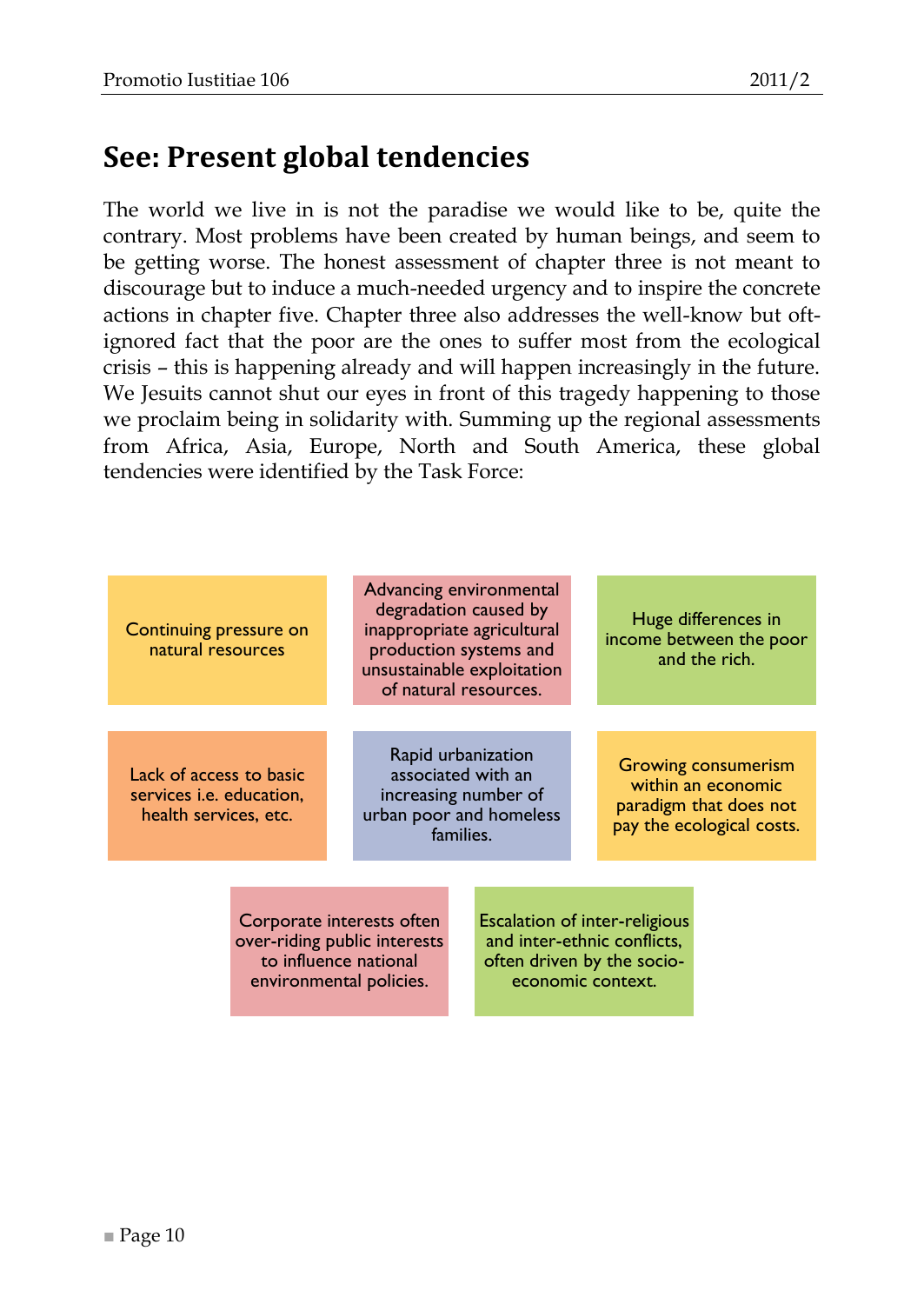## <span id="page-10-0"></span>**Judge: The Ignatian way of looking at the world**

After assessing the situation that we find ourselves in, the Task Force applied different filters to the findings. Recent General Congregations, the Bible and Catholic Social Teaching, insights from the social sciences and other world religions, among others, are employed in an effort to make sense of the ecological crisis and respond in an appropriate, Jesuit way to its challenges.

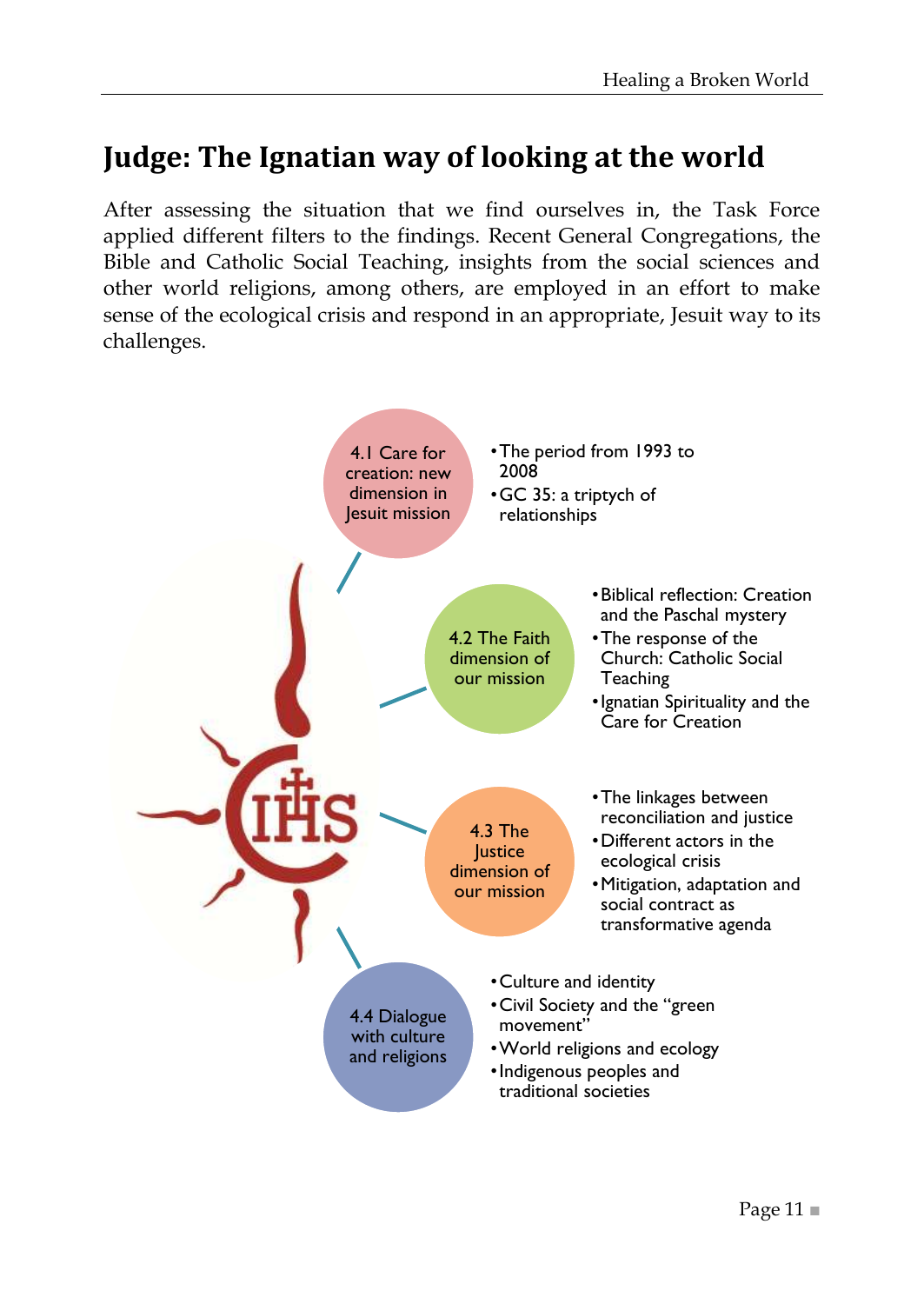## <span id="page-11-0"></span>**Act: Recommendations and practical suggestions**

The recommendations made in chapter five are meant as an invitation to those who feel called to respond to the challenges outlined in chapter 1-4. They are addressed to different apostolates of the Society and different levels of governance. More practical suggestions for everyday use in communities and other group settings can be found in chapter 6. As an aid to discernment, we have also added presuppositions that guided our reflection on the recommendations. They form the introduction of chapter five, which also has a more detailed account of how each of the following recommendation could be implemented.

(1) Jesuit Communities and apostolic works are invited to discern the management of our own institutions and to exchange and develop more ecologically sustainable lifestyles in our communities.

(2) All Jesuits and partners in mission are invited to address the effects of the environmental crisis on the poor, marginalised and indigenous peoples.

(3) Those in charge of communication and media are invited to develop ways of increasing the awareness and motivation for action among lesuits and all those involved in various apostolic ministries.

(4) Jesuit higher education institutions, theological faculties, business schools, research and capacity-building centres are invited to engage students in transformative education and to explore new themes and areas of interdisciplinary research.

(5) Centres of theological reflection, spirituality, social and pastoral works are invited to develop the spiritual sources motivating our commitment and forstering our celebration of creation.

(6) The Governance structures of the Society are invited to review our Jesuit Formation in the light of environmental concerns

(7) All Jesuit Conferences are invited to explicitly include the theme of ecology in their apostolic plans.

(8) The Central Government of the Society is invited to develop a mechanism which can help Fr. General to follow up and evaluate implementation of GC 35 mandate to establish right relationships with creation as expressed in these recomendations.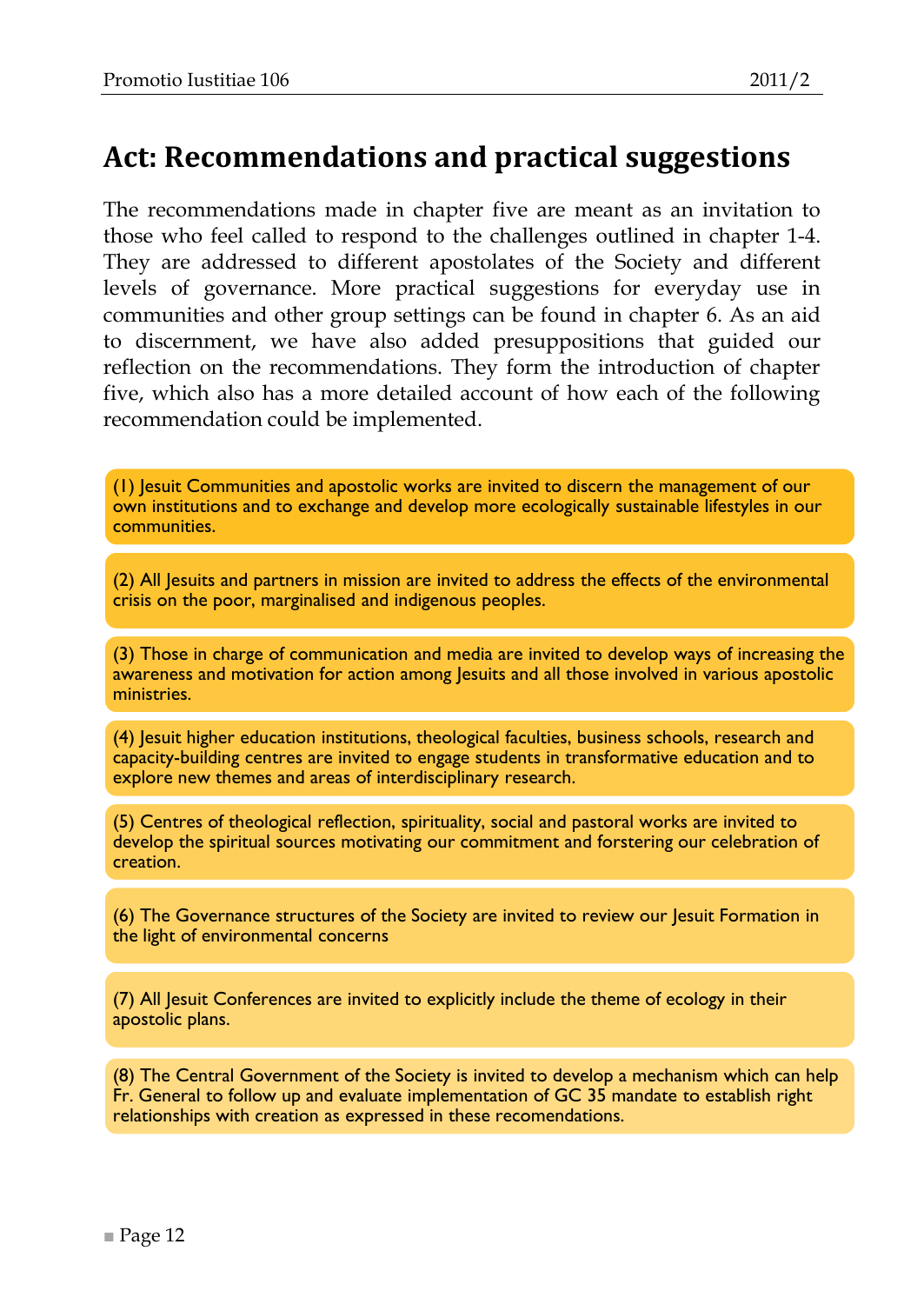## <span id="page-12-0"></span>**1. INTRODUCTION**

1] Part of the Society's mission, as emphasized by General Congregation 35 (GC 35), is to respond to ecological or environmental challenges, "to appreciate more deeply our covenant with creation" ( $D$  3, 36). The care of the environment "touches the core of our faith in and love for  $God$ " (D 3, 3. In stating this fact GC 35 follows closely the directives given by Benedict XVI.<sup>1</sup>

2] Implementation of the general call of both GC 35 and the Church has led to the setting up of a Task Force (TF) on 'Jesuit Mission and Ecology' as one way of reflecting on practical ways to respect creation. Looked at from a historical perspective, it seems appropriate to make an "aggiornamento" of our Jesuit tradition on ecology.<sup>2</sup> We understand fully the importance of reflecting on our mission and such environmental challenges as climate change and lack of good governance in exploiting natural and mineral resources. Such reflection is crucial to interpreting the signs of the times for we are dealing with an issue that challenges the very future of humankind.

3] The TF has been jointly convened by the Secretaries of the Social Justice and Ecology Secretariat (SJES) and the Higher Education Secretariat. It comprises a group of five Jesuits and one lay person selected from each of the six Jesuit Conferences. The TF was entrusted with the task of preparing a Report for Fr. General on ‗Jesuit Mission and Ecology**.'** Drawing on what has been said by the Church and the Society, $3$  and bearing in mind the initiatives already undertaken by all Conferences and Provinces,<sup>4</sup> the TF was asked to present practical recommendations so that the concern for ecology is integrated in all our ministries.<sup>5</sup> In working out these recommendations the TF was asked to adopt an inter-sectoral or inter-disciplinary dimension so as to stress the global and international aspect of the issues, and focus on issues and methodologies where the Society can use its distinctive strengths.

4] In order to help the TF, an Extended Consultation on the issue of ecology was held at the Curia in Rome on 10 May 2010.<sup>6</sup> At the TF first meeting (5-9 July 2010), the agenda and the distribution of various functions were agreed upon. It was also decided to send short questionnaires to a selected group of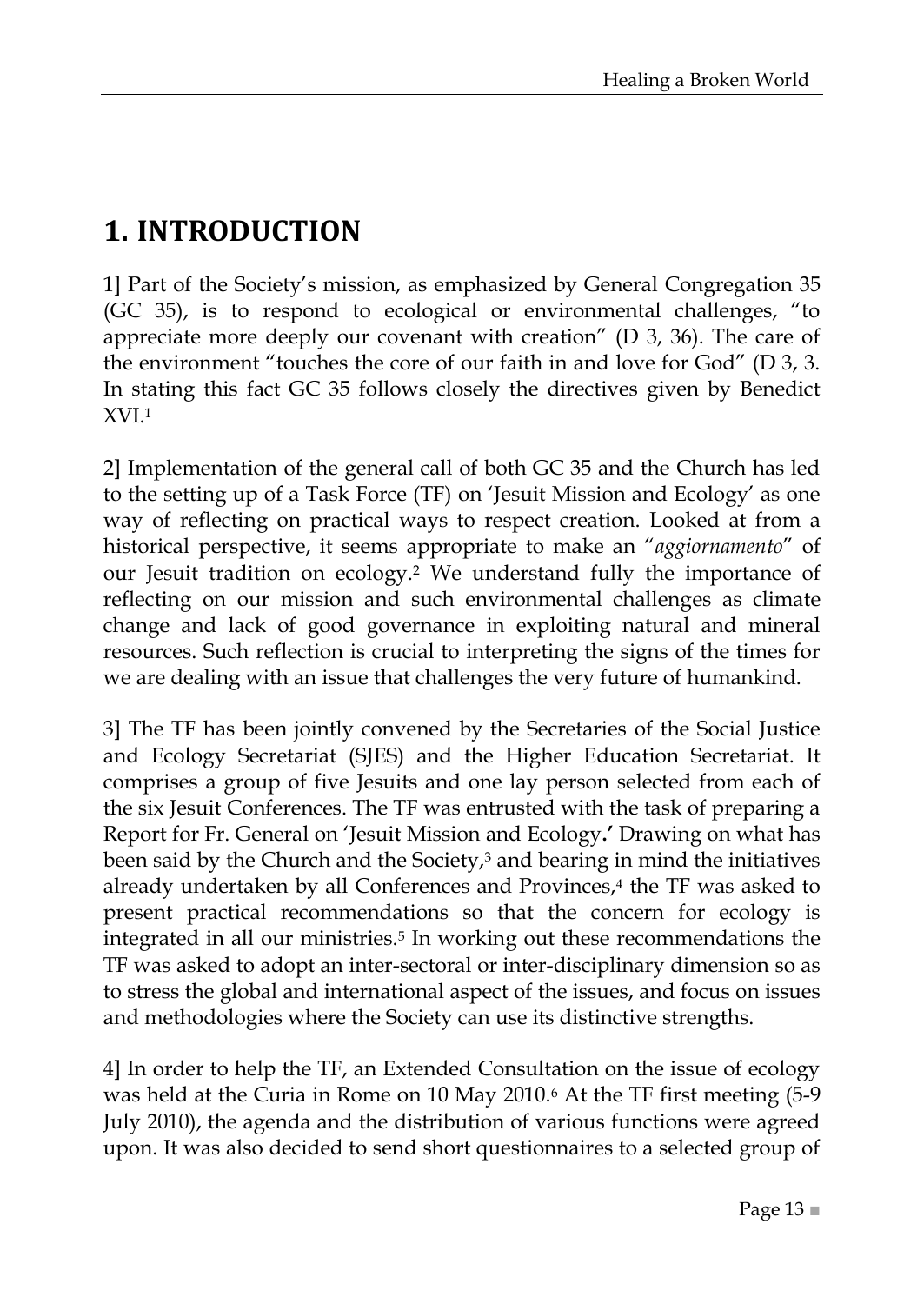persons in each Conference representing various apostolates<sup>7</sup> The TF had a final meeting in Rome from 15 to 20 November to finalise the Report.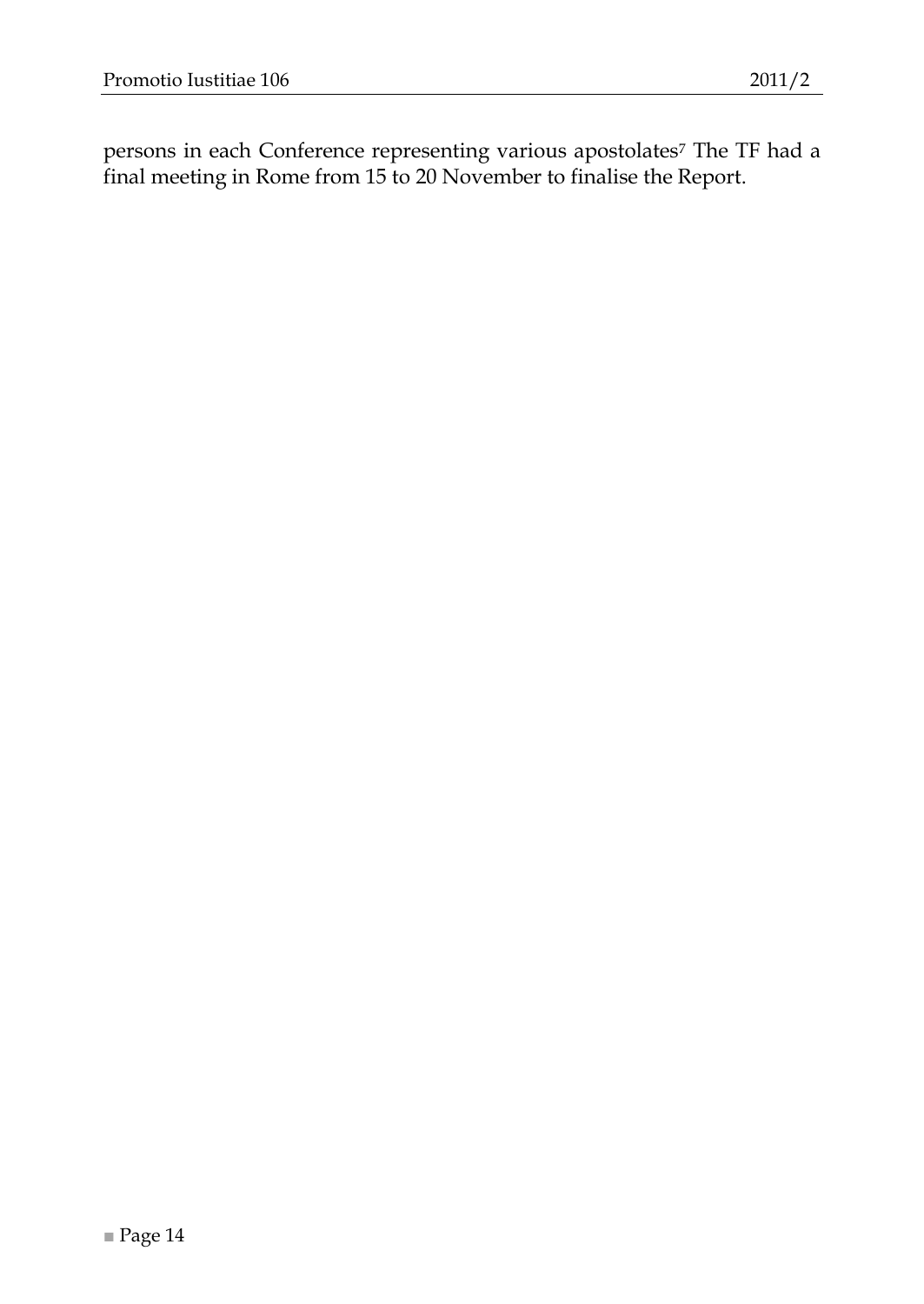## <span id="page-14-0"></span>**2. VISION**

5] The deepening of our faith experience in God's creative gift of life calls for transformative change in the way we respond to the urgent task of reconciliation with creation. Creation, the life-giving gift of God, has become material, extractable and marketable. Full of paradoxes, the world confuses and accuses us, but holds out, at the same time, encouraging signs. There is fear, turmoil, suffering, and despair, but also expressions of hope and trust. All of us are responsible, some of us more than others; all of us suffer the effects, some more than others. Justified by technological prowess and consumed by greed, too many human beings continue to dominate and rape nature in the advance towards 'progress'; too few reckon with the consequences of our actions.

6] Rational and technical answers to the physical and biological challenges of this world dominate our experience, blunting our sensitivity to the mystery, diversity and vastness of life and the universe. The spiritual depth of communion with nature is banished from our experience by an excess of rationality, but if we want to respond to the searching questions of the women and men of our time, we need to go deeper and increase our communion with creation. We have much to learn in this from others so that their experience makes us draw deeper from our own faith; we need to know on our pulse the hope and healing sought by so many in the world today, especially those who are young or vulnerable and in need of peace across the land.

7] Today, more than ever, we need to recognize Christ in suffering and ugliness, in the depth of all things as in the Passover, reconciling creation through Himself and renewing the Earth. Though powerless, we draw strength through Christ's presence and with dignity experience meaning and love. 'Seeing God in all things' calls us into the mystical relation with all creation. The wisdom of God and the new triptych explaining our mission of reconciliation<sup>8</sup> - these give us strength to listen to all people and to work with them. We recognise the wounded and broken world and humbly acknowledge our part; yet this is an invitation to respond, to be a healing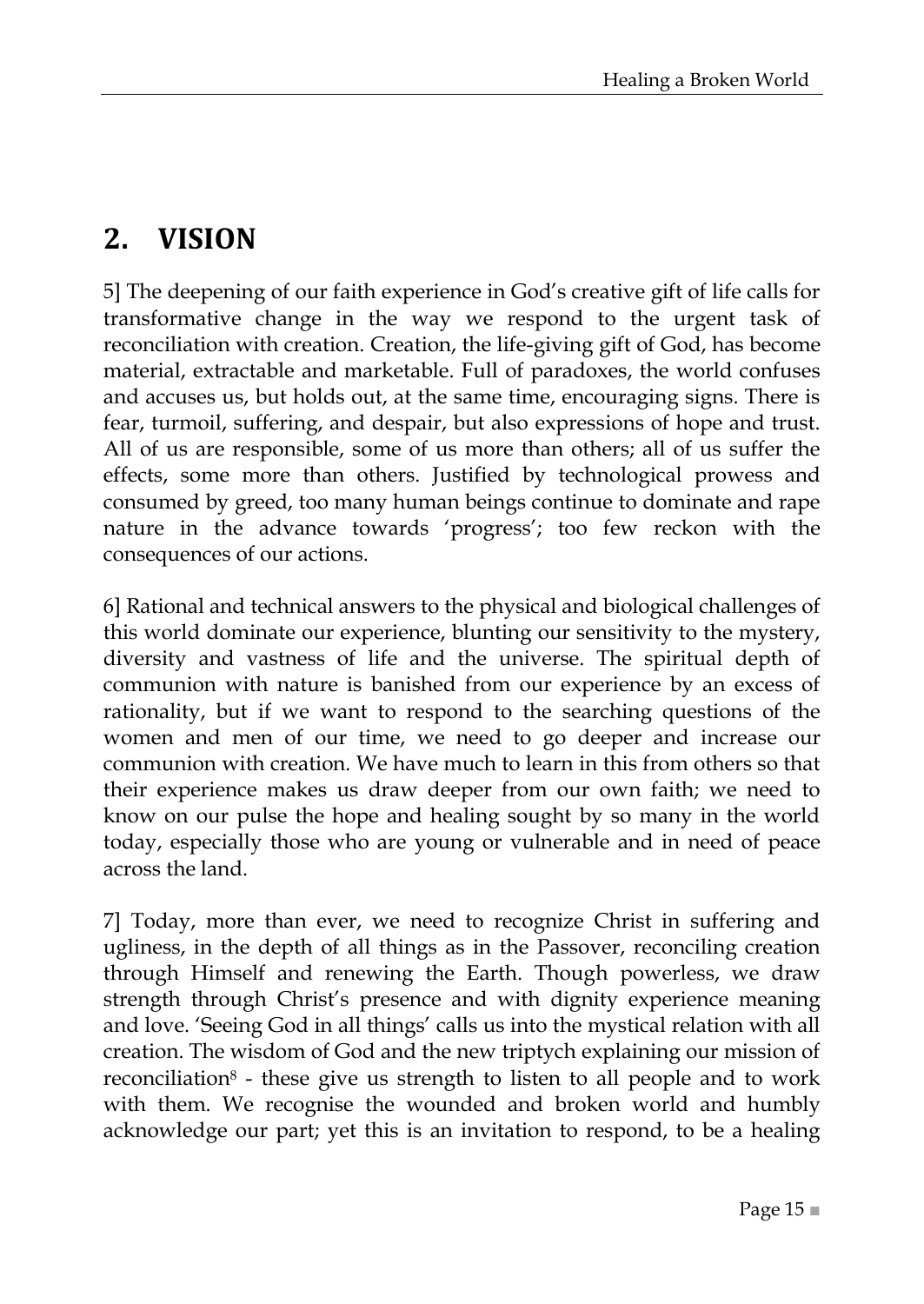presence full of care and dignity in places where the truth and joy of life are diminishing.

8] The degrading of the environment through unsustainable energy consumption and the threat of diminishing water and food are consequences being played out in global society today: the Aral Sea, Aceh, Darfur, Katrina, Copenhagen, Haiti and the Gulf of Mexico. Competing ‗goods' (for example, national energy development and displacement of local subsistence) call for deeply informed discernment. The exponential rise in population densities, from today's 6.8 billion to 9 billion projected by the year 2050, exacerbates both the demand on natural resources and the production of waste. From the right to develop down to the ethical call for reduction-- it is all a huge challenge for humankind. There are few easy answers; we are called to investigate how we must live and bear witness. Contemplating the signs of the times and engaging in discernment of the mission, we must courageously explore new ways of living ecological solidarity.

9] The struggle for dignified living stretches across a socioeconomic abyss from utter deprivation at one end to abusive consumption at the other. The range covers chronically impoverished, marginalized, indigenous peoples, migrants and displaced people, all of them struggling to meet basic needs and security; it includes those searching for a better life and a promise of progress, and those craving consumerism. Where many are deprived of food, some must reduce consumption. Dignified yet humble, we all need justice as we seek for peace and 'live the kingdom'.

10] Our charism and vocation call us to renew relations, to challenge intellectual and spiritual commitment and contemporary formation, to profess a deep engagement with creation and learn from the Book of Nature to be co-creators sharing in the fullness of life. Through healing centres we need to identify and act with lay collaborators and social movements, locally, regionally and universally, connecting and participating in the broader search for respect, responsibility and accountability for the environment.

11] The challenge is both new and old, and addresses all ministries. The document takes this diversity seriously, speaks of personal conversion, appeals to the mind as well as to the heart, to individuals and institutions, Conferences and Provinces, and addresses itself to all sectors: theological,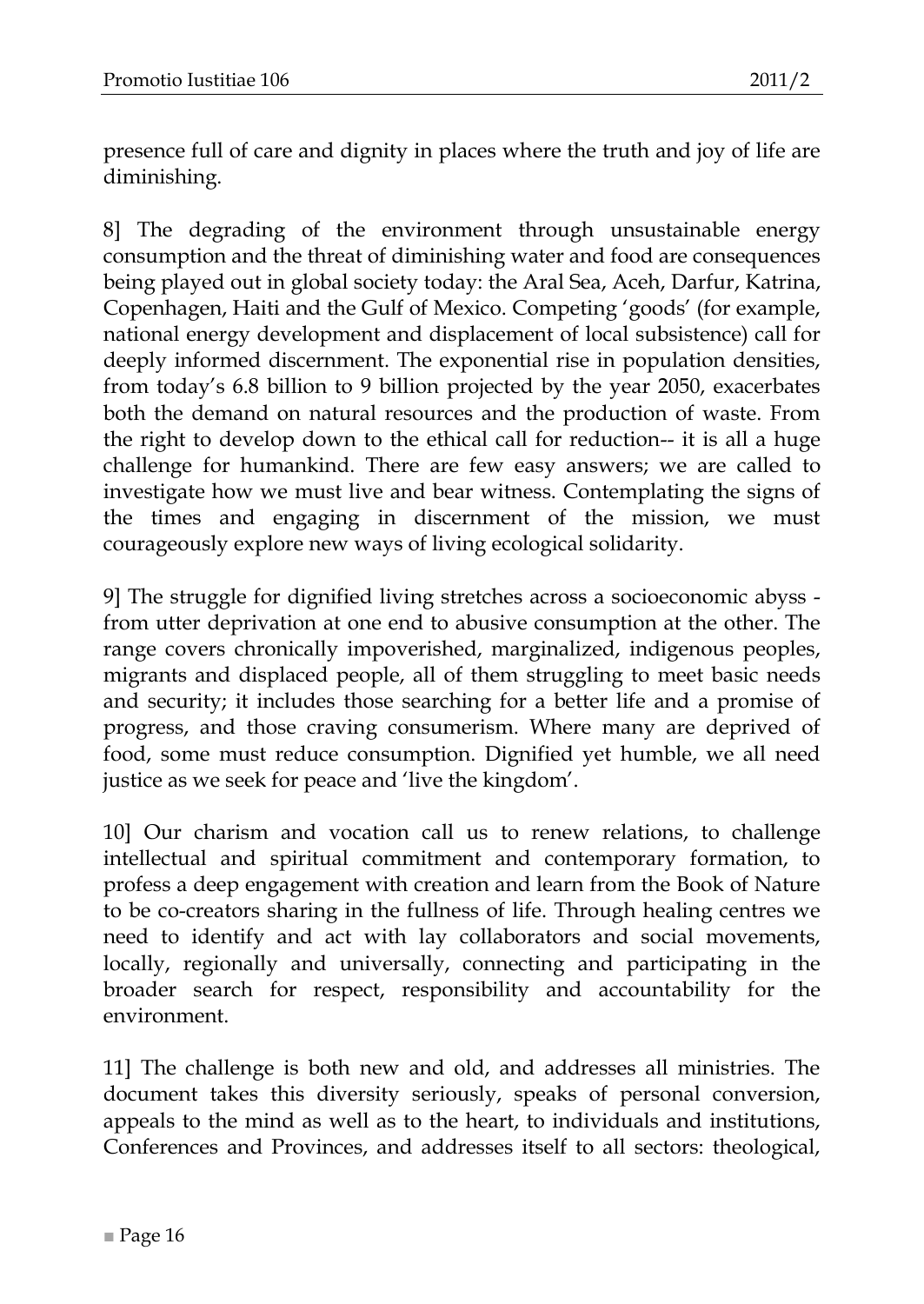spiritual, pastoral, social, educational, intellectual and scientific. We need to proceed in dialogue with the world, with all religions and with those committed to environmental justice. This is a crucial dialogue at the very frontier of the ecological sustainability of all life.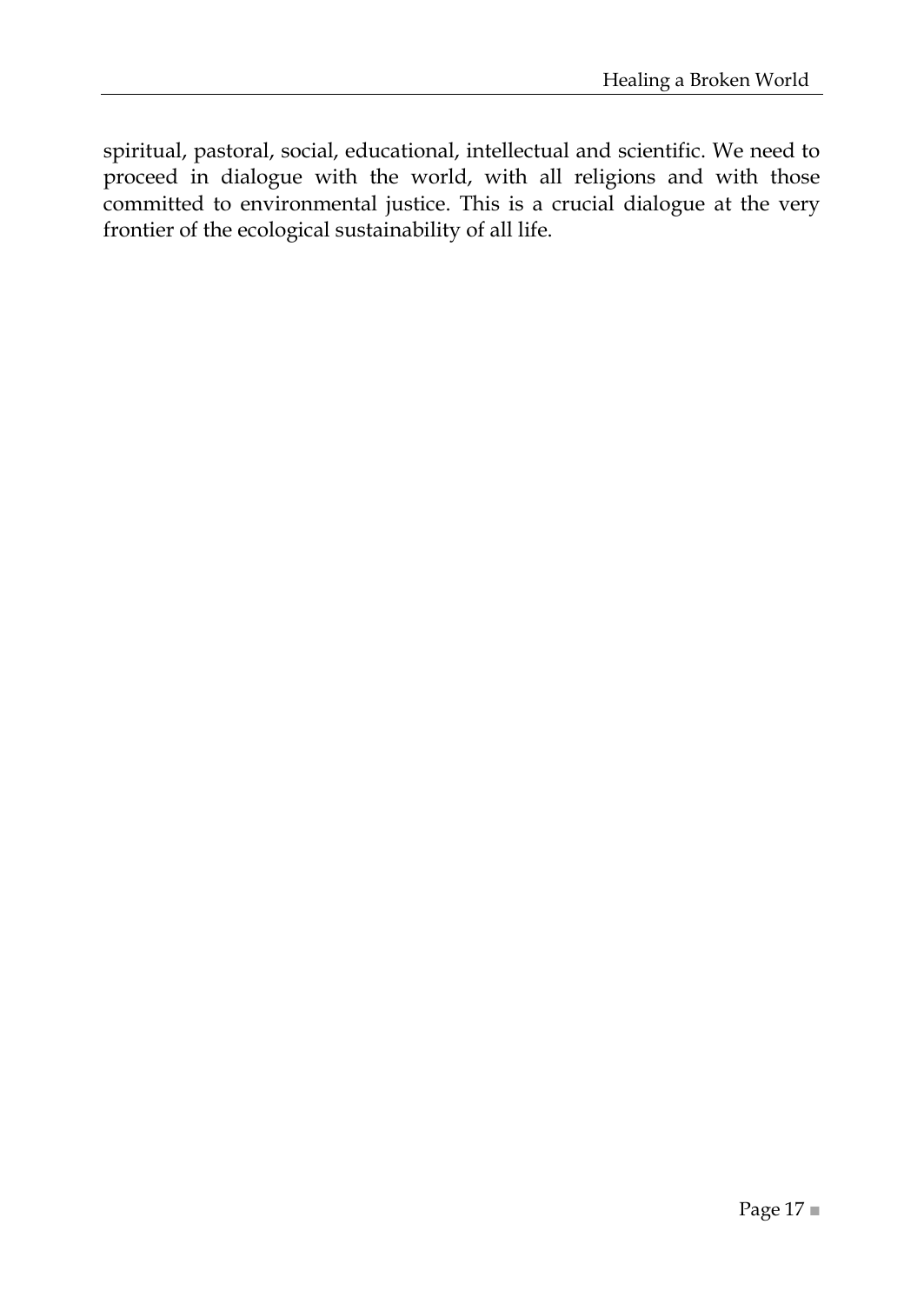## <span id="page-17-0"></span>**3. THE CONTEXT OF OUR APOSTOLIC RESPONSE**

## <span id="page-17-1"></span>**3.1 We live in a world of turmoil**

12] The city of Copenhagen is associated with the great failure of the Climate Change Summit of December 2009.<sup>9</sup> How is it that, given the gravity of the data provided by scientists, political leaders were unable to reach an agreement despite the seriousness of the current threat posed by inaction? It has been pointed out that we are now under a "climate impasse" after the failure of Copenhagen, for which three main reasons have been suggested: the enormous economic challenge of reducing greenhouse gases, the complexity of climate science, and deliberate campaigns to confuse the public and discredit the science.<sup>10</sup>

13] The economic challenge to reduce greenhouse gases was made evident in Copenhagen, and although there is no consensus about the amount of money that will be needed, estimations range between 500 billion to 800 billion US\$ annually.<sup>11</sup> Having to discuss these figures in the midst of a tough economic and financial crisis made it more difficult to reach an agreement, and provide financial resources so that poor countries might have access to technology, or, even more importantly, to help in transforming systems for the production of energy.<sup>12</sup> Understanding the Earth's climate and the human-induced component of climate change is difficult work, involving thousands of scientists all over the world. The Inter-governmental Panel on Climate Change (IPCC) is, despite its flaws, an impressive effort of collaborative work to provide the best science possible to the policymakers and the general public.<sup>13</sup> The scientific understanding is incomplete, and there remain significant uncertainties about the precise magnitudes, timing, and dangers of climate change.<sup>14</sup> This has given rise to destructive campaigns against climate science by powerful interests and ideologues, apparently aimed at creating an atmosphere of ignorance and confusion.<sup>15</sup>

14] Although political response to climate change is at an "impasse", as suggested, the suffering of millions cannot wait. And the possibilities for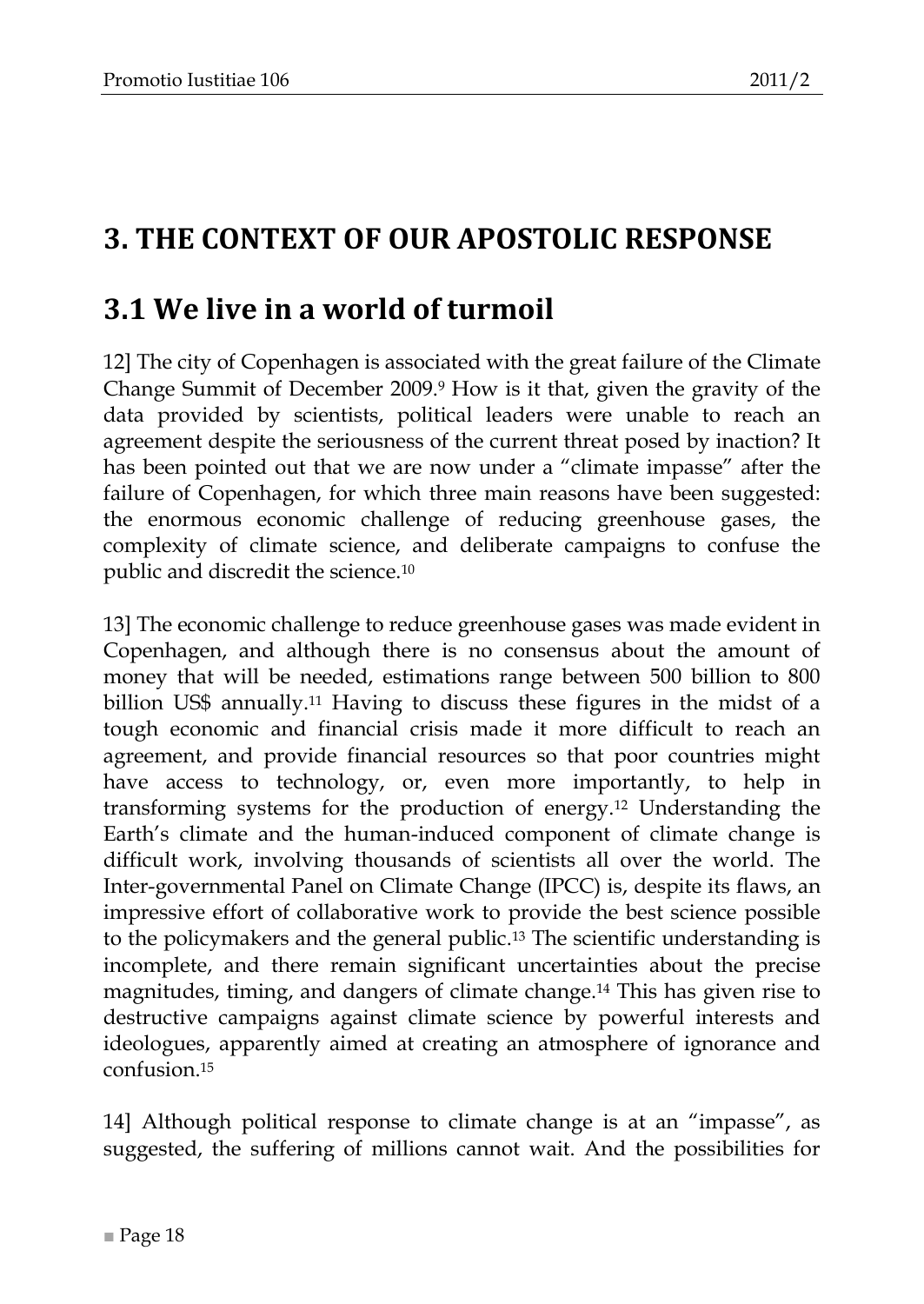future generations cannot be diminished. It is clear that our planet is indeed threatened, and that the current economic model is self-defeating unless we decide to act so as to reverse a bleak and harmful future for millions of people. This places the ecological crisis in a wider inter-generational context. Hitherto, the understanding of environmental problems caused by human activities was related to local events: for example, pollution of rivers, deforestation, exhaustion of fisheries, or landslides set off by interventions on the territory. The damage was done locally and the remedy, it was thought, should be applied equally locally: water treatment, forest regeneration etc. Now, however, climate change and ozone layer depletion show a new face to the ecological crisis: local actions have a global effect. The whole planet is under threat and only a response from all can be really effective.

15] The ecological crisis also challenges our faith. It is the very dream of God as creator that is threatened. It is the entire world, the one God put in the hands of humankind to keep and preserve, which is in real danger of destruction. This is not an apocalyptical message but a very real possibility if we stick to our 'business as usual' attitude and refuse to act with conviction and strength. The first victim is the Earth, the resources that it contains and that are destined for present and future generations. Special mention must be made first of biodiversity, the loss of which is irreversible and dramatically reduces the richness of nature. Next among the victims are the poorest of this world.<sup>16</sup>

16] The ecological crisis threatens the livelihood of all people, especially the poor and most vulnerable: they live in increasingly fragile contexts characterized mainly by natural hazards, changing climatic conditions, pollution, deforestation, desertification and soil exhaustion. Diminishing access to natural resources makes livelihood management more difficult; disasters such as flooding, fire or chemical pollution can suddenly push a family into extreme poverty. The poor, in relying on natural resources more heavily, feel themselves to be more vulnerable to environmental change. Despite their knowledge of seasonal conditions, poor people, limited in resources by their socio-economic condition, are unable to prepare themselves for the consequences of diminishing natural resources and to respond to the speed of change. Unsanitary conditions and a poor working environment are obviously contributors to poor health. In urban areas in particular, pollution of water sources, flooding of houses and lack of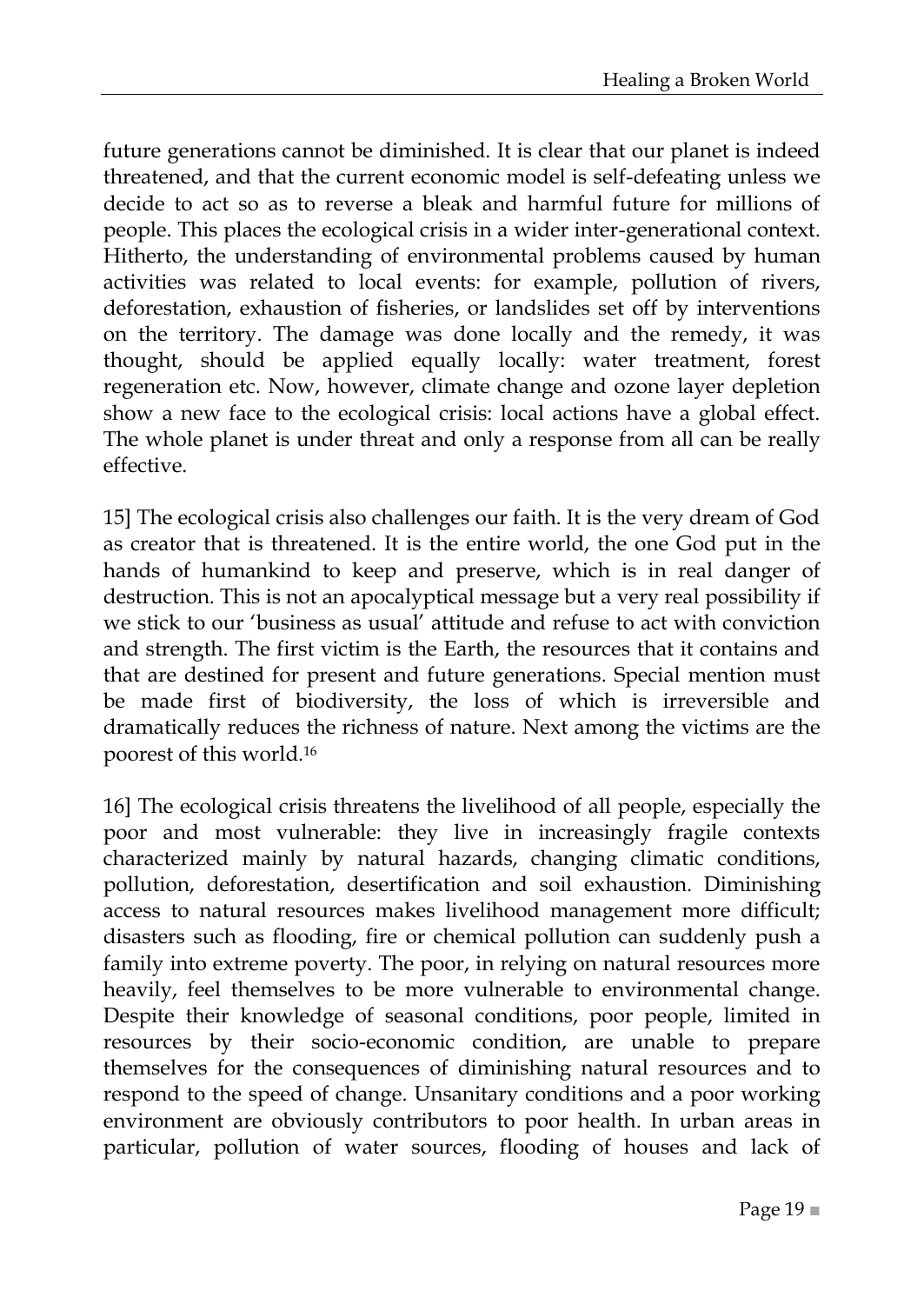drainage, stagnant water and absence of sanitation facilities are both causes and consequences of poverty.<sup>17</sup> The linkage between environment and poverty is unavoidable, and that is the real challenge for all of us.<sup>18</sup> The next section deals briefly with regional environmental challenges and the links with poverty.

### <span id="page-19-0"></span>**3.2 Regional assessment**

#### <span id="page-19-1"></span>**Africa**

17] Environmental issues in Africa are intrinsically connected with natural resources and poverty. Africa is rich in mineral resources; and yet, the continent still has the highest percentage of poor people in the world.<sup>19</sup> For most of Africa, agriculture is the chief economic activity, providing livelihoods and employment for up to 70 per cent of the population.<sup>20</sup> Extractive industries, particularly in Central and Southern Africa, run by multinational corporations, are more interested in the minerals than in the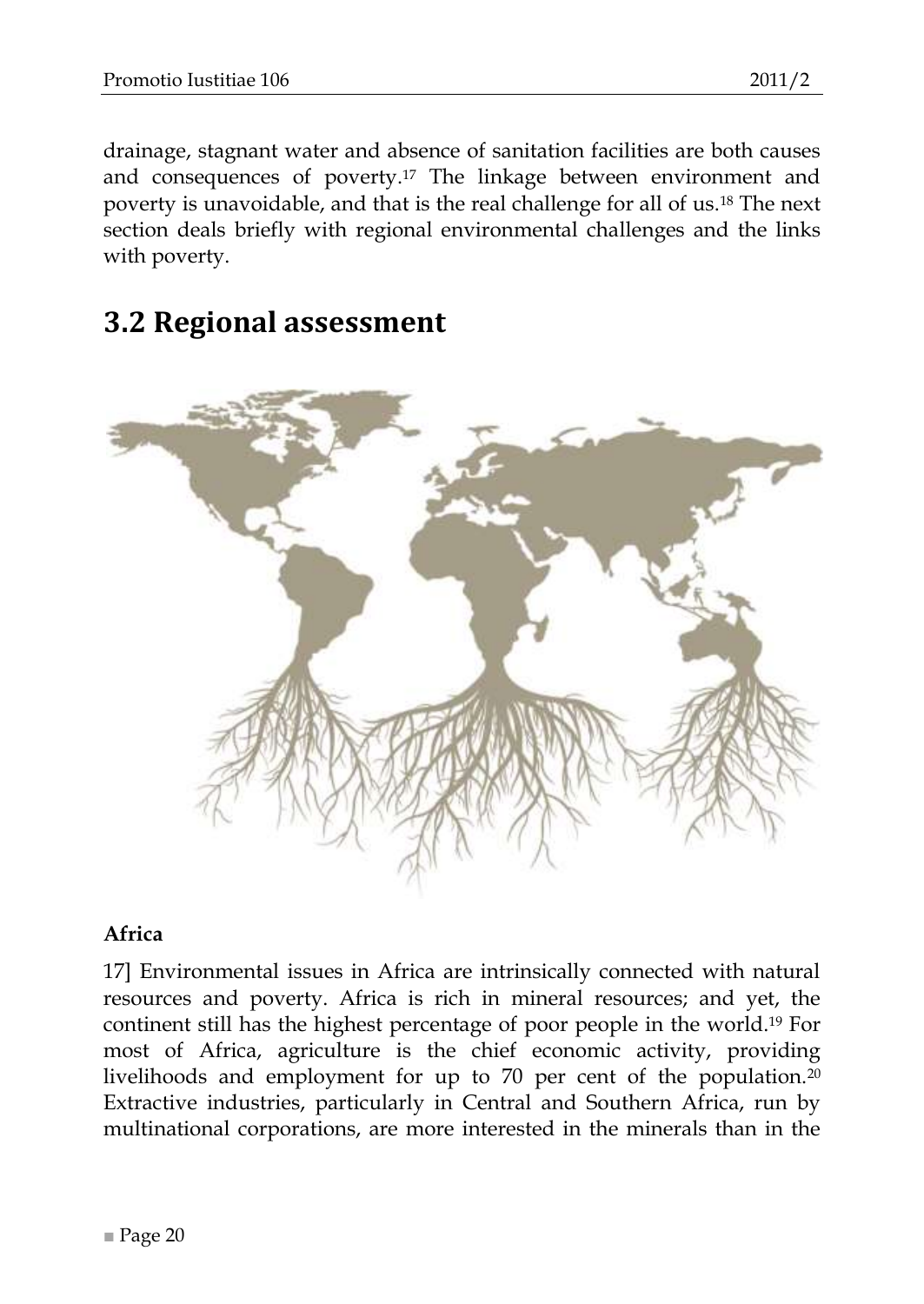welfare of the people or the environment. Whole communities are frequently displaced in order to make way for mining industries, permanently damaging the cultural and spiritual links of the people to the land of their ancestors and with inadequate compensation for destruction of their livelihoods. Further, benefits from mining do not reach the communities from where the minerals are extracted. Some companies wilfully ignore national environmental protection policies, while others bribe corrupt government officials in order to evade sanctions. Nigeria is being devastated by the ecological consequences of incessant oil spills, reckless extraction, and perhaps the worst gas flaring rates in the world, while the Niger Delta is now a major security threat not only to the West African region but also to global peace. Changes in climate affect food production and dramatically limit Africa's economic capacity to reduce poverty. In Zambia the intensity and frequency of droughts and floods have been increasing. Much of the continent, especially in land-locked countries such as Chad, faces significant challenges arising from desertification, heightening concerns about water security.

#### <span id="page-20-0"></span>**Latin America**

18] In Latin America the destruction of productive potential occurs through the social, cultural and environmental impact of macro mining and energy projects, the privatization of water, the introduction of inappropriate technological models, and the devastating rhythm of resources extraction. The diffusion of social models of consumption leads to ecosystems being degraded through soil erosion and the exhaustion of natural resources. Agricultural expansion in the humid Latin American tropics is carried out largely by those people who have been displaced from traditional areas by poverty, violence, and land scarcity. The appropriation of the best lands and large labour areas for commercial agriculture and cattle-raising has pushed subsistence agriculture into the hillsides and the mountains. There are regional imbalances in development affecting, especially, indigenous peoples, as well as irrational uses of water, energy, tropical rainforest, minerals, and human resources, all caused by urban and industrial concentration and political and economic centralization. The devastation of natural resources and their effects on global environmental problems are largely a consequence of poor models of industrialization. The design and application of alternative models is not as complicated as may initially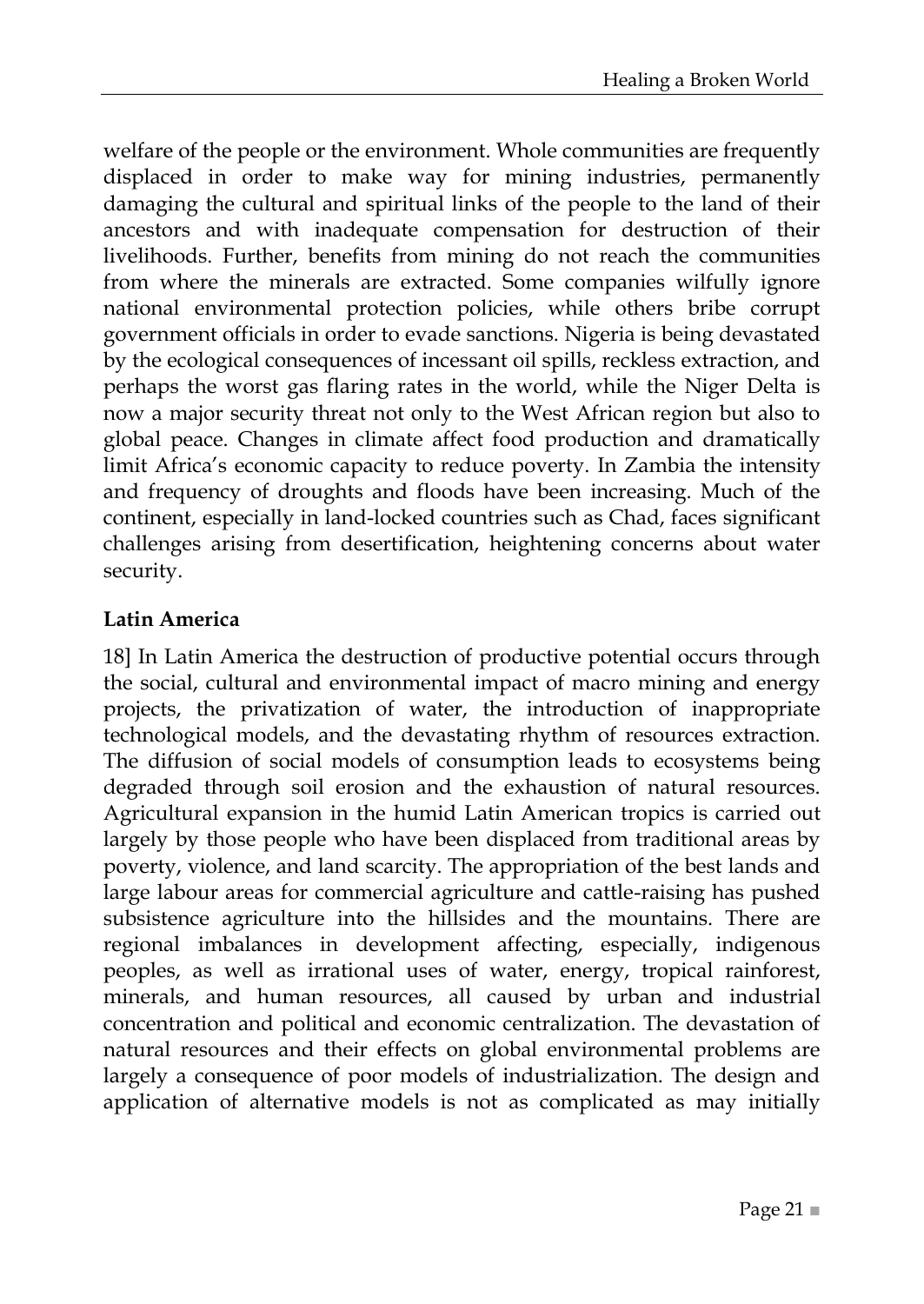appear.<sup>21</sup> Technical and scientific knowledge are also necessary to develop a sustainable production of tropical resources.

#### <span id="page-21-0"></span>**Europe**

19] Developed nations have a 'common but differentiated responsibility' to manage greenhouse gases.<sup>22</sup> The EU's position on future emissions is a 20 % cut by 2020. Europe will also need to adapt itself to new climatic circumstances. On the one hand, there will be a sharp reduction in water supply, mainly through drought and desertification in the southern countries; or reduction of supply in the Alpine region, from where 40 % of fresh water comes, caused by average temperature increases.<sup>23</sup> On the other hand, large parts of Europe will experience an increase in precipitation. Europe needs to guarantee a stable supply and distribution system of energy for the whole continent. The European Commission has proposed a mandatory target: 20 % of all European energy should come from renewables (wind, solar, wave, bio energy, etc.) by 2020. At the moment, renewables account for 6.7 % of European energy consumption. One of the main problems in Europe is the treatment of massive quantities of waste generated by both industrial activity and consumption. Waste metals, paper, plastics and other waste materials from Europe are sent mainly to Asia. EU legislation encourages the shipment of waste material for recycling. For these developing countries, this is a cheap source of raw materials, such as paper or aluminium, but the labour conditions are often unhealthy and do not take care of the environmental consequences of these activities.<sup>24</sup>

#### <span id="page-21-1"></span>**South Asia**

20] In South Asia, ecological concerns and environmentalism were traditionally seen as the concern of the West. Today, however, environmental protection is considered to be one of the most urgent issues, experienced through climate change, global warming, natural calamities, loss of biodiversity, depletion of natural resources and loss of livelihood. In the recent past, many parts of South Asian countries have been devastated by alarmingly frequent, unprecedented floods,<sup>25</sup> cyclones<sup>26</sup> and drought; at the same time, the poor and marginalized are going through multiple disturbing environment crises, leading to scarcities of energy, water and livelihoods.<sup>27</sup> Many popular issue-based environment movements in India have questioned the developmental paradigm and brought environmental concerns to the forefront of the political landscape. These movements, both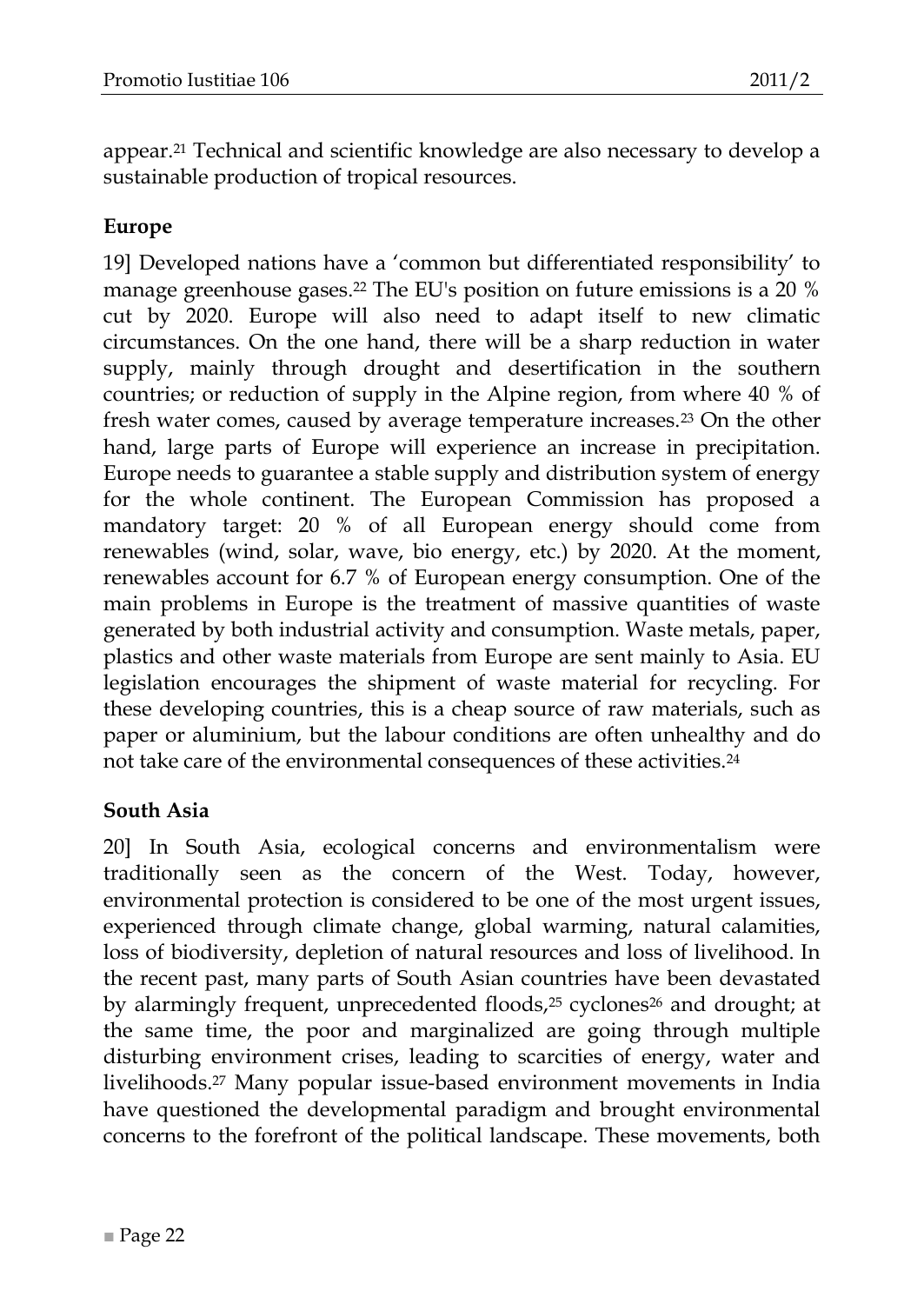the prominent ones and those relatively less visible, have essentially turned on questions concerning the misery of marginalized communities brought about by the alienation of their livelihood resources.<sup>28</sup> There is a lack of political will to address this ecological crisis holistically.<sup>29</sup> In recent years, the government, rather than working for land reforms and equitable distribution of resources, has been providing free land and resources to foreign companies. As a result of neo-liberal policies, the socio-economic situation has worsened of late, especially for the poor, the tribals and the Dalits.<sup>30</sup> The growth of the Chipko movement provides valuable lessons in grassroots advocacy<sup>31</sup>. Apart from the complete ban on felling of the trees in the Himalayas today, the demand of the local populace is for greater local control of the forest for local use.

#### <span id="page-22-0"></span>**North America**

21] Reliance on fossil fuels is a fundamental environmental issue in North America (N.A.). Historically, the United States has been the world's largest emitter of greenhouse gases (exceeded only by China in this decade), whereas Canada ranks 7th. International action on climate change requires cooperation from the U.S. to be effective. Recent technologies developed for extraction of hitherto unattainable fossil fuels produce immense damage to large landscapes (e.g. tar sands extraction in Alberta, mountain-top removal coal mining in the Appalachians, oil shale extraction in Canada and U.S., and deep sea oil drilling). Other environmental challenges in North America are consequences of industrialized agriculture technologies. While food production is higher than at any time in history, industrialized agriculture has wide-spread external environmental costs, including extensive deforestation, loss of soil, depleted aquifers, accumulation of herbicides and pesticides, polluted rivers, coastal marine dead zones, and the release of relatively untested Genetically Modified Organisms (GMOs) into the environment. A third issue, overconsumption, is a driver for natural resource depletion, an economy of disposable goods, and waste accumulation. An emerging environmental movement is responding with awareness campaigns, clean energy research, entrepreneurial "green" businesses, small-scale organic farming, used-products outlets, and more responsible consumerism.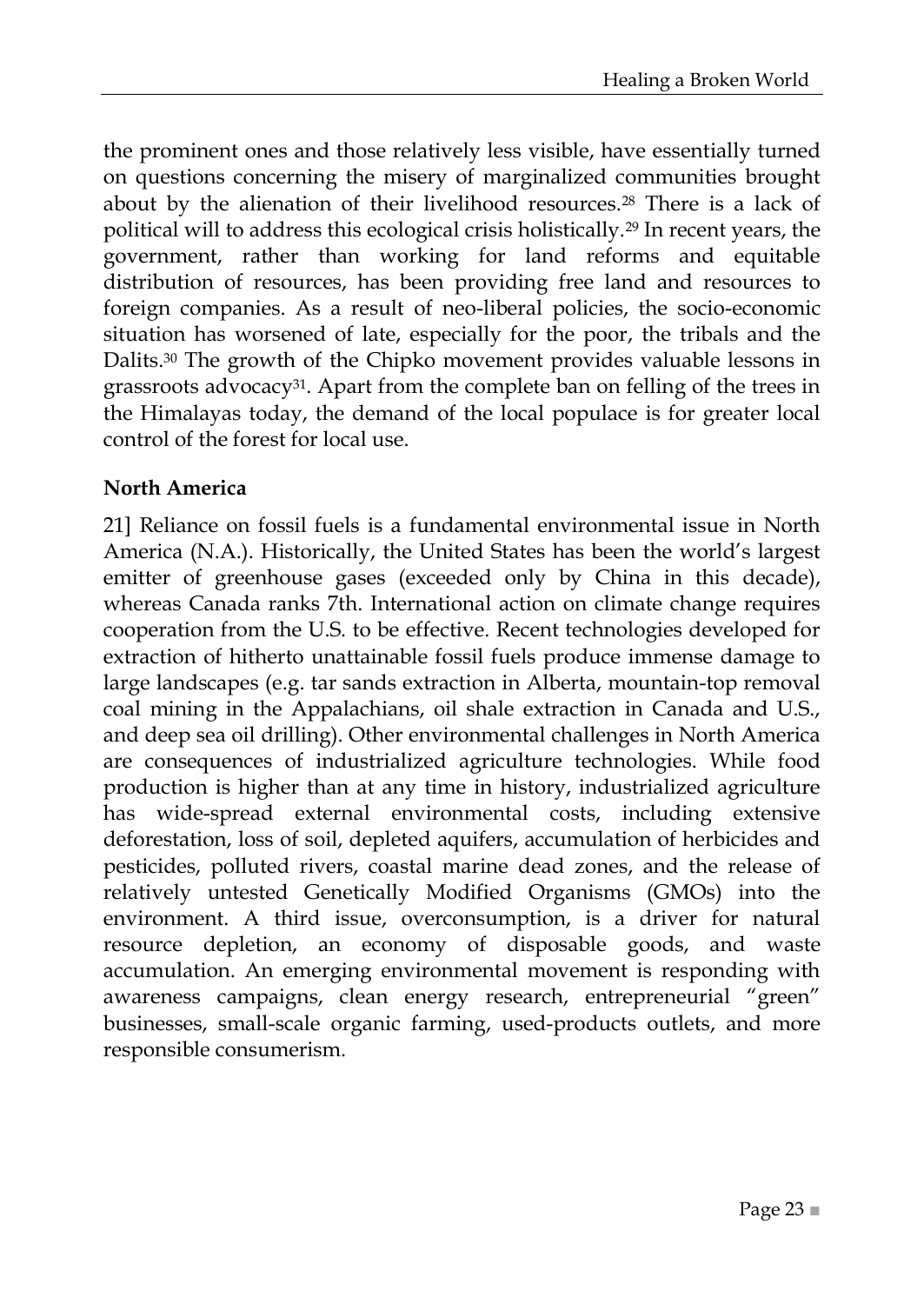#### <span id="page-23-0"></span>**Asia Pacific**

22] From an environmental perspective things are getting worse in the Asia Pacific region. Urban air and water pollution are worsening and erosion and water scarcity accelerating, while natural habitats are degraded and diminished.<sup>32</sup> It is true that in the last decade, some 270 million people in the region escaped poverty; nevertheless, economic growth (industrial and agricultural) has been achieved at a high price. Indigenous Peoples suffer gravely in the face of technological expansion and resource exploitation where their rights are lost in the drive for development. The wastes generated by households and industries, such as solid waste, air pollutants and greenhouse gases threaten the prosperity of the region and erode its achievements in poverty reduction. The race to control hydropower, for example on the Mekong and other sources of energy in the region, override basic concerns of livelihood and ecosystem sustainability. Fifteen out of the 24 major ecosystem services are being degraded or used unsustainably<sup>33</sup> and the region's high biodiversity and endemism<sup>34</sup> is already showing losses. Climate change projections indicate that extreme weather patterns and hydrological hazards such as floods and droughts are expected to become more frequent. Although the region is gaining in importance because of its economic growth, unemployment rates are still high. Issues of migration, dislocation and poverty remain widespread, and climate-related disasters are increasing. There are still, however, many needs to be met as this economic growth has not benefited all sections of the people and the environment<sup>35</sup>

## <span id="page-23-1"></span>**3.3 The role of science and technology**

23] In reviewing the context of our apostolic response to environmental challenges we need to mention the role of science and technology. Advances in technologies with high environmental and/or human health costs (e.g. GMO crops, growth hormones in meat production, destructive natural resource extraction, etc.) have significant ethical implications. An ethical perspective, lacking to date, should always play a rigorous role in this growing industry.

24] On the other hand, scientific and technological knowledge can generate a potential for 'benevolent' innovation. Technological developments in areas such as clean energy production, energy efficient architectural design, water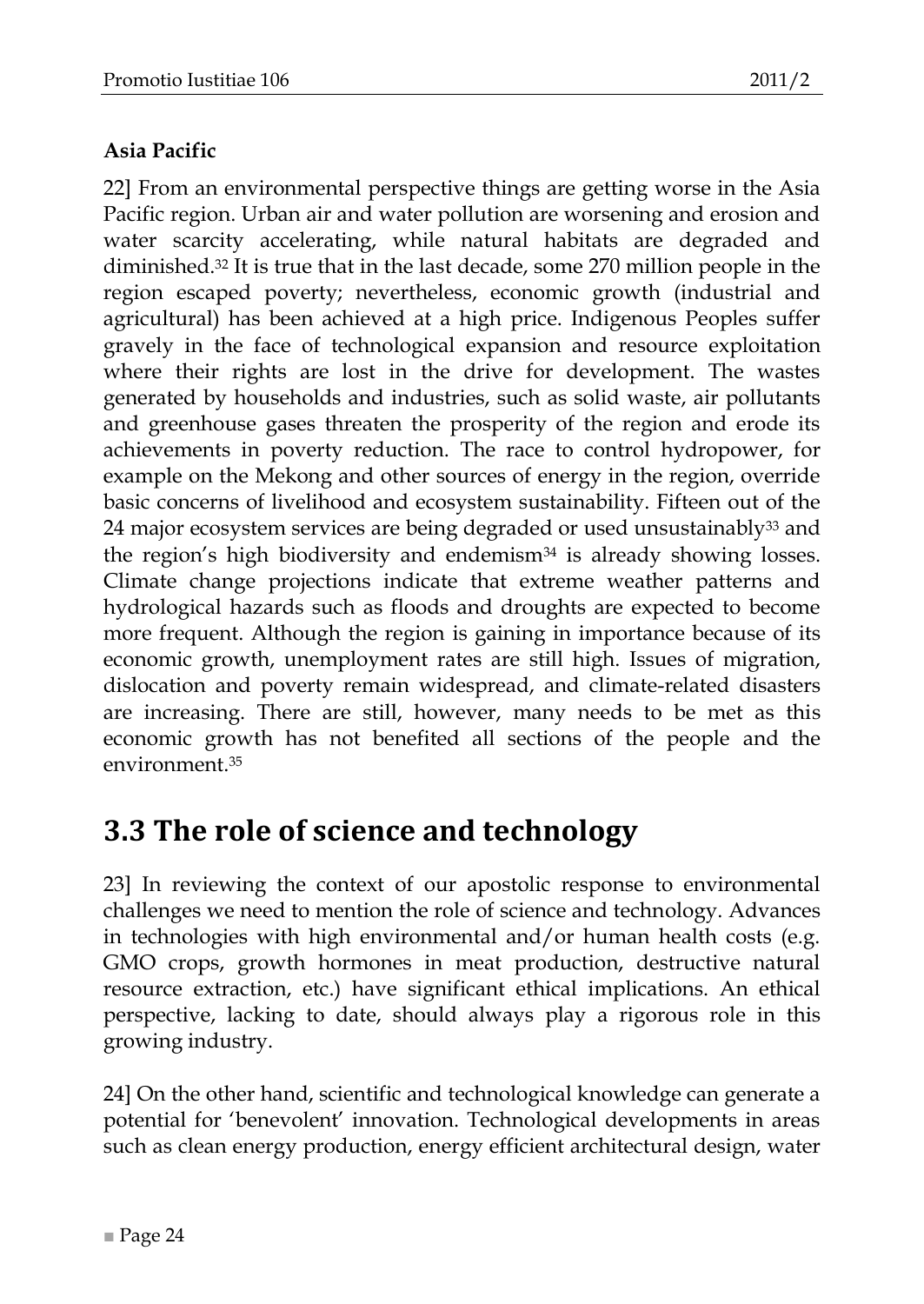reclamation, microbial degradation of pollutants, and sustainable agriculture hold promise for climate change mitigation. Our knowledge of nature can be oriented toward developing new natural and technological resources. It is crucial to recognize that science and technology have opened up the possibility of organizing a sustainable economic process. A productive process grounded in the generation of a more complex, dynamic, and flexible technical structure, integrated with the global ecological process of production and reproduction of natural resources, offers more versatile options for sustainability than those that emerged from the valuation of resources by means of market signs and sectored economic planning. Furthermore, it allows for better space distribution of productive resources and more equitable access to social wealth.

25] The integrated management of resources requires a policy combining knowledge of science with knowledge of the different disciplines that interact in these processes. Sustainable development presents a deeper and more fundamental challenge than many researchers, practitioners, and policy makers have yet supposed. It needs more than new technologies and practices; it needs professionals willing and able to learn from those working on the ground, the peasants and labourers; it needs supportive external institutions; it needs local groups and institutions capable of managing resources effectively; and above all, it needs policies that support these features. It also requires us to look critically at the very nature of the way we conceptualize sustainability and how it is to be achieved.

26] Strategies of integrated management of resources lead to research on the properties and potential use of resources. It does so through the innovation of more efficient processes of photosynthesis, phytochemical and biochemical transformation, of new technologies of materials, and new energy sources. Likewise, this perspective of development leads us to revaluate, revive and improve an ensemble of traditional techniques and to develop new practical and scientific expertise.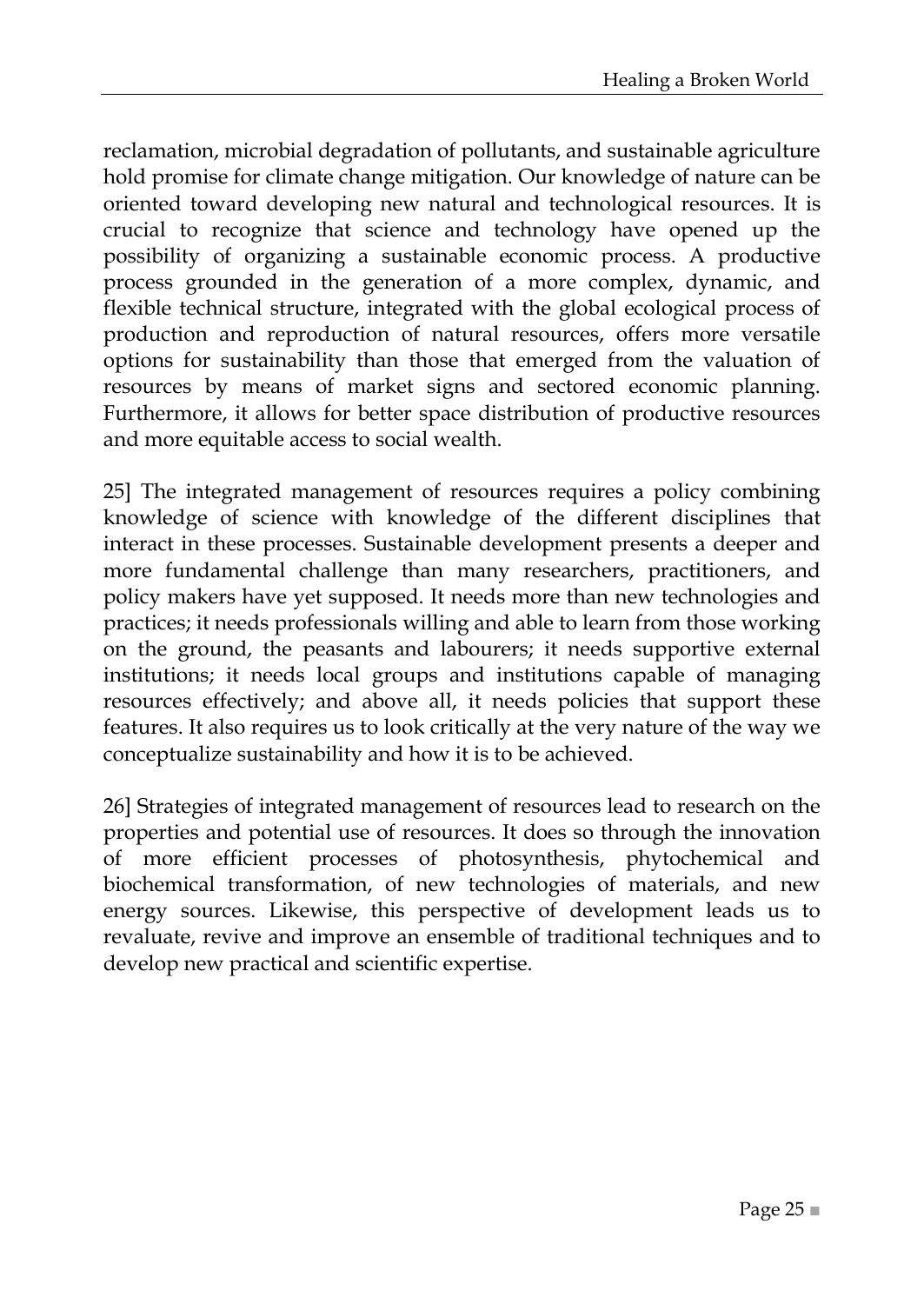

## <span id="page-25-0"></span>**3.4 Present global tendencies**

27] An analysis of major trends must begin by acknowledging the efforts to promote solidarity, justice, peace and environmental equity that are taking place in many parts of the world. Solidarity, also ecological, is a real force, driven forward by thousands of social movements, citizens' initiatives and political engagements worldwide. The Society of Jesus and other religious congregations in the Church are no strangers to this commitment for environmental solidarity. In different places they have become involved in specific projects looking for alternatives that contribute to environmental, agricultural or energy sustainability, especially for the most disadvantaged. There has also been support to survivors and people displaced by natural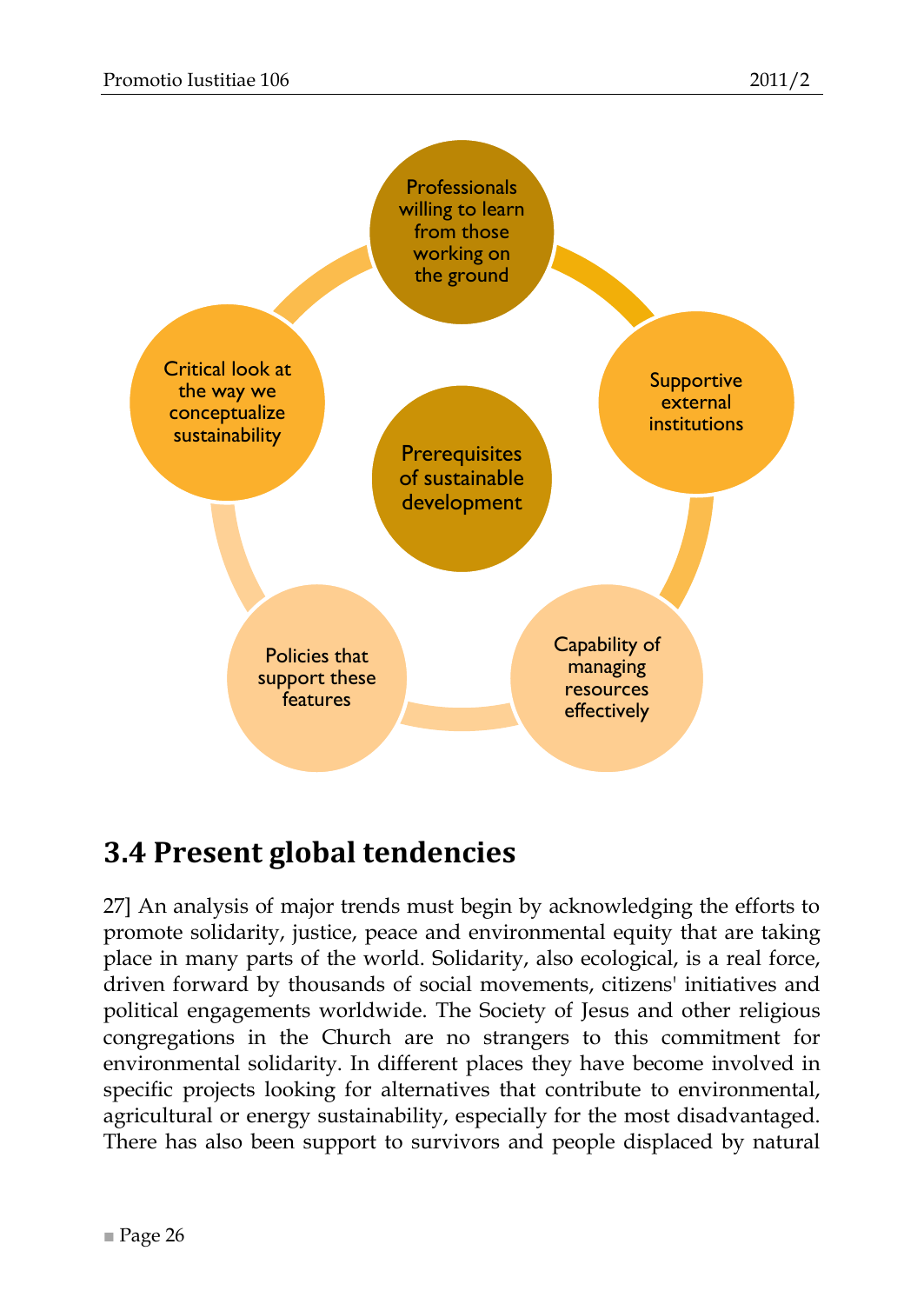disasters, as well as an increased effort regarding ecological awareness and ethical and theological reflection.

28] While Brazil, India, South Africa and China are emerging as new and influential economic powers, wealth tends to be concentrated with a small percentage of the population. From an ecological point of view, this is reflected in the low per-capita access to critical resources such as water and energy. The facades of megacities mask the hundreds of millions of people who encounter the same social difficulties. These social problems may be summarized as follows:

- Continuing pressure on natural resources because of human population growth.
- Advancing environmental degradation caused by inappropriate agricultural production systems and unsustainable exploitation of natural resources.
- Huge differences in income between the poor and the rich.
- Lack of access to basic services i.e. education, health services, etc.
- Rapid urbanization associated with an increasing number of urban poor and homeless families.
- Growing consumerism within an economic paradigm that does not pay the ecological costs.
- Corporate interests often over-riding public interests to influence national environmental policies.
- Escalation of inter-religious and inter-ethnic conflicts, often driven by the socio-economic context.

29] The global financial and economical crisis has made evident the inner relationship between environmental degradation, the consequences of the new shift in the geo-political order, and the cultural conflicts confronting the world. A lasting solution to this complex crisis would require us to take into account all those three aspects.

30] Out of these global trends comes the concern for the early recovery of communities from the experience of disturbances and disasters, a recovery that is a critical part of the response to poverty alleviation and environmental sustainability. Communities need to be resilient and able to spring back, quickly re-establishing the daily routine. Properly designed enterprises can create economic, social, and environmental resilience to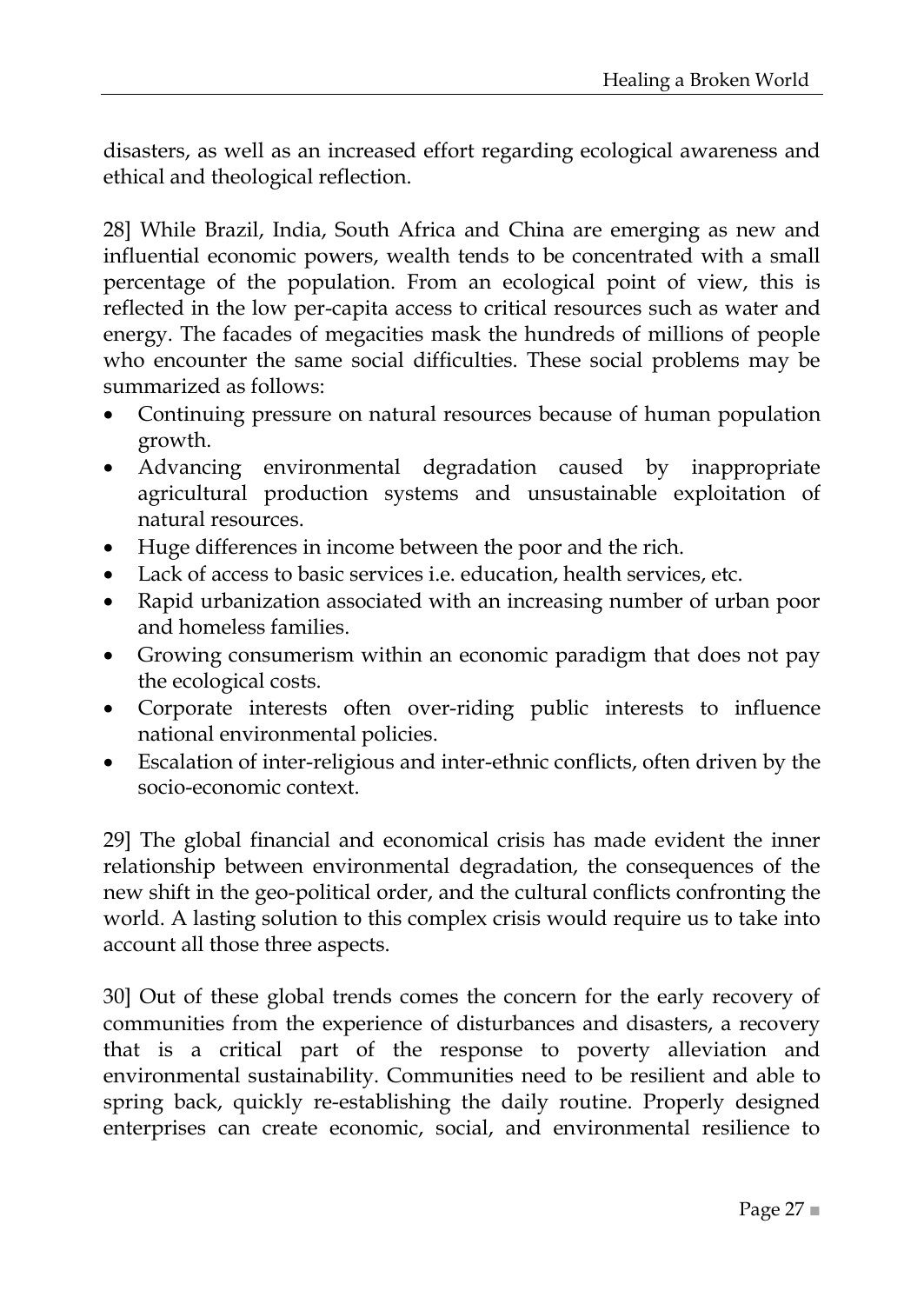cushion the impacts of climate change and help provide essential social stability36. This only happens when poor households are able to reap the benefits of good stewardship of their ecosystem. Better governance in the form of tenure reform can also create the self-interest that leads to an improved natural resource base, be it agriculture, forestry, or fishing. Many of our ecosystems and poorer communities will suffer the extremes of climate change and only have a limited capacity recover given their present natural and social systems; they need a supporting response from society to regenerate. Communities can be further assisted in their adaptation by appropriate developments in science and technology.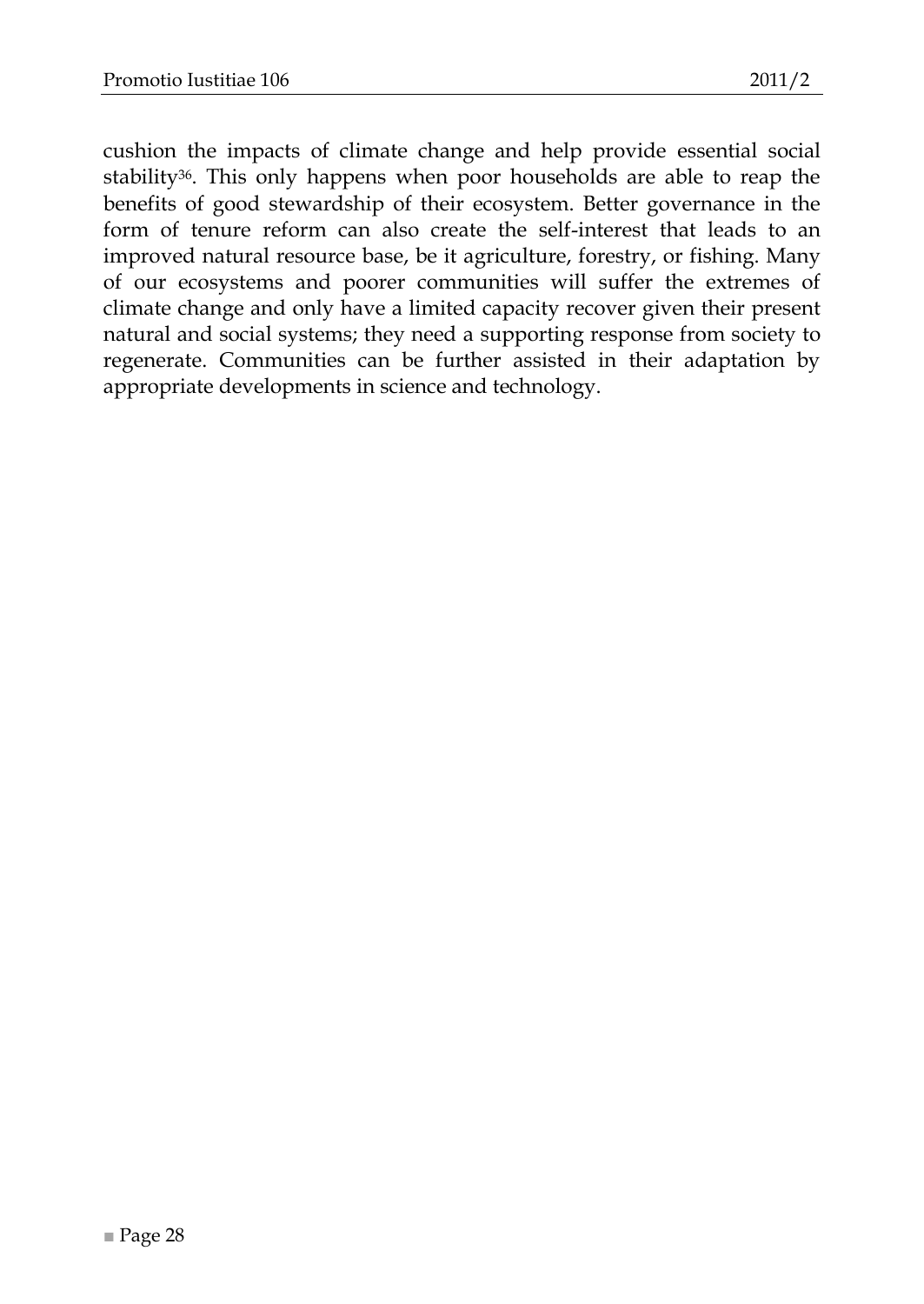## <span id="page-28-0"></span>**4. UNDERSTANDING OUR JESUIT MISSION IN THE CONTEXT OF THE ECOLOGICAL CRISIS**

31] In this section we examine various aspects of the relationship between our Jesuit mission and the call to be reconciled with creation. At the last three General Congregations our Jesuit mission was defined as "the service of faith and the promotion of justice" indissolubly united. It was also stated that "dialogue with persons who differ from us in culture and religion... is integral to our service of Christ's mission."37

32] We begin by reviewing the development of ecological concern in the Society over the last 20 years. Within this historical context we examine, first, the relationship between the call to reconciliation with creation on the one hand, and our mission's faith-dimension on the other. We then move to the relationship between the promotion of justice and the ecological crisis, and conclude by illuminating, in the context of the dialogue with different cultures and religions, some aspects of our new relationships with creation.

## <span id="page-28-1"></span>**4.1 Care for creation: the development of a new dimension in Jesuit mission**

#### <span id="page-28-2"></span>**The period from 1993 to 2008**

33] Concern about ecology has been growing in the Society for the past 15 years. In response to GC 34 Decree 20, Fr. Peter-Hans Kolvenbach directed the Social Justice Secretariat to prepare the document *We Live in a Broken World: Reflections on Ecology*. <sup>38</sup> In the introduction to the document, Fr. Kolvenbach acknowledges that GC 33 (1984) was the first one to give "authoritative expression" to the Society's environmental concern.<sup>39</sup> In 1993-94 certain Provincial Congregations passed postulates on ecology, which GC 34 took up but could not treat in depth.<sup>40</sup>

34] The document commissioned by Fr Kolvenbach was an invitation to continue the exchange, deepen the collaboration, and appeal to an ecological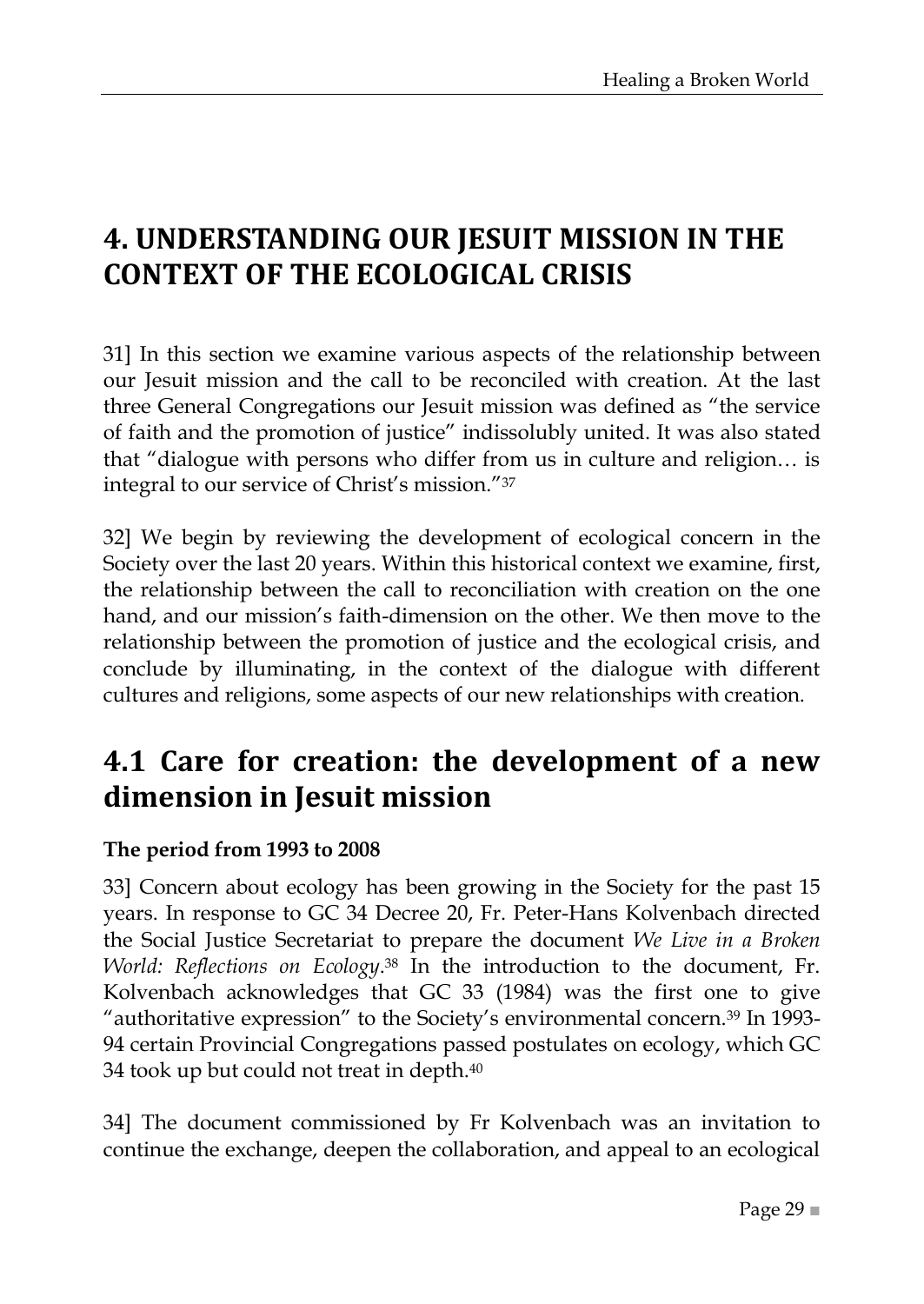way of proceeding in the Society. It encouraged ever more effective ecological solidarity in our lives: spiritual, communal and apostolic. The reflections showed that some do live with this "brokenness", while most still have, in one part of the world or another, little shared awareness.

35] During GC 34 and the years preceding GC 35, social marginality and ecological disasters were experienced as closely interrelated. The immediacy of data and analyses on human suffering in natural disasters reached the heart in a disturbing way and with increasing frequency. The Millennium Development Goals were launched but systemic resistance restricted the hoped-for new paradigms of inclusive development, while negative links between conservation and social marginality were evident in some places. The effects of climate change became generally known and there was an increase in global policies demanding new responses.

36] A number of postulates were received during GC 35 concerning the environment, and there was an honest acknowledgement that we all shared the problem and had to act. To help members of the Congregation understand the issues involved, a number of factsheets summarizing critical environmental concepts and impacts were prepared.

37] The issue of ecology and the environment was selected at GC 35 as one of the important apostolic themes to be reflected upon by a working group and presented to the Congregation. Various ways in which the issue of ecology could be treated were discussed. The group that made the presentation to the Congregation proposed that, instead of having a separate decree on ecology, the theme could be treated as part of the decree on Mission,<sup>41</sup> which was being prepared by a small working group, a suggestion that was accepted. As a result, Decree 3 on Our Mission incorporates the theme of ecology under the broader theme of ‗Reconciliation' in its three-fold dimension: reconciliation with God, with others and with creation.

#### <span id="page-29-0"></span>**GC 35: a triptych of relationships**

38] To the oft-asked question whether GC 35 says anything new regarding the relationship between ecology and our fundamental charism as defined by GC 34, the answer must clearly be "Yes". There are two significant departures from the way the theme of ecology was treated before GC 35.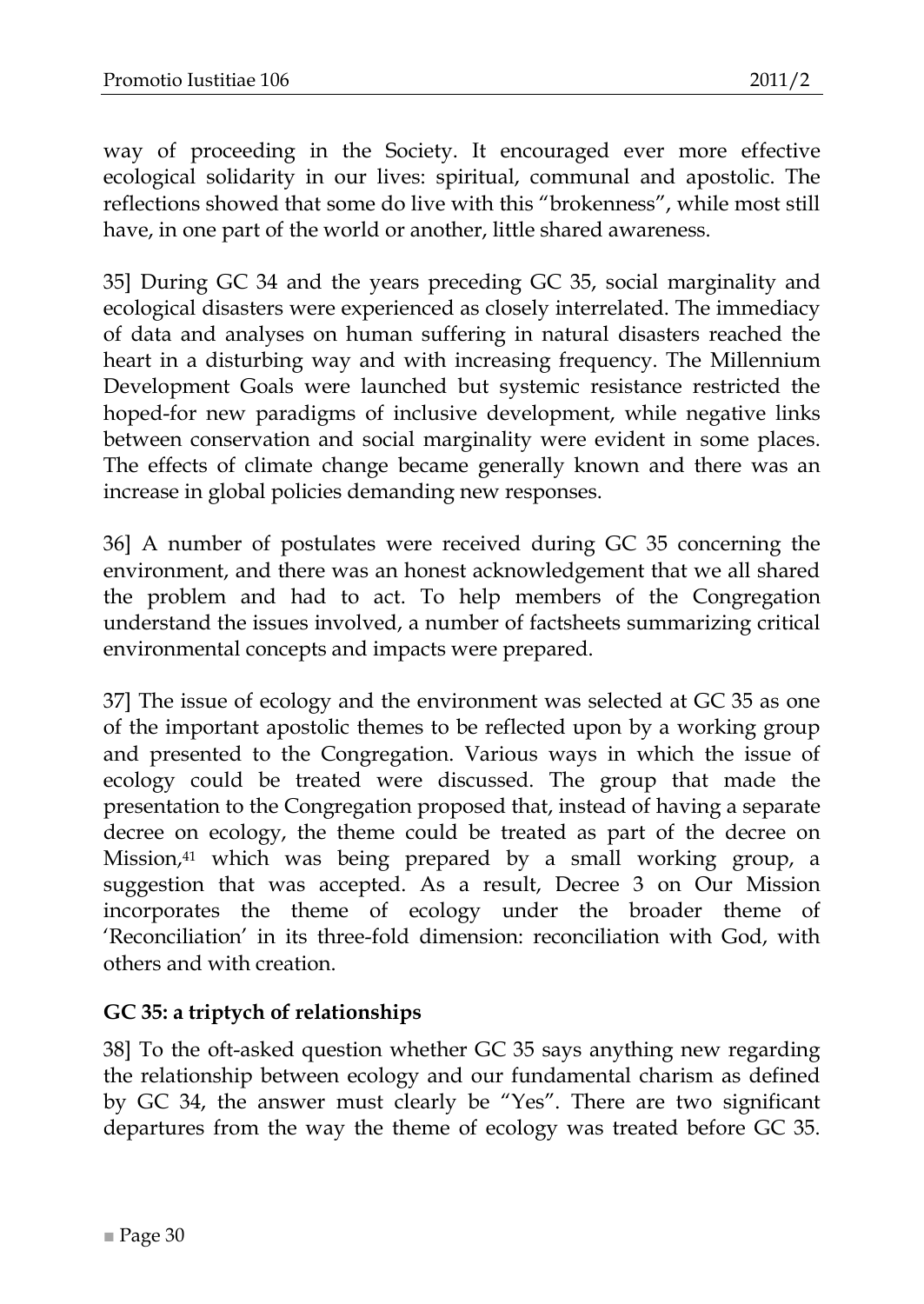First, GC 35 makes a comparison between reconciliation and right relationships, that is, it introduces the idea of reconciliation into the faithjustice dyad; and second, it establishes an intrinsic and indissoluble unity among the three types of relationships (with God, with others, and with creation).



39] On the basis of a novel understanding of a "right" or just relationship, Decree 3 presents a synthesis of the Jesuit mission as the call to establish right or just relationships with God, with other human beings, and with creation (D 3, no. 18). Our concern for ecology and creation has to be seen primarily in the context of two other sets of relationships: with God and with others. In other words, restoration of a new relationship with creation must be seen as a consequence of our commitment to establish a just relationship with God (our commitment to faith), and with other human beings (our commitment to justice). The decree makes it amply clear that the fulfilment of our mission requires that the rightness (the justice component) of the three types of relationship is actualised simultaneously.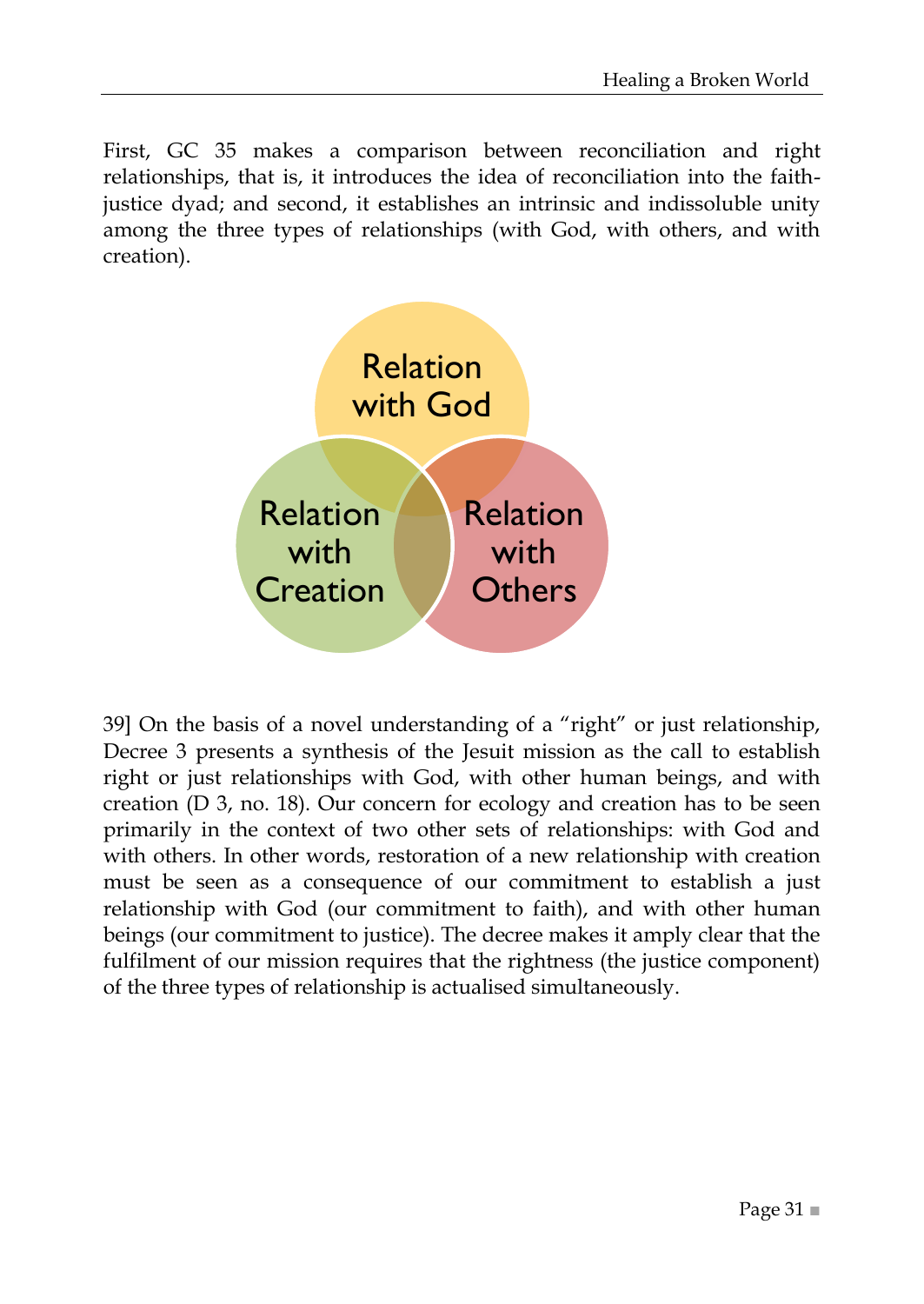## <span id="page-31-0"></span>**4.2 Reconciliation with creation and the Faithdimension of our mission**

#### <span id="page-31-1"></span>**Biblical reflection: Creation and the Paschal mystery**

40] According to the Old Testament tradition, creation is always an object of praise (Ps 104: 24) because nature, the work of God's creative action, "was very good" (Gen 1:4, 10, 12, 18, 21, 25). Creation is the gift of God to us<sup>42</sup> but, wounded by sin, the entire world is called to undergo a radical purification (2 Pet 3:10). The mystery of the Incarnation, the entry of Jesus Christ into the history of the world, culminates in the Paschal mystery, where Christ creates anew the relationship between God, human beings and the created world.<sup>43</sup> Neither the "pretension of exercising unconditional dominion over things"<sup>44</sup>, nor a reductionist and utilitarian ideology<sup>45</sup> that views the natural world as on object of endless consumption,<sup>46</sup> nor a conception of the environment based on eliminating "the ontological and axiological difference between men and other living beings"<sup>47</sup> can be accepted.

41] The fact is, however, that "many human beings, at all levels, have continued to abuse nature and destroy God's beautiful world… There is an irresponsible degradation and senseless destruction of the Earth which is 'our mother'".<sup>48</sup> Looking at the 'signs of the times' is one way of experiencing the need for this reconciliation. It is ultimately through our faith that we feel a deep sorrow when we see the destruction of God's gift and the suffering of people. We are led to ask ourselves: "Could we not have acted differently?"

42] While Biblical cosmology is a continuous source of inspiration in matters regarding creation, a moral imperative which we acknowledge, it is not by itself enough to make us act so as to sustain the human endeavour of caring for creation. Recognizing the integrity of creation, its existence as given by God, the inter-relations between God, human beings and other creatures as good and as valued by God, is not enough to overcome the part we play in its widespread destruction. Such are the limits of the human will, of mind and memory. We recognize that more is needed; what is needed is *metanoia*  (change of heart). We groan, searching for the right action beyond our selfishness and sinfulness; we search in Christ where meaning and power unite.49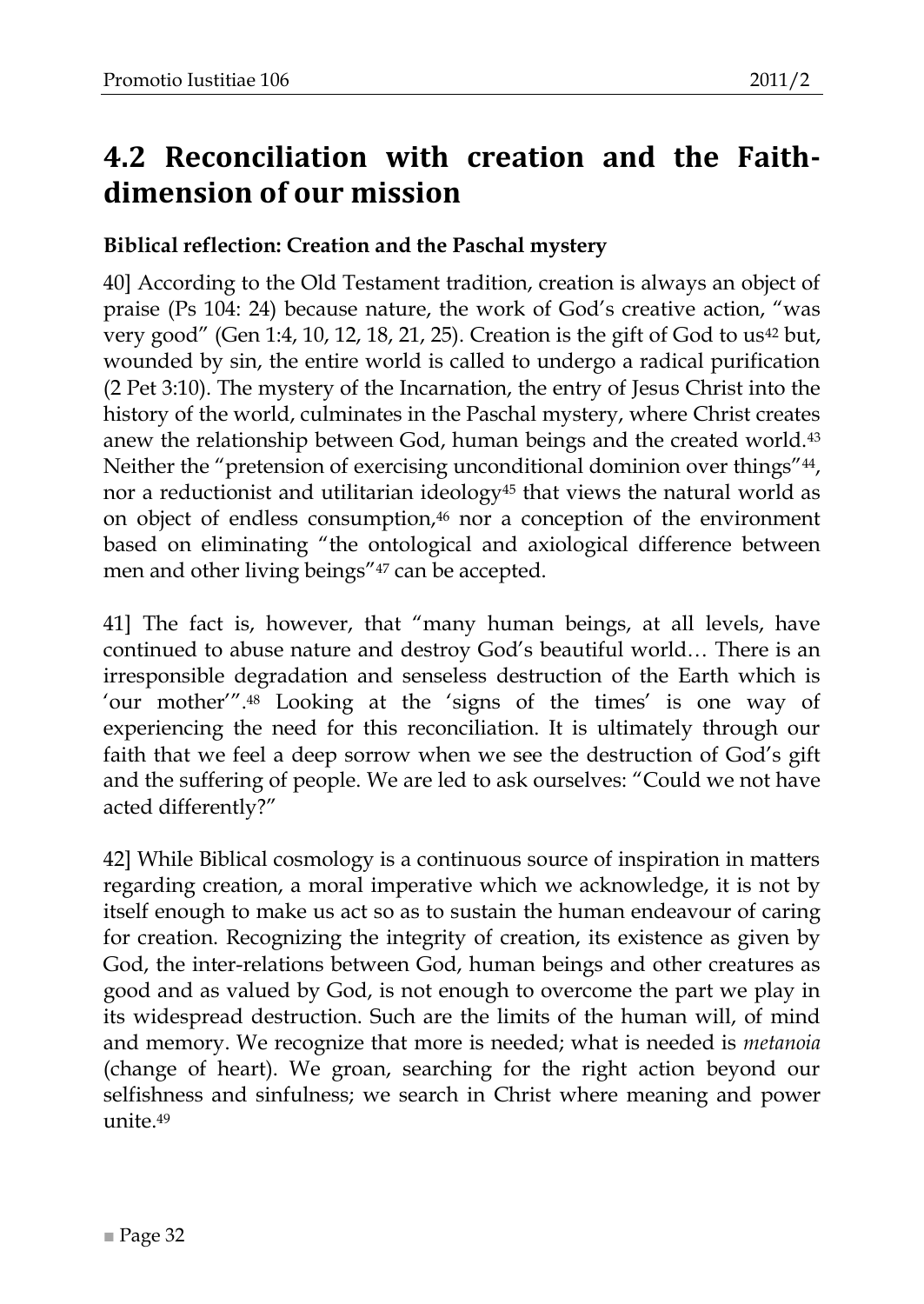43] It is from a belief in the God of the cosmos, in the suffering Christ, Christ obedient unto death, and in the indwelling Spirit, that we are called to undergo a *metanoia*, and to become agents of change ourselves.<sup>50</sup> From the goodness of nature and the ethical vision of right relations we gain the spiritual energy to live lives of reconciliation between God, his creatures and ourselves.

#### <span id="page-32-0"></span>**The response of the Church: Catholic Social Teaching**

44] Care for the environment is, first and foremost, based on recognising the environment as a true good. Psalm 104, a sustained hymn to the glories of Creation, leads to praise of the Creator ("I will sing to the Lord as long as I live..."). Our primary human response to the good is to appreciate it, which is a contemplative response. Without such appreciation, any ethical duties attributed to us will seem secondary, or even oppressive. Secondly, this intrinsic good is a common good. "The goods of creation belong to humanity as a whole".<sup>51</sup> The principle of solidarity thus applies to the environmental no less than to the social field,<sup>52</sup> for environmental damage is also a social evil; in particular, it harms the poor who have the least chance of evading its consequences, whereas the products of environmental exploitation go overwhelmingly to richer countries and richer people. Caritas in Veritate,<sup>53</sup> reflecting Catholic Social Teaching as a whole, insists that justice and the service of the common good lie at the heart of what it is to love. It applies to the environment the principle of the universal destination of the goods of creation to the principal dimensions of human life: commerce, the international political order, and each person's choices, often expressed through civil society.

45] The appreciation and service of this common good calls us to responsibility. "Human beings legitimately exercise a responsible stewardship over nature, to protect it, to enjoy its fruits and to cultivate it in new ways... so that it can worthily accommodate and feed the world's population... We [have a] grave duty to hand the Earth on to future generations in such a condition that they too can worthily inhabit it".<sup>54</sup> From a Judaeo-Christian perspective, there is a "covenant between human beings and the environment, which should mirror the creative love of God". In other words, we assume an obligation that follows from faith to sustain creation and even enhance it.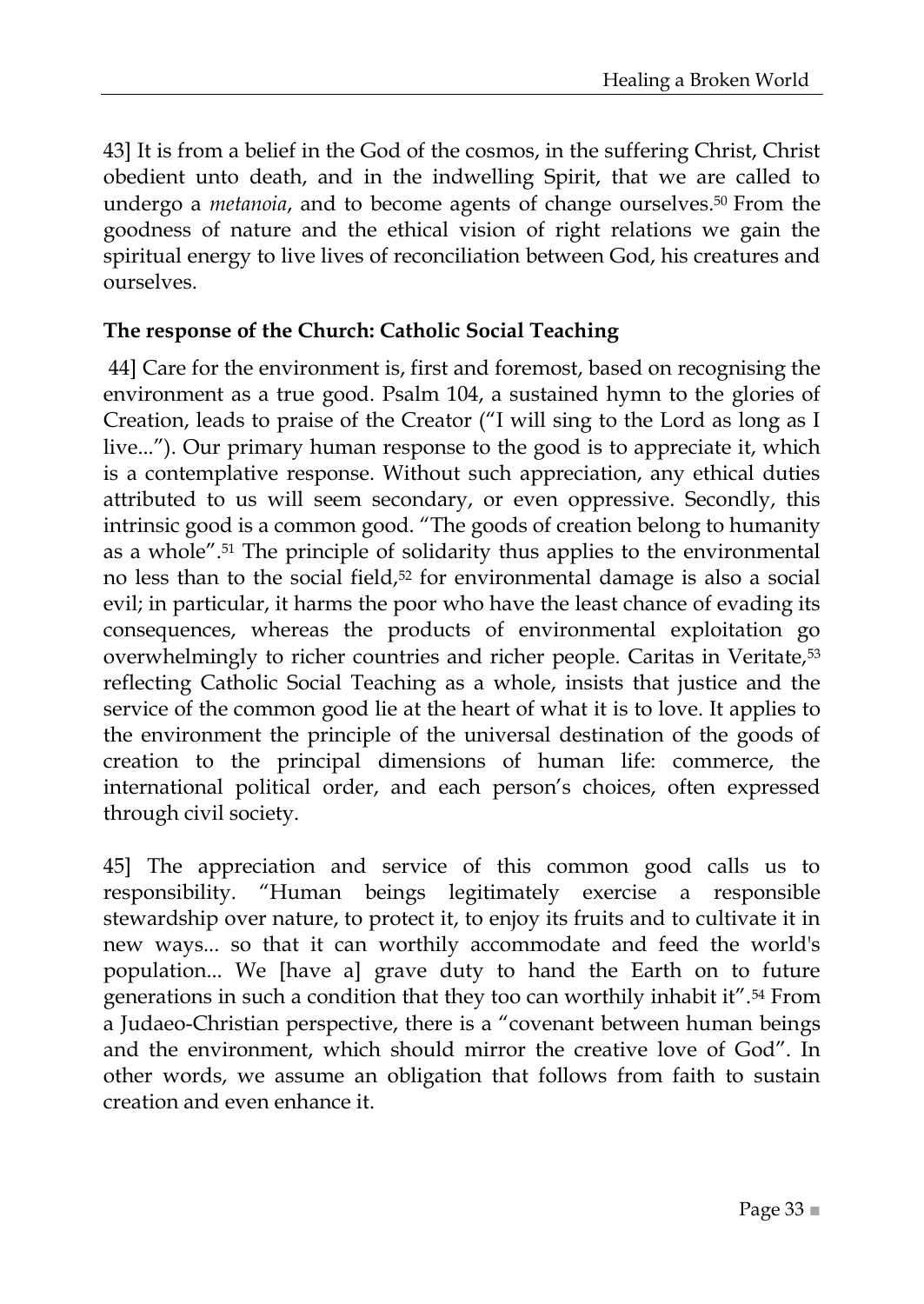#### <span id="page-33-0"></span>**Ignatian Spirituality and the Care for Creation**

46] Ignatian spirituality, and more specifically the Spiritual Exercises (SE), provides a deep source of inspiration to develop insights and new relationships with regard to creation.<sup>55</sup> The first consideration proposed by Ignatius is the Principle and Foundation (SE, 23). We understand today that creation is "both a resource from God as well as an avenue to God, making it possible for humans to communicate with each other.<sup>"56</sup> We are asked to discern carefully our relationship to creation and to become indifferent, that is, to develop an internal freedom to see created things in their relationship to God and His plans for the common good of humanity. <sup>57</sup> A newer and deeper understanding of the theology of creation leads us to the realisation that creation is the first great work of redemption, and is the foundational saving act of God. Redemption, then, is within the context of creation where humanity grows and matures in its relationship with God and within itself. 58

47] The meditations on the Incarnation (SE, 101-9) and the Nativity (SE 110- 7) emphasize that the created world is the place to experience God. By being born in a concrete place (Nazareth), Jesus Christ shares with us a deep relationship with creation, with life, nature and the air we breathe. From the Trinitarian perspective underpinning this contemplation, we are called to live in kinship and communication with creation.<sup>59</sup>

48] The meditation of the Two Standards (SE, 136) helps us to face the deceits of "riches, honour and pride." It is difficult not to be confronted also by the implications of greed and over-consumption; by the use (and misuse) of natural resources and land; by the incredible generation of waste. The invitation to join the standard of Christ is a call to simplicity, to humility and to finding God in creation. In the Contemplation to Attain Divine Love (SE, 230-7) Ignatius asks the retreatant to consider how God dwells and labours in creation. Following Ignatius' directive that "love ought to be put more in deeds than in words" (SE, 230), we need to make an offering of ourselves with great generosity to heal our relationship with creation.<sup>60</sup>

49] In short, ‗finding God in all things' is closely related to Ignatius's experience at El Cardoner that creation and the world are not to be rejected as bad but embraced as good. From a Resurrection perspective, from the point of view of the Paschal mystery, we are always led to an experience of God's love permeating all created things and all other persons, and hence to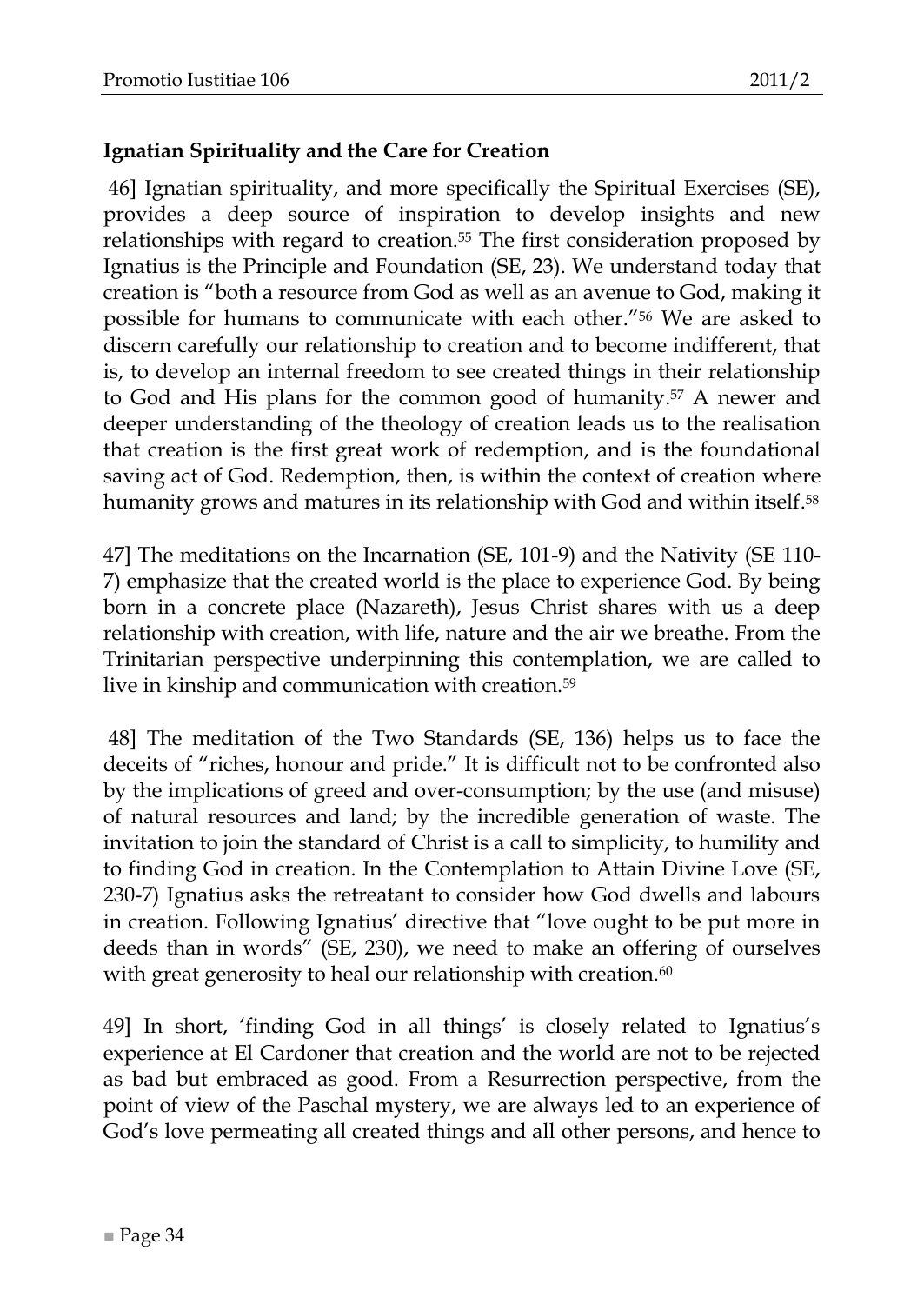a love strengthening these three sets of relationships with God, with others and with creation.

## <span id="page-34-0"></span>**4.3 Reconciliation with creation and the justice– dimension of our mission**

#### <span id="page-34-1"></span>**The linkages between reconciliation and justice**

50] In the recent past the concept of reconciliation has assumed greater significance in the field of conflict resolution.<sup>61</sup> We need to start asking the following question: is justice possible without reconciliation? In other words, in a reconciliation process, how do we handle past injustices so that they are neither forgotten nor festering?

51] The term ‗reconciliation' means literally a call-to-be-again-together; a call addressed to two parties in conflict, to two enemies, to develop a new relationship.<sup>62</sup> Reconciliation, theologically considered, is the restoration of broken relationships between God and people.<sup>63</sup> God initiates this process of restoration, humans respond to God's initiative through faith, and the outcome is the rebuilding of the human community as a new creation.<sup>64</sup> For Christians, therefore, hope for reconciliation is closely linked with faith in Christ's saving work among us. $65$  It is to be noted that an excessively spiritual interpretation of reconciliation with God has often led to an individualistic and subjective approach to life.<sup>66</sup>

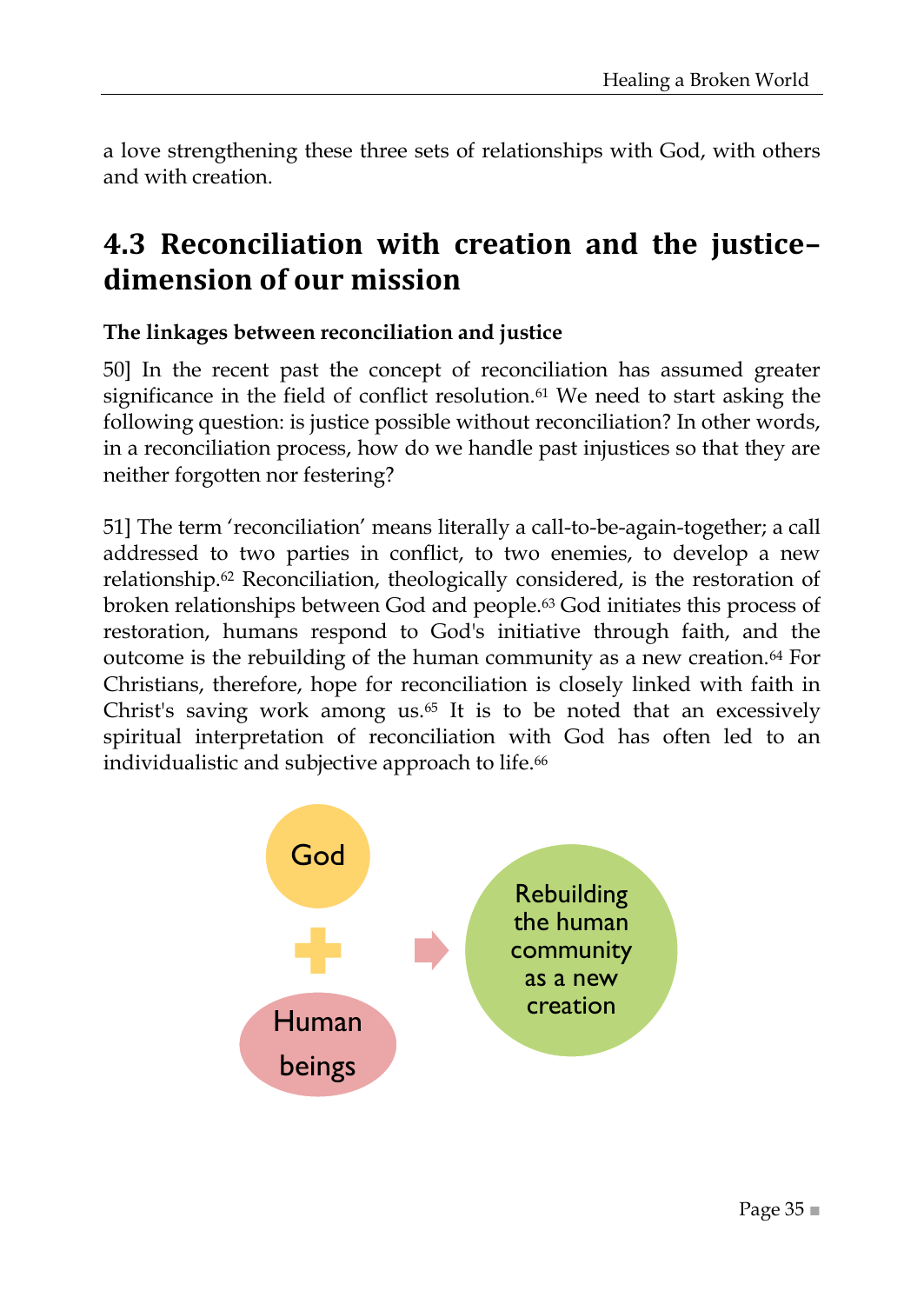52] The term ‗establishing right relationships' is equivalent to establishing relationships based on justice.<sup>67</sup> To understand the relationship between the terms ‗reconciliation' and ‗justice' the term ‗justice' should be understood in its widest sense. The word ‗justice' includes the three dimensions of justice: commutative justice requiring reciprocal relations among individuals or private groups established on a basis of equality; retributive justice requiring compensation for injustices committed; and finally, restorative justice.

53] Expanding the relationship between reconciliation and justice means that reconciliation cannot be strictly reduced to a spiritual reality without any change in the actual hard realities. Reconciliation extends beyond one-onone interpersonal relationships to the political realm by initiating restorative justice. Restorative justice is forward looking – it operates from the perspective of ‗anticipatory justice'. It seeks the future reconstruction of a community by repairing relationships and reintegrating unjustly excluded persons into civic life. It guarantees that all members of society can actively participate in social life, both by contributing to the common good and sharing in the common good to the degree necessary to protect their human dignity.<sup>68</sup> Reconciliation, therefore, in no way suggests a lessening of the commitment to justice. Neither does it advocate premature forgiveness. Reconciliation requires justice, though it can go beyond justice in the granting of forgiveness.<sup>69</sup>

#### <span id="page-35-0"></span>**Different actors in the ecological crisis**

54] The hard facts reveal that the right to life of many poor and marginalized communities is at stake in different parts of the world, particularly in developing countries. If the ultimate goal of reconciliation is to build a new covenantal relationship with creation based on the principle of restorative justice, but not without losing sight of retributive justice, we need to ask the question: what are the challenges here and now? How can we protect, sustain and promote the land-species-human-planet-universe connectivity as comprising dynamic, transformative life processes? The basic realization is that creation 'suffers' the plundering of ecosystems, and has been described as the 'new poor' crying out for our attention.<sup>70</sup> We need to distinguish the role played by various actors in this ecological crisis.

55] We start with the group of people at the margins, the poor. There are two great challenges in the 21st century: overcoming poverty and managing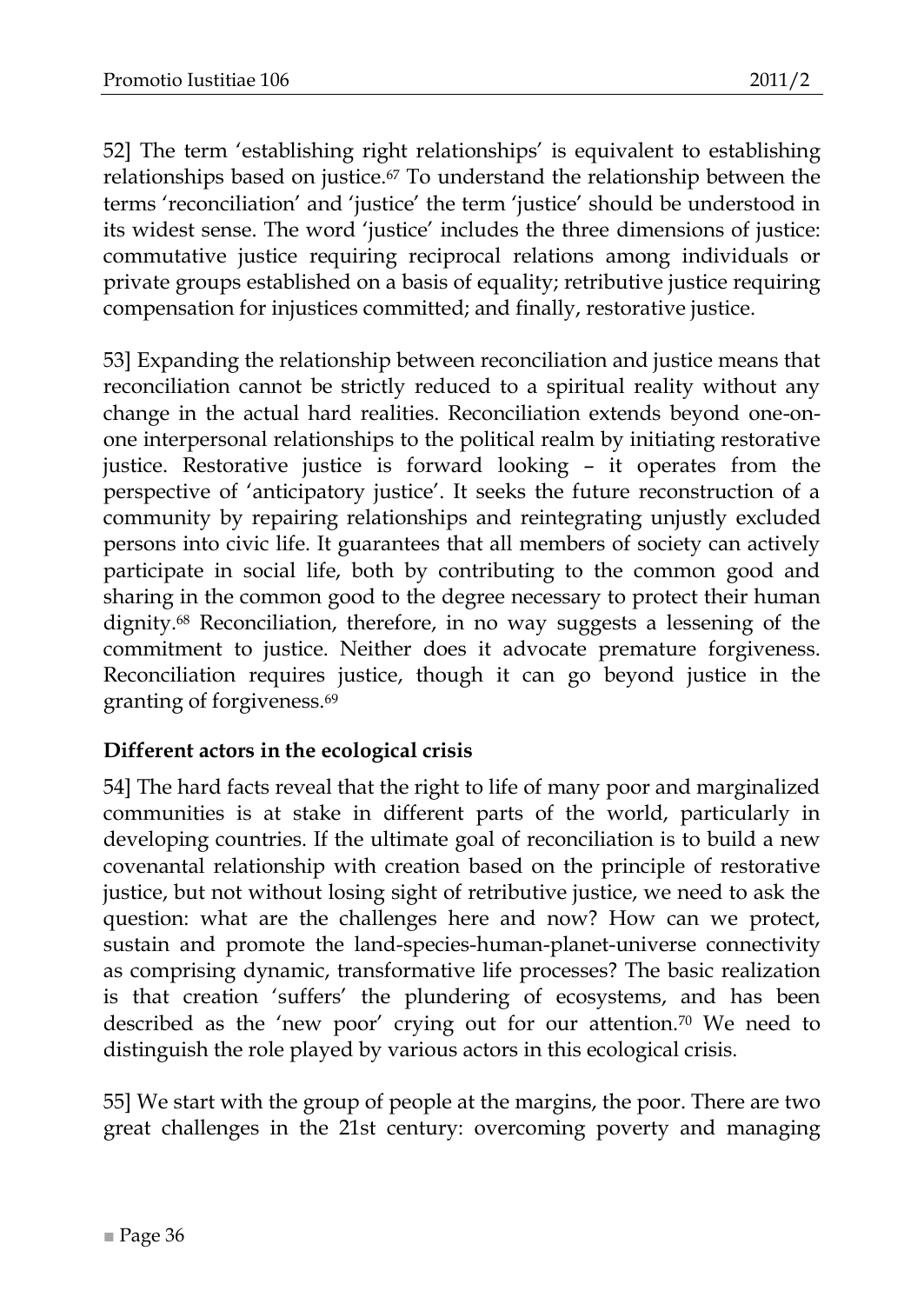climate change, not separate aspects but linked in mutual interdependence.<sup>71</sup> The mechanisms that ultimately link human development and poverty reduction to climatic changes are now more evident, showing the links with employment and livelihoods, health, gender and security. To give just one example: rural women are heavily dependent on the natural environment for their livelihoods, which are directly affected by climate-related damage or scarcity of natural resources.

56] The second type of people comprises those who live at the centre, the rich. People at the centre are those who add to the ecological crisis through excessive consumption and huge production of waste. The ferocious demand for food and other resources has led to dramatic changes. The world is rapidly converting nature into agricultural land to meet growing demands, draining rivers of all water to produce food, and polluting water with pesticides and fertiliser.<sup>72</sup>

57] People of the third type comprise the growing middle class, the neo-rich. Liberalisation of the economy expanded the horizon of new opportunities and ushered in higher standards of living to those who could afford it. In India, for example, the social and political changes of the 1980s and 1990s, in which the middle classes were such significant actors, were associated, too, with a shift in their values.<sup>73</sup> The phenomenal growth of the middle class with its clamour for more is seen in many of the developing countries. The World Bank estimates that the global middle class is likely to grow from 430 million in 2000 to 1.15 billion in 2030. The geographical distribution of this middle class is striking. In 2000, developing countries were home to 56 per cent of the global middle class, but by 2030 that figure is expected to reach 93 per cent. China and India alone will account for two-thirds of the expansion, with China contributing 52 per cent of the increase and India 12 per cent.<sup>74</sup>

#### <span id="page-36-0"></span>**Mitigation, adaptation and social contract as transformative agenda**

58] In dealing with restorative ecological justice we take up the concepts of mitigation, adaptation and social contract. In the global North, mitigation is the primary and much needed approach to addressing climate change. Mitigation is dependent upon technological responses that reduce the sources of carbon production, particularly from the energy sector, and on finding alternatives that are less ecologically damaging.<sup>75</sup> Deliberate or unintentional adaptation is the adjustment of natural or human systems to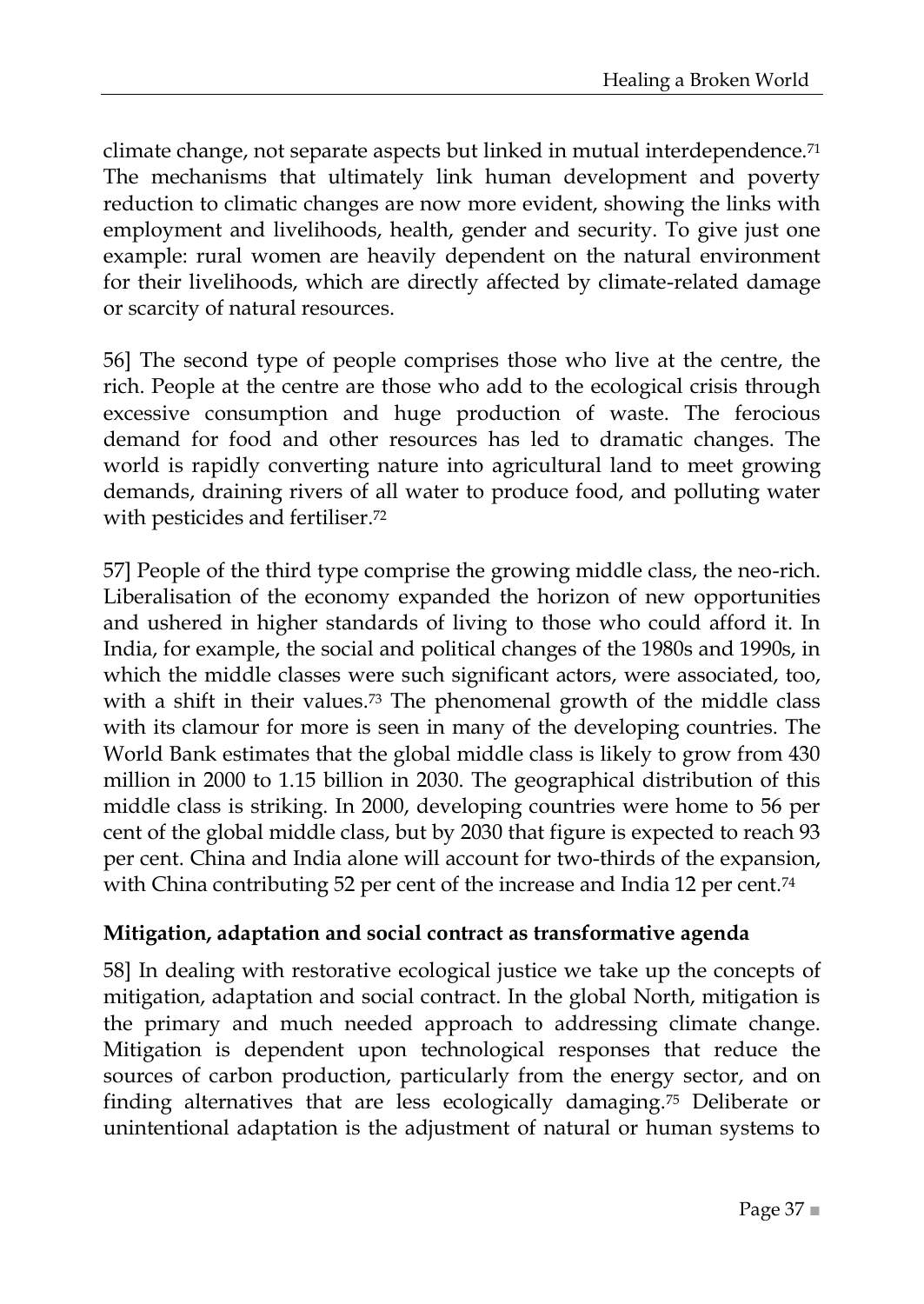make them less harmful, or the creation of opportunities that are beneficial in response to actual or expected climatic events and their effects. Adaptation of natural systems includes management of forests, watersheds, habitats, agriculture, fisheries and marine culture options. Adaptation of human systems includes energy and communications, pollution and waste management, infrastructure and transport, micro-finance and social security, early warning systems and disaster response.

59] Some communities and peoples have entered into social contracts that capture the distinctive local cultural relationship with the environment. This contract is a relationship founded upon reciprocity and the respect of a local community for nature. In this approach, a community is bound by its understanding of, as well as responsibilities to, the natural environment. This cultural reference provides a working foundation for formal agreements with government and within the broader context of civil society.

## <span id="page-37-0"></span>**4.4 Reconciliation with creation and dialogue with culture and religions**

#### <span id="page-37-1"></span>**Culture and identity**

60] When we speak of culture we are talking of what is deeply human and uniquely expressed. Culture is a way of life, a way of relating, and, at its deepest, is expressed as values. These values are the instrument through which a culture creates its own identity. Cultural identity is both personal and communitarian and it provides local strength and recognition. The traditional allocation of lands by leadership to families, the geographic importance of events, occasions, rituals, marriages and burials are all intertwined with genealogy and landscape. For some cultures there is a sense of operating under the Creator and the great epic of Creation and the ancestors. A spirituality connecting people and land where the story is basic to the actual management of resources is not a split but a holistic dynamic.<sup>76</sup>

61] The world has always needed, and continues to need, reconciliation, and cultural institutions of religion have been a deep source for precisely this. In crossing over from one culture to another people learn the sensitivity and uniqueness of others just by absorbing what they do and how they do it. We need to be aware of the various cultural changes that accompany the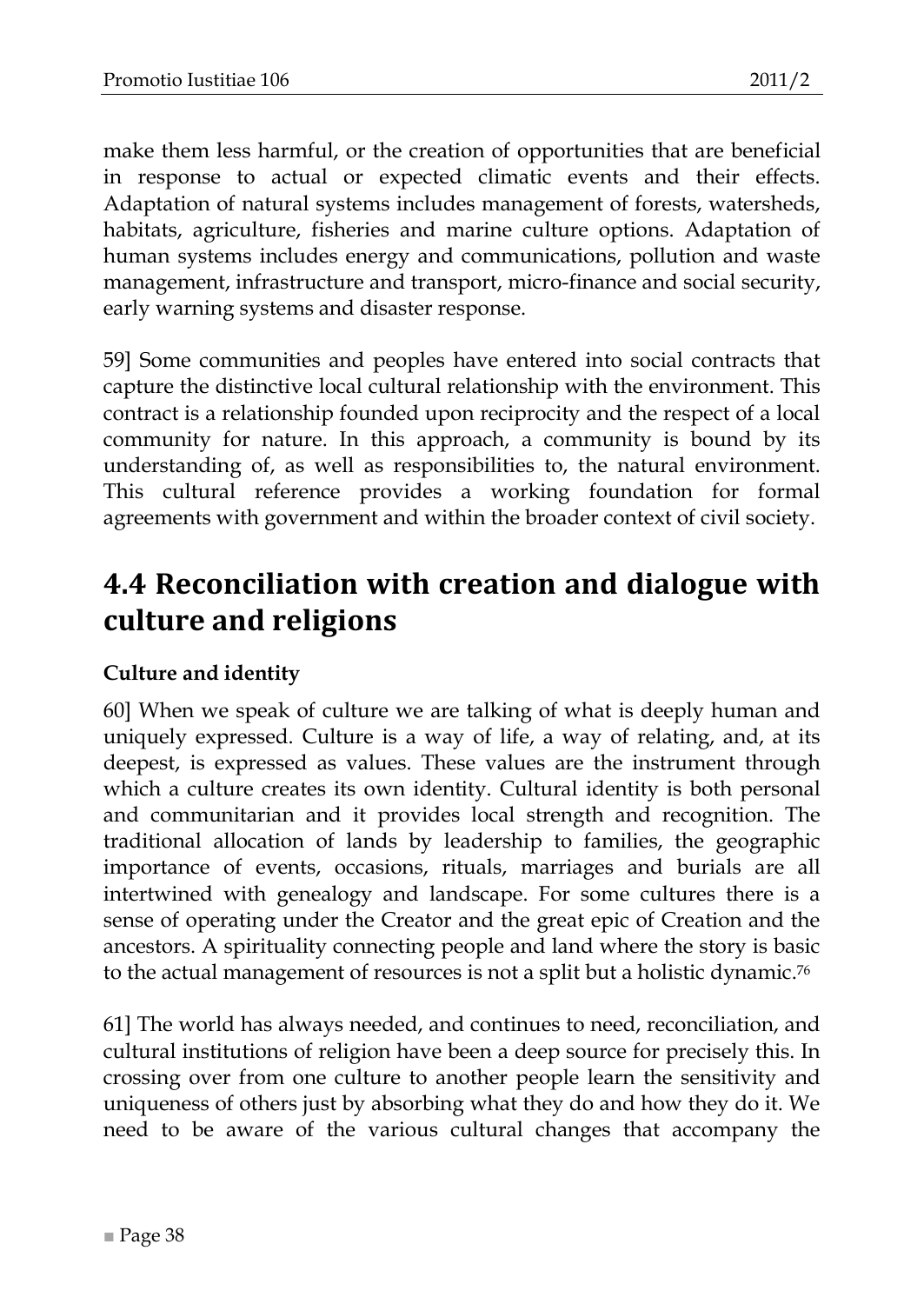ecological crises. While some cultural traits of our society seem to be based on a ‗culture of death', others spring from a culture that respects and preserves life.

#### <span id="page-38-0"></span>**Civil society and the "green movement"**

62] It is impossible to write a history of social activism during the second half of the 20th century without taking into account the presence of the "green movement". From the classical "animal protection" groups to the most combative anti-nuclear activists, an immense range of interests, visions and methods have been developed to involve individuals, to promote social awareness, and quite often, to advocate for legal changes. For thousands of citizens, especially for many young people, the green movement in its enormous variety is the path to follow in the practice of solidarity and active participation in social affairs. Ecological engagement has many aspects, such as joining the local engagement with a global vision; getting involved in actions that directly imply a change of reality. Quite often ecological engagement asks for behaviour that affects our life styles. Undoubtedly, and compared with other modes of social participation, the green movement inspires an unmatched attraction.

63] Conservationists have obtained protection of geographical areas with special value: national parks for the benefit of all society.<sup>77</sup> The growing consciousness of having reached the physical limits of our planet<sup>78</sup> through the exploitation of land, water, air and natural resources, plus the nuclear risks, has led to the formation of innumerable associations, NGOs and political parties that have made protecting the environment their main focus. Green Parties exist today all over the world, and in many places they have formed part of governmental coalitions. Besides ecological concerns, these parties are well known for promoting social justice, grassroots democracy and pacifism. The importance of the environment is such that today there is not a single political party that does not take a stand on this issue.

#### <span id="page-38-1"></span>**World religions and ecology**

64] Though religious traditions are ill-equipped to deal with the complexity of the ecological crisis, there is a growing consensus that the values they promote can play a decisive role in establishing new relationships with creation.<sup>79</sup> There have been various attempts to engage religions in the struggle to establish new relationships with nature.<sup>80</sup> The size and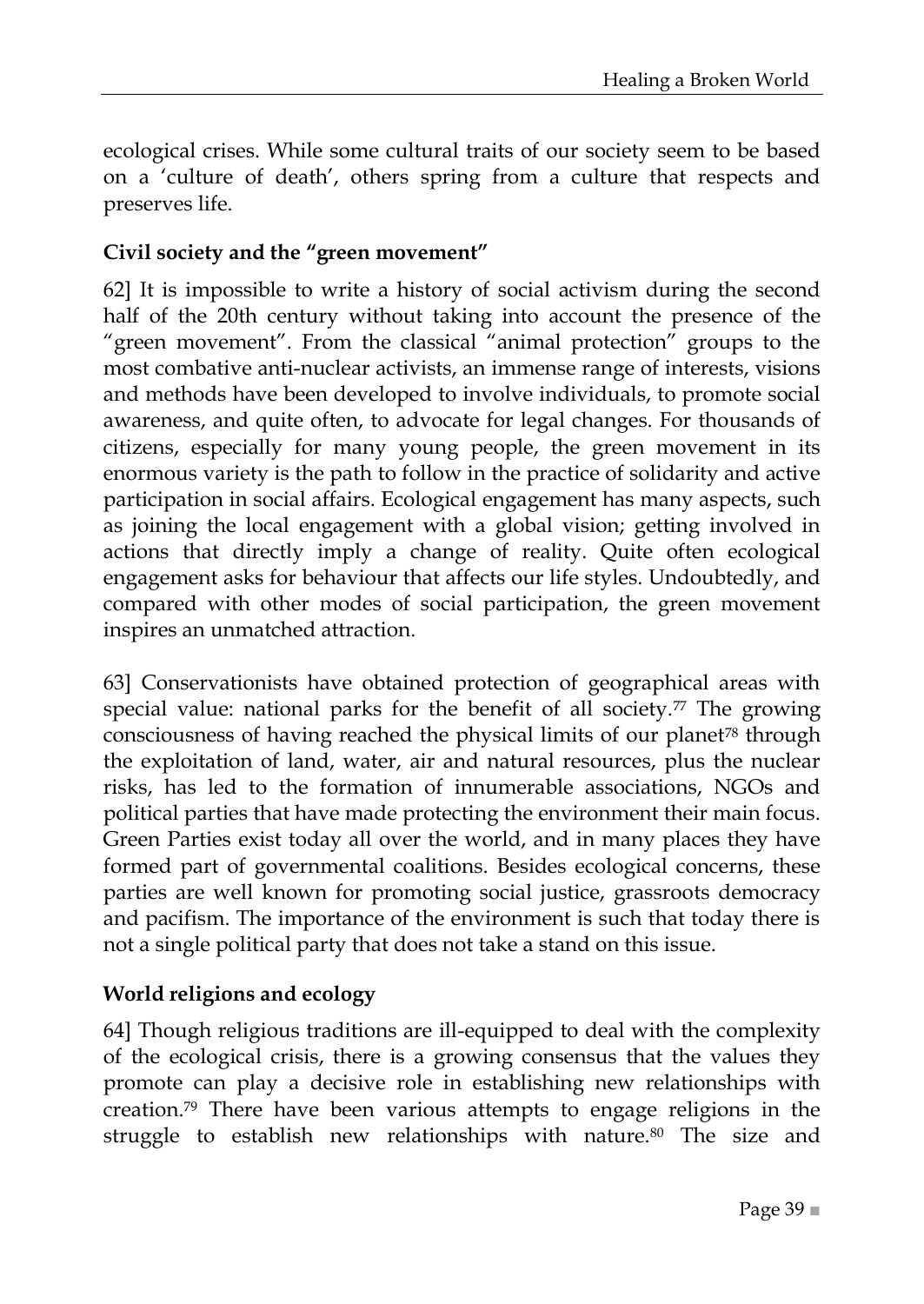complexity of the problems we face require collaborative efforts both among the religions and of religions in dialogue with other key domains of human endeavour.

65] African religious traditions teach us that we are directly connected to creation. In their religious practices they experience life as a continuum that includes creation, ancestors, human beings, and God. There are many examples of this tradition. The Bomaswa hill in Tanzania is described as sacred.<sup>81</sup> People may have stripped the surrounding forested areas of their trees, for charcoal and house building, but they have never touched Bomaswa hill.<sup>82</sup> When land developers pressurised the Kunda people of the Mambwe District in Eastern Zambia to sell their land they refused to leave their present semi-arid and unproductive land because they could not conceive of life separated from their ancestral land.<sup>83</sup>

66] Hindu culture believes in a partnership and stewardship ethic which requires holding the land in trust for God and the general benefit of mankind. In this context abuse and exploitation are unjust and irreligious. Nature is a gift and sacred. On a more cultural level, trees and plants are treated as sacred, especially where the Gods and Goddesses have made their abode.<sup>84</sup> There is a deep-rooted attitude of *ahimsa* or non-injury in all relations and towards all living creatures. Buddhism believes that there is a close relationship between human morality and the natural environment. Human beings are entrusted with the sole responsibility of promoting environmental ethics and non-violence, while concern for all creatures and compassion are deep values.<sup>85</sup> According to Islam the relationship with creation and the Creator forms the ethical basis (respect and responsibility) to sustain all life. Tao nourishes, sustains and transforms beings. Human beings, as part of the universe, are internally linked to Tao as well as to everything else.

#### <span id="page-39-0"></span>**Indigenous peoples and traditional societies**

67] Indigenous identities and knowledge may have lost power in a global world, but they embody some of the responses that modern culture must heed in its continuing re-evaluation of the world. Indigenous Peoples remind us of the need for a reordering of values and the importance for all to engage on different and equitable terms if we are to talk of all life. To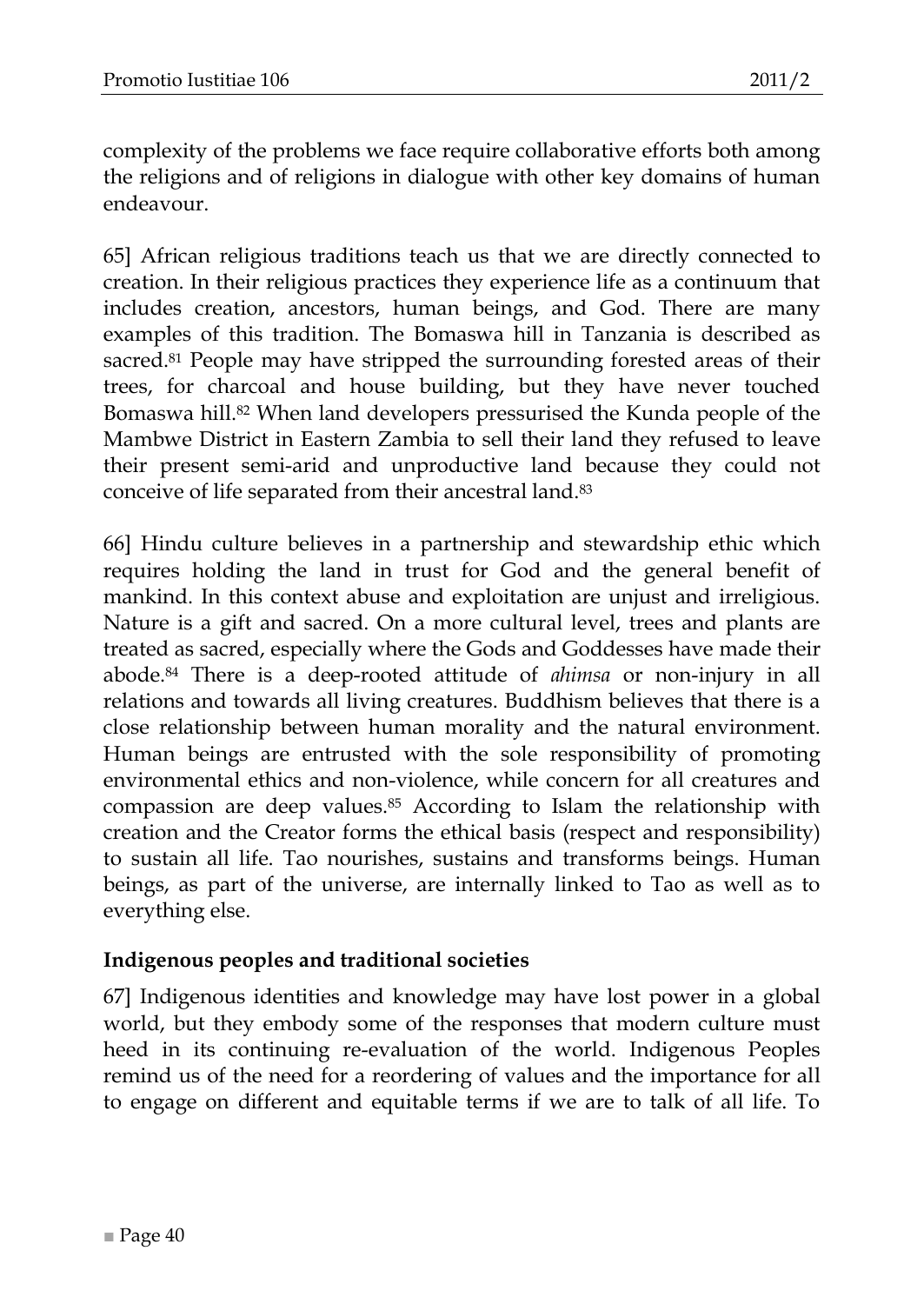reconcile ourselves with creation we need all paths of communication, all cultures to reflect and speak.

68] When indigenous people nurture a tree, they create a sacred space, and the tree in the community will nurture life as it belongs in the ecosystem and will come to maturity long after that generation dies. The tree gives something to future generations and creates space allowing for diversity of life, the presence of spirit and God. Many indigenous communities are bound to the land, as was Adam who was adama - "of the soil"; the soil is always understood in close relationship to water, and both are seen as sustaining life and the community. The land is the promise of life (of security and of peace), of sharing as in giving and receiving freely something that needs to be learned again from those who live closest to the land.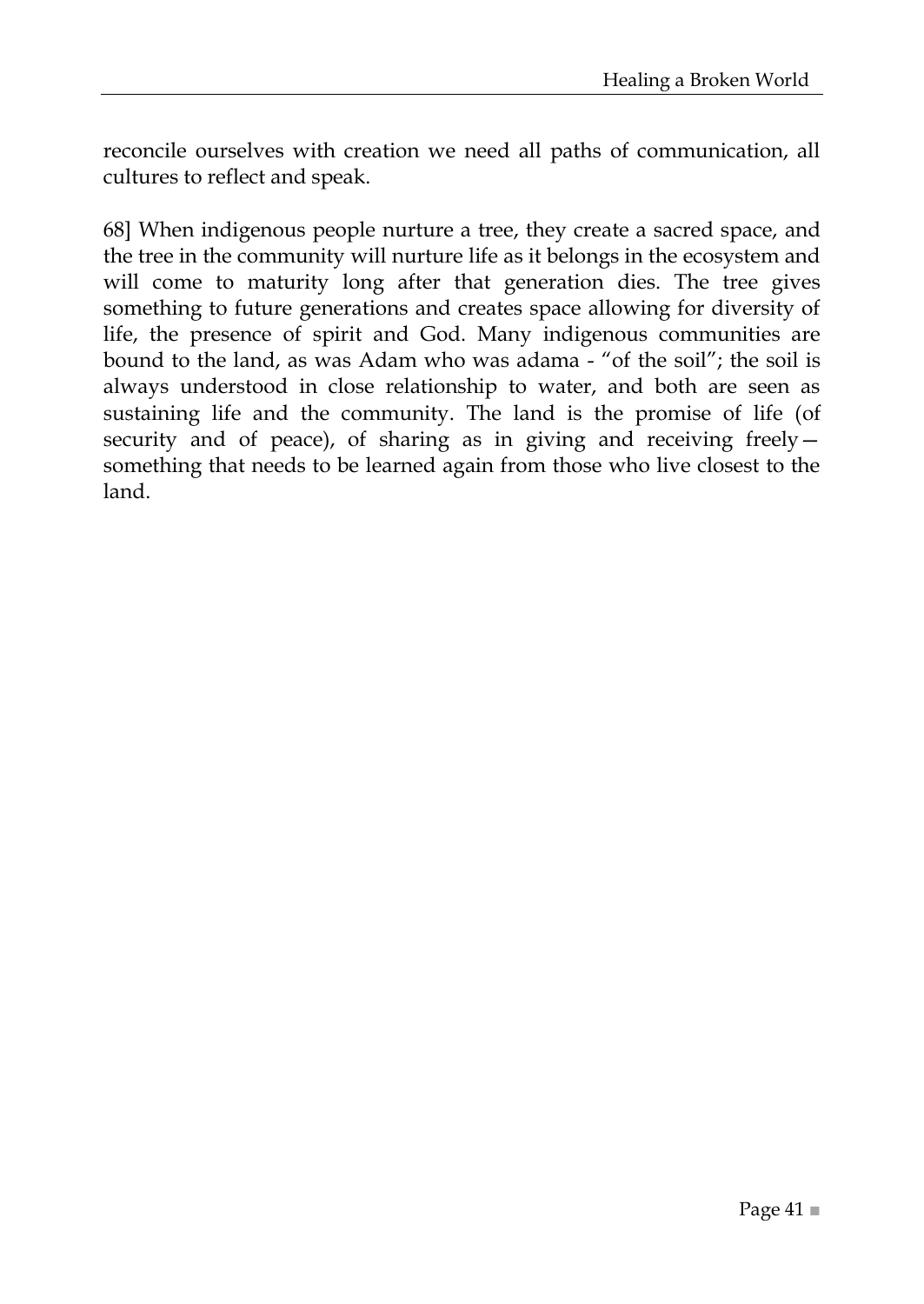## <span id="page-41-0"></span>**5. RECOMMENDATIONS**

#### 69] **Principles to inspire our actions**

These recommendations are inspired by a number of principles listed below:

- (i) Our faith in God's love and fidelity manifest in the gift of life calls us urgently to change our attitudes, and practices, to be steadfast and caring towards creation. The call of GC 35 for reconciliation draws us to establish right relationships with God, neighbour and creation, opening for us opportunities to delve deeper in our faith and challenging us to find ways of healing our broken world.
- (ii) Our commitment to follow Jesus Christ in poverty, the seriousness of the ecological crisis and the cry of the poor who suffer the consequences of environmental degradation calls us all to stop and reflect. Jesuits, members of the Ignatian family, and those responsible for our apostolic institutions are all invited to reflect seriously on the way in which our functional values driving our everyday decisions and actions remain consumerist at the core. Creation's groans, growing louder and louder as nature is destroyed, challenge us to adopt simpler lifestyles. In the fulfilment of this task we are inspired by many people worldwide who want to create a new world based on a just relationship with creation.
- (iii) We need a deep change of heart. This is the only radical way to face the present ecological challenge We must, therefore, renew the sources of our Ignatian spirituality, a spirituality that invites us to acknowledge, give thanks and commit ourselves to the life present in creation. In that renovation we will find ourselves affectively linked with other religious traditions, which also contain very valuable spiritual experiences for the defence of creation.
- (iv) This challenge goes far beyond our capacities, but we are not alone. There are many social, cultural and religious movements that are already committed to ecology. We are invited to collaborate with them, learning from them while contributing our own resources.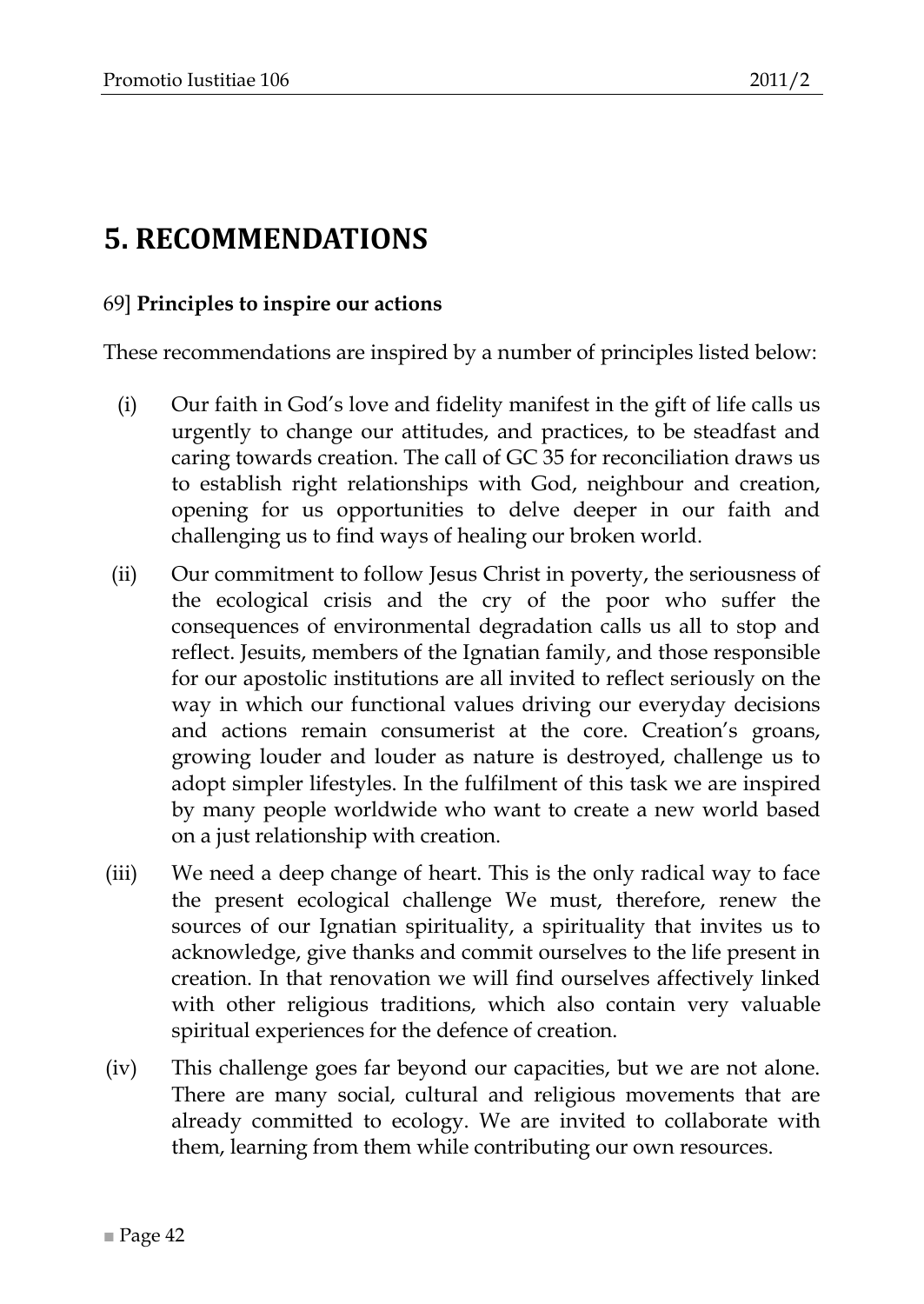(v) All the recommendations included in this document are considered important and many are already in practice. They are proposed as invitations to be discerned in community and in our apostolic works, according to the richness of local identities and contexts rather than as external rules to be adopted.

#### 70] **Addressed to different levels of governance**

Though we are all responsible as a body for the universal Society, it seems practical to assign responsibility for implementing these recommendations at different levels:

- (i) At the level of the Province, the recommendation is generally meant for, or addressed to, individual Jesuits, communities, and institutions (apostolic works).
- (ii) At the regional level, the recommendation is meant for, or addressed to, a Conference of Provincials or an Assistancy.
- (iii) At the level of the universal Society of Jesus, the recommendation is meant for, or addressed to, the Society as one body, that is, members, institutions and apostolic works.
- (iv) Many recommendations, although addressed to specific apostolates of the Society, should be taken up by all Jesuits and partners in mission; e.g. *all* are responsible for communicating, not just our media and communications (net)works.

#### 71] **Variety of purposes or goals**

- (i) Increasing awareness and knowledge of the issues or aspects regarding the environmental crisis; this may also include an understanding of the root causes of the problems and their effects.
- (ii) Increasing our spiritual and human motivation to change ourselves and respond to God's call.
- (iii) Increasing our engagement with strategic programmes, projects, actions and activities locally, nationally and globally.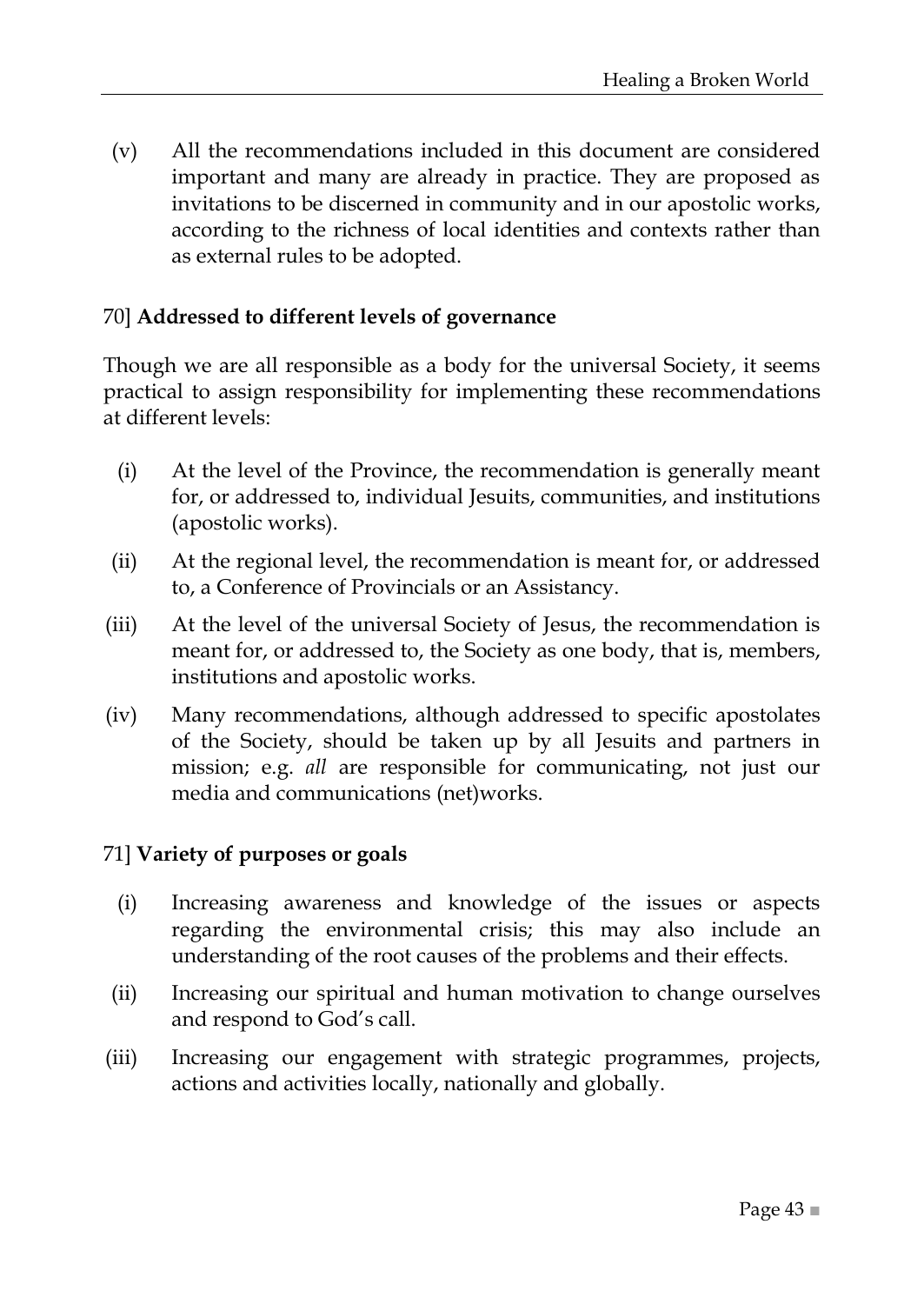72] **RECOMMENDATION 1**: Jesuit communities and apostolic works are invited to discern the management of our own institutions and to exchange and develop practices for more ecologically sustainable lifestyles in our communities.

[level: Province, purpose: engagement]

#### 73] **Basic Principles**

Sustainability should be a primary goal of our individual and collective activities. Our vow of poverty can be a source of inspiration to live simply and in a sustainable manner. Living with integrity by being consistent and honest with ourselves is important if we are to raise our own and others' consciousness and change our lifestyles.

#### 74] **Suggested action/activities**

Promote prayerful discernment in our communities and institutions to examine our lifestyle and work environment in the context of our religious commitment to a life of poverty and simplicity.

See chapter 6 for concrete suggestions.

75] **RECOMMENDATION 2**: all Jesuits and partners in mission are invited to address the effects of the environmental crisis on the poor, marginalised and indigenous peoples.

[level: Province/Conference; purpose: engagement]

- (i) Given the environmental challenges we face, there is a need for a conscious and active citizenship to pressurize governments to adopt necessary bold political decisions. The Society of Jesus should participate in social movements that generate environmental awareness to influence public policy both at the national and international level.
- (ii) The preferable way for the Society to be involved in civil society initiatives is through existing networks: faith-based (such as the Justice, Peace and Integrity of Creation Commissions at diocesan, regional and international level); networks within the social sector (e.g. through the Global Ignatian Advocacy Network) and at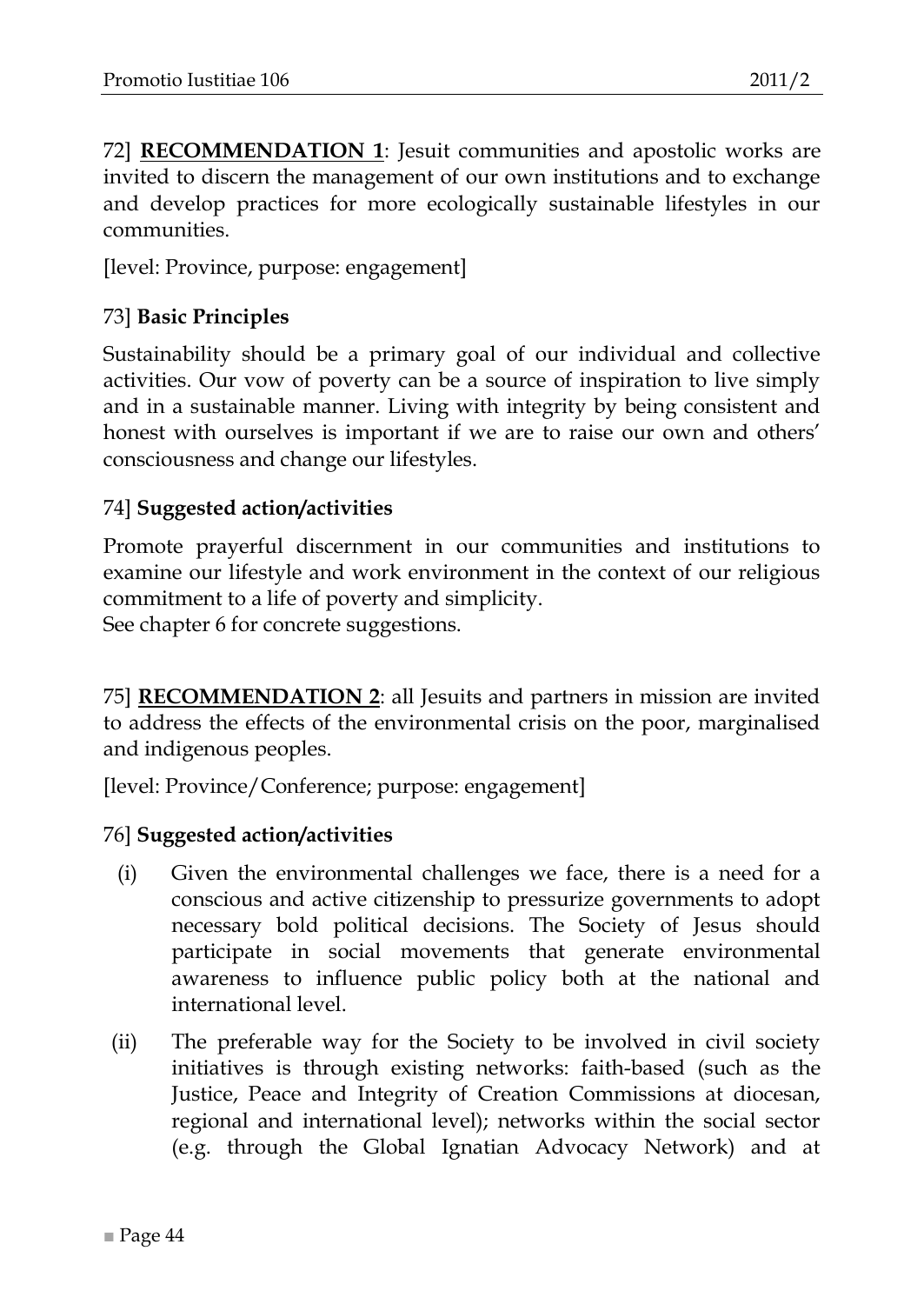university level (such as networks promoted by AUSJAL), as well as networks that are local (such as the *Equipo Itinerante* in Amazonia, and ESSC in Mindanao). In many cases our involvement will also be with secular organizations (such as SAPI in India). Our spiritual and theological tradition will always inform our public positions.

- (iii) Appoint an institution in each Conference to map the work done and establish coordinating mechanisms at various levels. This may include the following:
- (iv) Preparing a full protocol for disaster management response.
- (v) Engaging with the issue of ecological refugees, especially through Jesuit Refugee Service.
- (vi) Strengthening projects that promote models of alternative development related to: sustainable agriculture; ecological services and cultural practices concerning forests; providing energy at affordable cost; disaster reduction and climate change adaptation.
- (vii) Contribute to the Jesuit work with marginalized and indigenous peoples to affirm and articulate their own culture and identity, to have security of livelihood and be able to relate to the world without losing their uniqueness.

77] **RECOMMENDATION 3**: those in charge of communication and media are invited to develop ways of increasing the awareness and motivation for action among Jesuits and all those involved in various apostolic ministries.

[level: Province; purpose: awareness]

#### 78] **Suggested action/activities**

Strengthen the different media and communications networks of the Society so that they can raise awareness about ecological issues. Examples include our network of radio stations, DVD production centres, publishing houses, journals, provincial news bulletins and websites.

(i) Collaborate with our network of schools (primary, secondary and Fe y Alegría) in developing programmes for our students.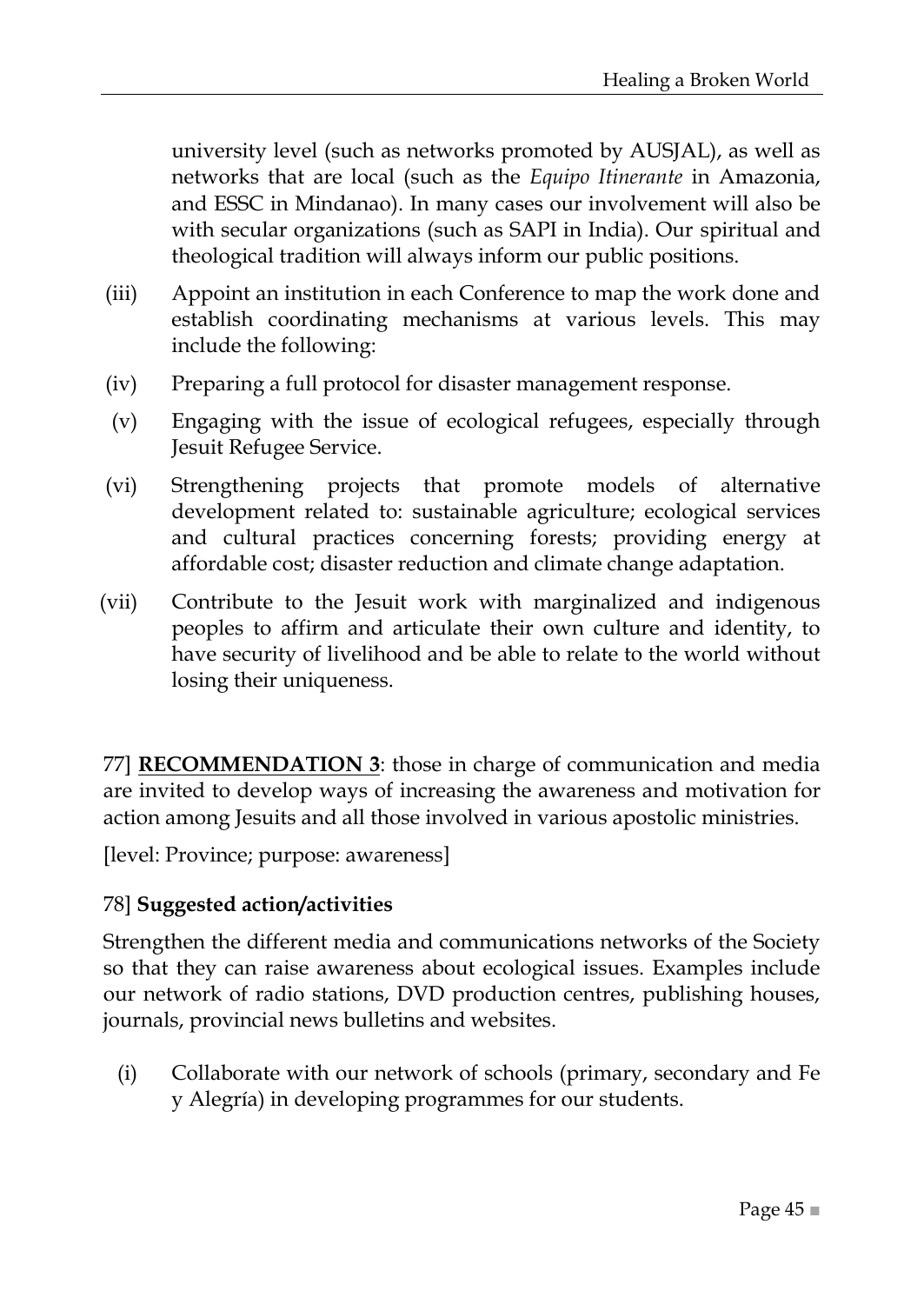- (ii) Collaborate with pastoral centres and parishes to introduce environmental awareness as part of our catechetical instruction.
- (iii) Examine the possibility of developing a simple series of booklets or videos, based, for example, on the GC 35 fact sheets; and making available resources from other religious congregations and civil society organisations.
- (iv) Involve as many young people as possible since they are likely to be more open to, and more engaged in, this issue.

79] **RECOMMENDATION 4**: Jesuit higher education institutions, theological faculties, business schools, research and capacity-building centres are invited to engage students in transformative education and to explore new themes and areas of interdisciplinary research.

[level: Conference; purpose: engagement, awareness]

- (i) Inspired by youth who want to create a new world based on a just relationship with creation, we commit ourselves to an experiential learning environment where students are immersed in real-world environmental issues, learn to develop solutions and leave the university transformed by the experience.
- (ii) Develop on campuses an environmental ethic where students, faculty, staff and administrators participate in lowering consumption and increasing reuse and recycling, and are committed to reducing the campus environmental footprint and greening the campus. These practices empower the students while becoming socially normative so that when students graduate, they take these changes into society, and lead by example.
- (iii) Develop curricula that address sustainability issues and impart a certain level of environmental literacy. This may involve developing an ethics of fair consumption, promoting Corporate Social Responsibility (CSR) on environmental issues in business schools, and establishing a resource base (e.g. teaching materials) for incorporating the environment as a dimension in non-environmental courses.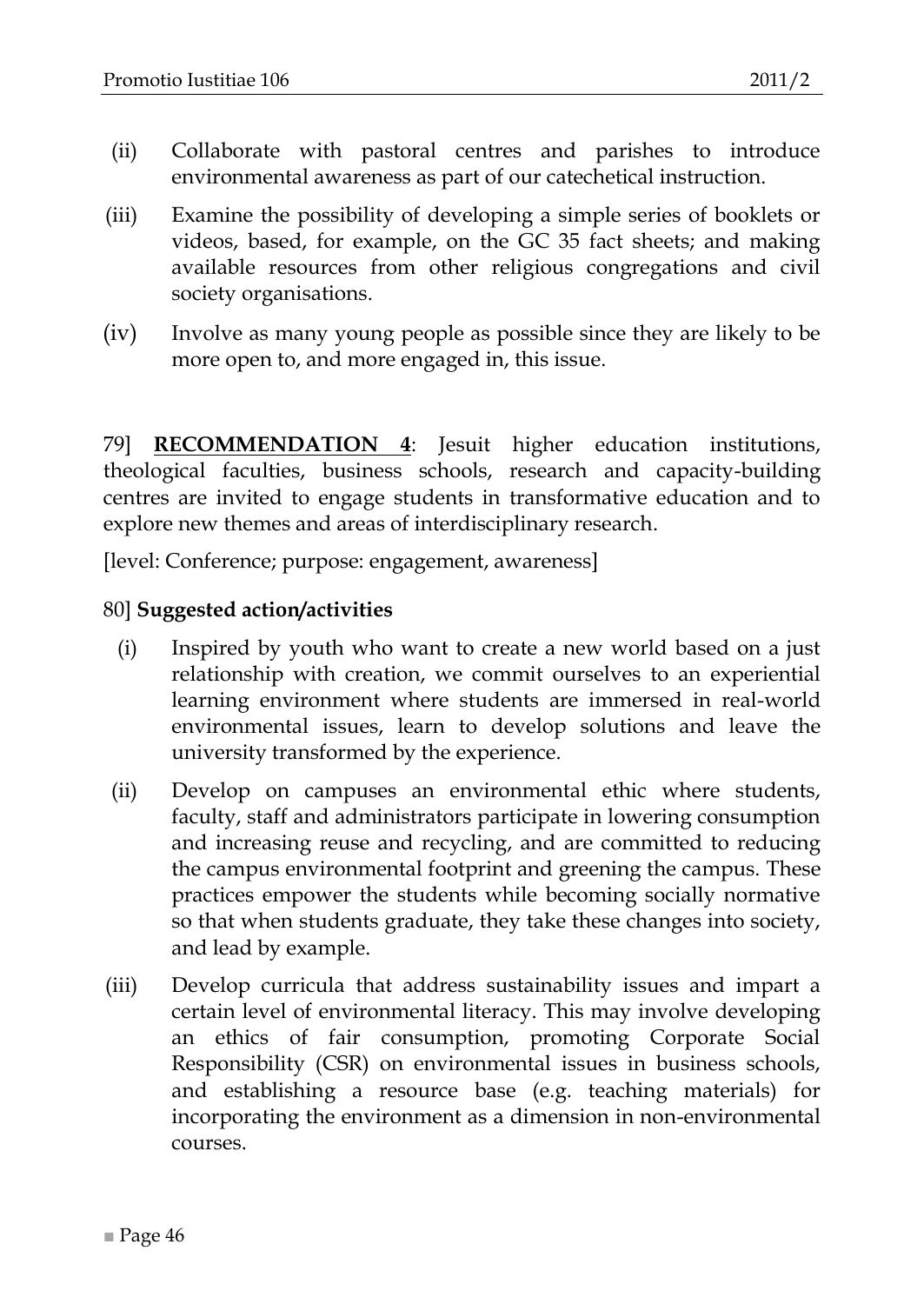- (iv) Root university teaching, research, and service activities in social and environmental justice issues of the region to inform policy-making. This should include student and faculty engagement in developed and developing countries, and accompaniment in reflection, research, action and advocacy.
- (v) Support long-term partnerships between institutions strengthening student engagement in research related to ecological and social responsibility.
- (vi) Faculties of theology can play a critical role in strengthening the Society's understanding of the need to face the ecological crisis through deeper reflection. In this way the dialogue with youth can be strengthened, deepening the foundation of their hopes and commitments to a sustained life-giving reconciliation with the ecology they inherit.

81] **RECOMMENDATION 5**: centres of theological reflection, spirituality, social and pastoral works are invited to develop the spiritual sources motivating our commitment and fostering our celebration of creation.

[level Conference; purpose: motivational]

- (i) Encourage Conferences to appoint an institution (theological centre, retreat house or pastoral centre) to implement this recommendation. This may involve,
	- seeking deeper communion with creation and learning from other religious traditions;
	- setting up an agenda of critical topics to be researched;
	- supporting retreat centres and those persons involved in the retreat movement to organise eco-spirituality programmes and retreats;
	- encouraging pastoral centres to develop simple material for homilies, liturgies, catechetical courses, and social and cultural programmes;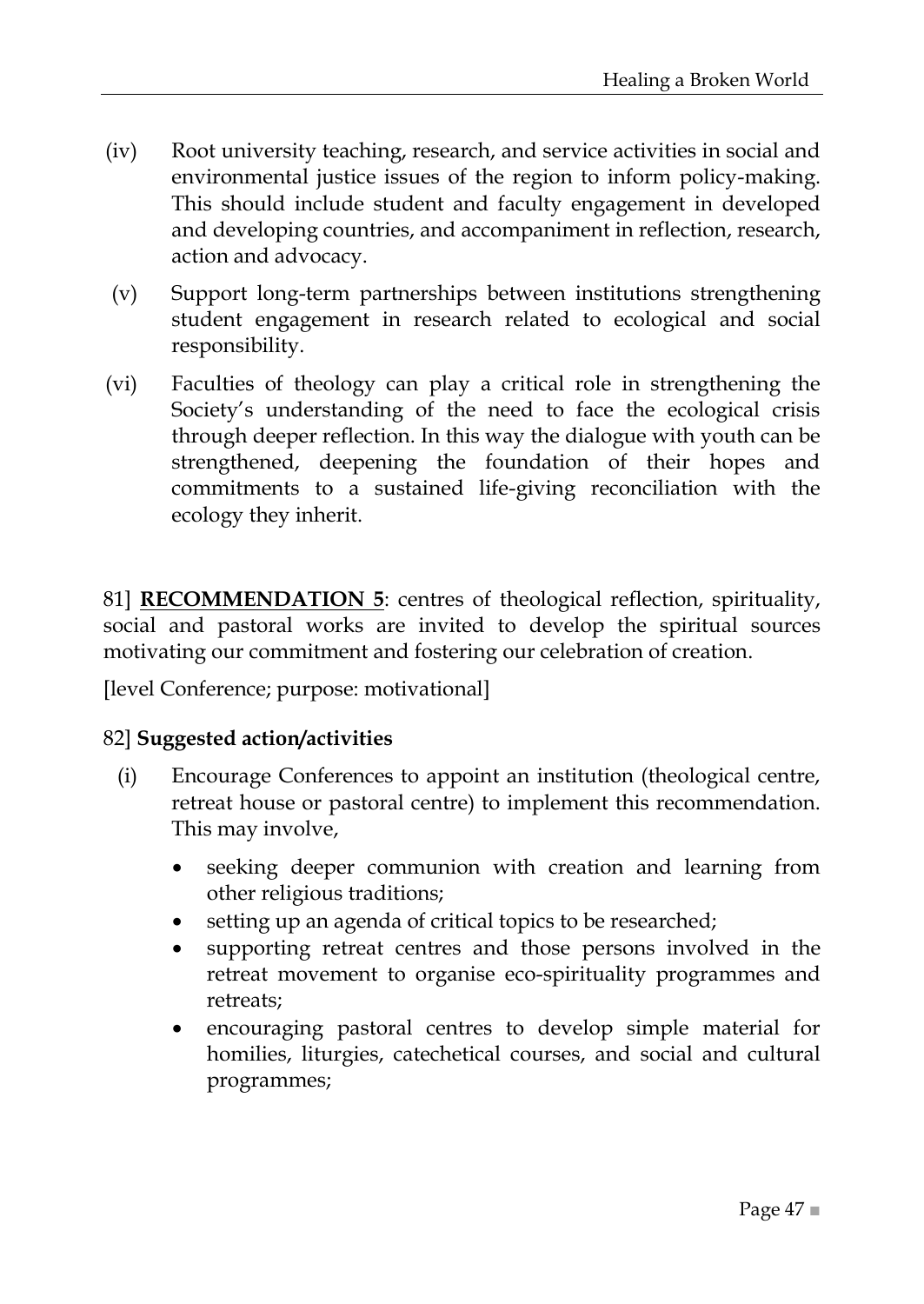- encouraging social and pastoral centres to jointly organize seminars, workshops or training courses to promote ecological awareness founded in a deep faith experience.
- (ii) At Conference, Provincial or local level a celebration of creation should be established. This celebration exists already in most local churches; some are ecumenical or even interreligious; where possible it would be better to join an already existing initiative.

83] **RECOMMENDATION 6**: the Governance structures of the society are invited to review our Jesuit formation in the light of environmental concerns.

[level: Conference; purpose: engagement]

#### 84] **Basic Principles**

All Jesuits are called to witness Christ's presence in Creation today. We are confronted with painful and creative personal experiences deepening our affectivity and our acknowledgement of the struggle and groaning of Creation. Our need for attitudinal change and reconciliation with Creation comes from a welling up of our faith and human integrity that also affirms our rational and scientific analysis of the problems.

- (i) At each stage of formation, Jesuits are encouraged to commit themselves to establishing right (just) relationships with creation. Novices should be introduced to sustainable habits of life; regents should be sent to institutions engaged with ecological issues and with communities suffering the impact of ecological degradation. Ongoing formation programmes urgently need to be made available to Jesuits and members of the Ignatian family.
- (ii) The curricula and programmes in Jesuit centres of Philosophy and Theology need to be reviewed so as to deepen our reflection on the fundamental issues behind the ecological crisis. For example, a required course on environmental ethics and courses integrating the environment with philosophy and theology can create a basis for environmental commitment.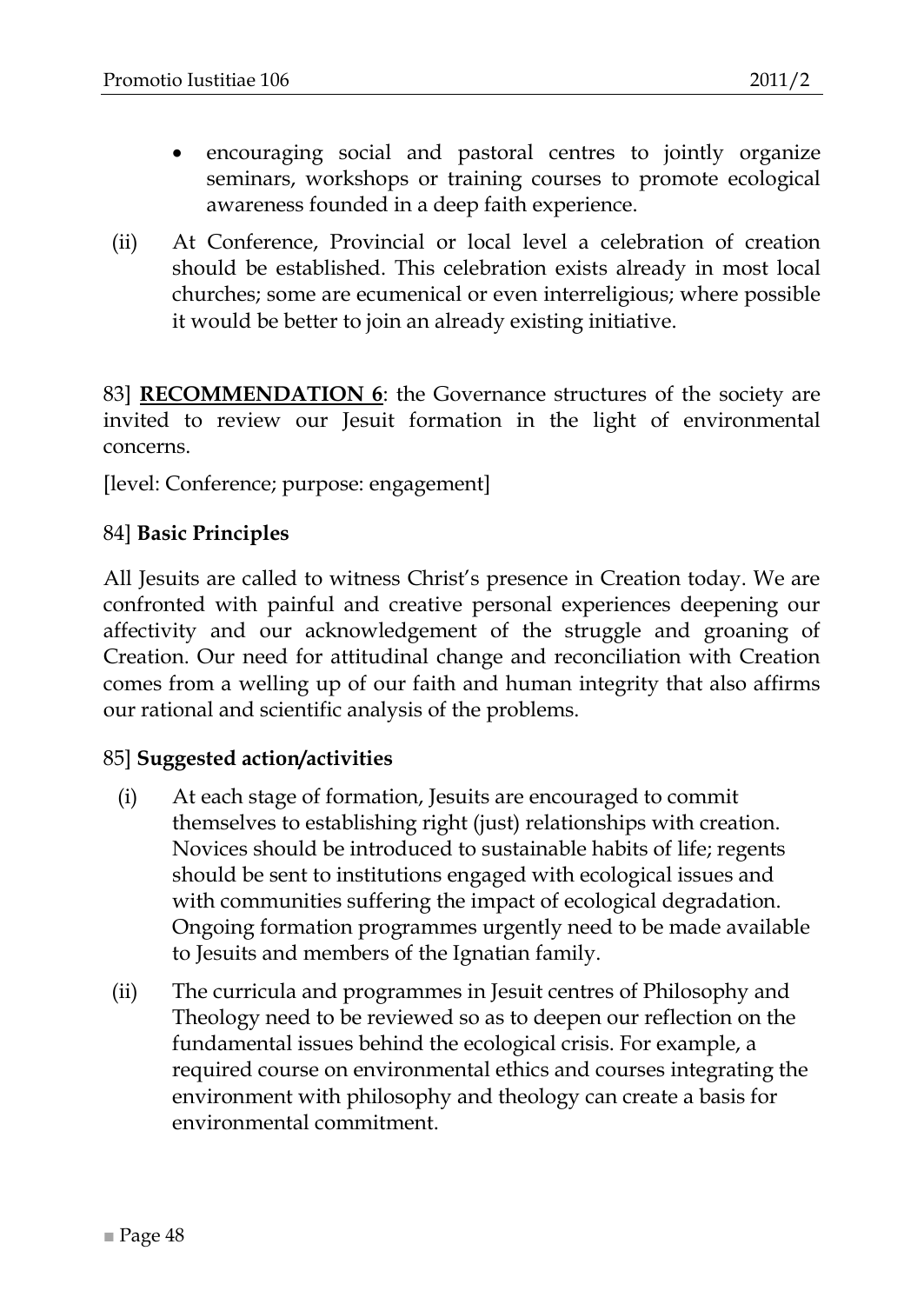(iii) Increase the skills and capacities of scholastics so that they can make use of the information that they already have. Encourage scholastics to learn from non-governmental and people's organisations working in the field of ecology.

86] **RECOMMENDATION 7**: all Conferences are invited to explicitly include the theme of ecology in their apostolic plans.

[level: Conference; purpose: engagement, awareness]

- (i) Conferences may select local geographical areas to develop integrated plans (socio-pastoral, cultural, advocacy, scientific etc) that concretise their environmental commitment. In selecting the geographical areas the existence of regional priorities already decided upon needs to be honoured. As examples we propose the following:
	- Appalachian Mountains and Tar Sand areas for North America.
	- Amazonian region for Latin America.
	- Democratic Republic of Congo (mining & equatorial forest) and Malawi (deforestation) for Africa and Madagascar.
	- The Adivasi-dominated region of central India or the Northeastern states of India for South Asia.
	- Mekong Watershed, Mindanao and Pacific Islands for Asia-Pacific.
	- Sources of energy and their sustainability for Europe.
- (ii) Conferences should be invited to appoint an institution to be in charge of promoting these initiatives, monitoring the progress made and evaluating the steps taken. In some cases a commission could assist the President in formulating a policy on ecology.
- (iii) At the provincial level, apostolic plans and activities should include local and regional environmental concerns.
- (iv) The Presidents of the Conferences should select areas / themes of inter-conference collaboration in specific ecological projects.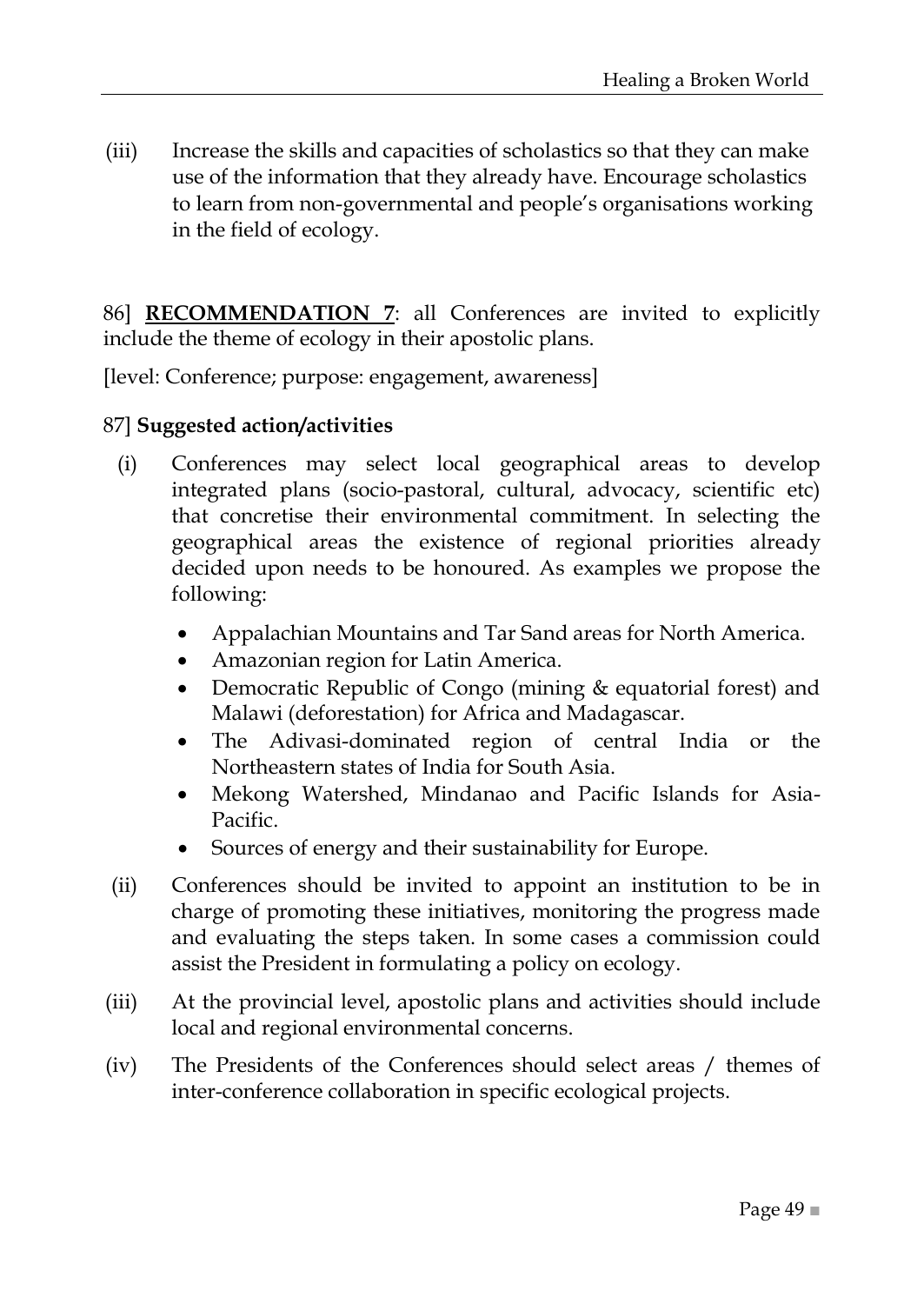88] **RECOMMENDATION 8**: the Central Government of the society is invited to develop a mechanism which can help Fr. General to follow up and evaluate implementation of the GC 35 mandate to establish right relationships with creation as expressed in these recommendations.

[level: Universal; purpose: engagement]

- (i) Establish a mechanism that would include Counsellors and Apostolic Secretaries to monitor and evaluate the implementation of these recommendations. This may be done by ensuring a broader accountability through periodic auditing of activities and responsibilities.
- (ii) The Social Justice and Ecology Secretariat (SJES) should have the capacity to carry out, among others, the following functions:
	- animate and coordinate the plans and activities of the various Conferences on issue related to ecology;
	- with the help of an interdisciplinary group, offer technical, political and ethical advice on critical issues regarding ecology and the environment;
- (iii) At an appropriate time, the directors of apostolic works and the major superiors may be asked to report in the annual ex-officio letters the progress they have made in implementing the directive of GC 35 on this issue.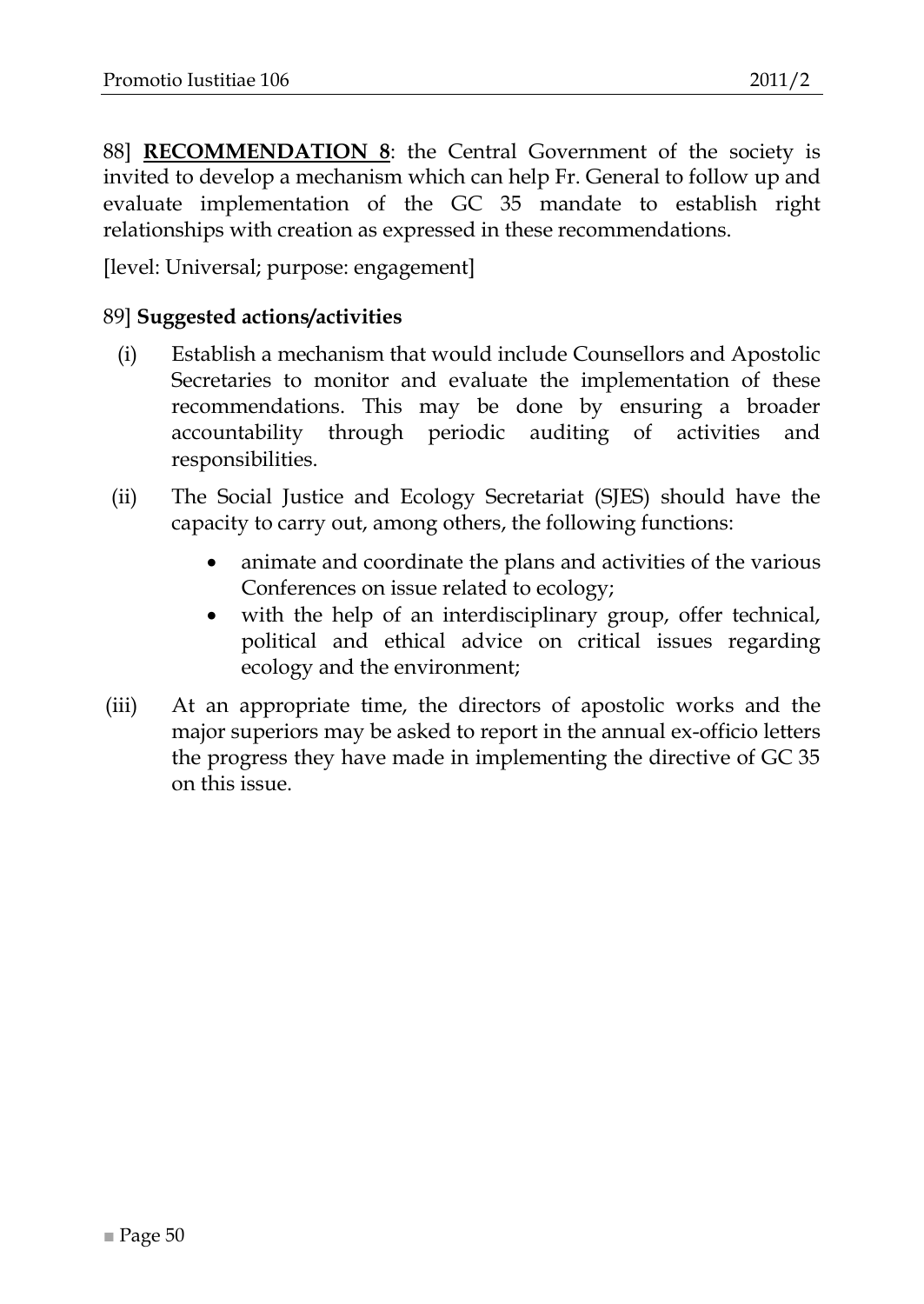## <span id="page-50-0"></span>**6. CONCRETE SUGGESTIONS**

#### **General**

- (i) Examine our pattern and levels of consumption and firmly commit ourselves to a reduction in consumption.
- (ii) Make the establishing of right (just) relationships with creation a theme of prayer in Jesuit communities. There is need to develop and share relevant texts and materials for common prayer or for community retreats.
- (iii) Provide orientation to Jesuit and lay staff of our institutions on ecological perspectives, resources, and shared practices.
- (iv) Provide tools and concepts that may help the community or the institution to plan for more sustainable ways of living: measurement of ecological footprint, buying from local markets, etc.
- (v) Develop eco-heritage sites at provincial level.

#### **Mobility and communication**

- (i) Examine modes of travel and actively search for alternatives. For example, limiting the use of cars and favouring public transportation and the use of cycles.
- (ii) Offset the carbon "debt" from air travel by investing in Jesuit ecology projects.
- (iii) Provide facilities for video- or Skype conferences instead of air travel.

#### **Living spaces and buildings**

- (i) Carry out energy audits and Environmental Impact Statements (EIS) and Environmental Resource Assessments (ERA) to assess the ecological footprint of our community, work and province.
- (ii) Act on them by establishing environment management plans that look closely at the running of our works, and obtain available certification of our (new) buildings.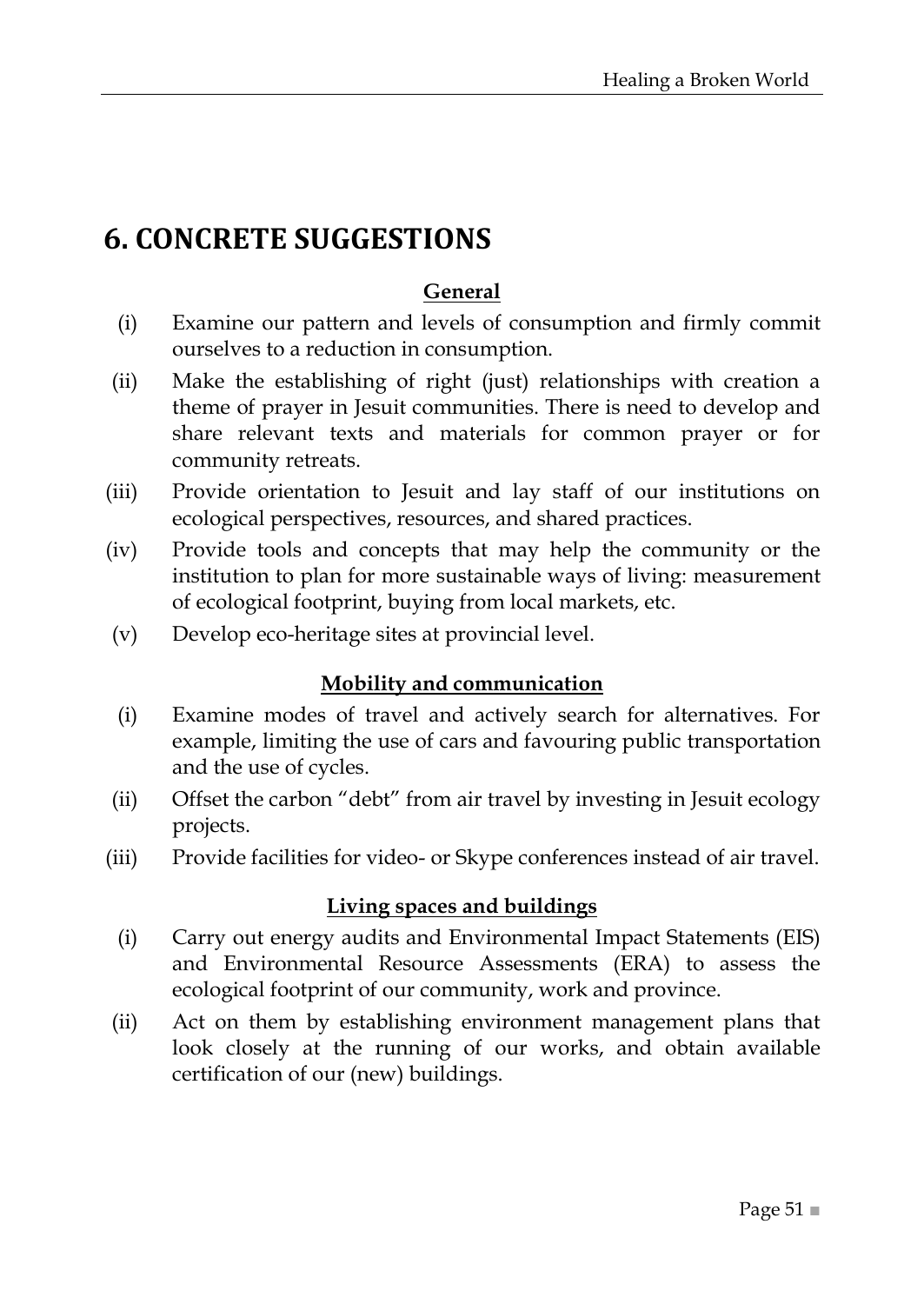- (iii) This may lead us to invest in energy efficient heating/cooling systems, in appropriate electrical appliances, solar energy and other forms of renewable energy etc.
- (iv) In all our communities and works, and especially houses of formation, there should be a simple and constant practice of recycling perishable and imperishable materials.
- (v) Wherever applicable, we should recommend architects and engineers who are conscious of environmental issues and can help provinces in drafting building plans.
- (vi) Any new construction of Jesuit institutions should examine ecotoilets, interlocking blocks, solar energy for heating water and allowing natural light into the building, water catchment and storage, biogas, and grey water.

#### **Food**

- (i) Offer training courses to learn about ways to render more sustainable our practices of buying food: promote organically grown, local and seasonal fairly traded food.
- (ii) Reduce food wastage as much as possible and compost organic kitchen waste.
- (iii) Encourage vegetarian (meat free) days or weeks in all communities, especially (but not exclusively) during Lent.
- (iv) If possible, do not use bottled water.
- (v) Communities with outdoor space may want to grow vegetables.

#### **Electronic devices, household appliances and other non-perishable goods**

- (i) Follow the three Rs: reduce, recycle, and re-use in all our works and communities.
- (ii) Examine our tendency to accumulate gadgets; ask always the question: do I really need this item?
- (iii) Recycle appropriately all broken or unused consumer electronics.
- (iv) When buying new devices/appliances, pay special attention to energy efficiency and longevity.
- (v) Use re-chargeable batteries.
- (vi) Unplug your electronic devices. Don't leave them in standby mode.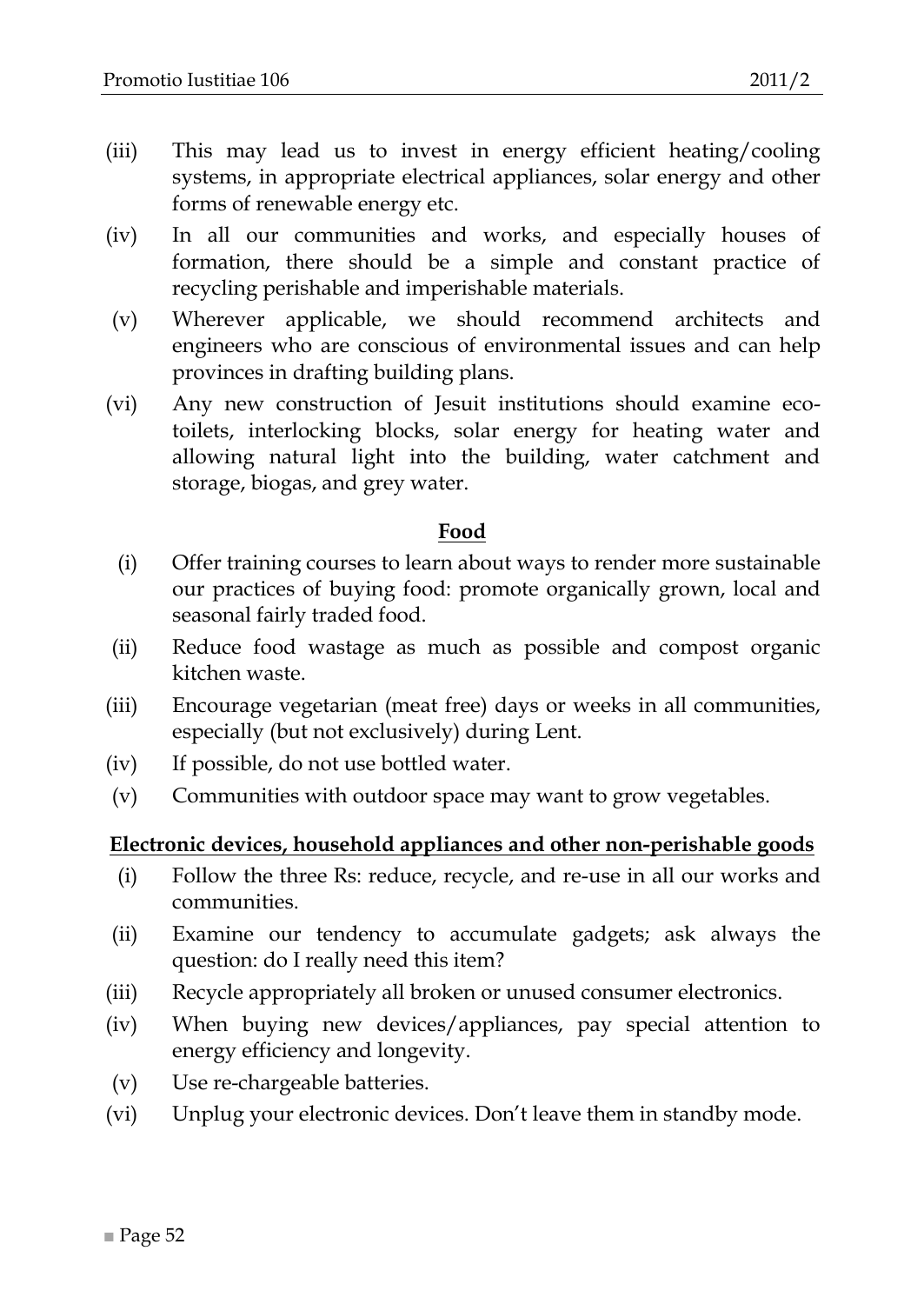(vii) When buying clothes, make sure they are made of natural, organically grown fibres and/or fairly traded.

#### **Cleaning products**

- (i) Use biodegradable cleaning products, especially if there are problems with waste water treatment.
- (ii) Use paper-based hygiene products made from recycled materials.
- (iii) Use cloth that can be washed rather than thrown away.

#### **Financial management**

- (i) FACSI could allocate some funds for environmental projects in the Society world-wide.
- (ii) Provinces should invest with socially and ecologically responsible criteria.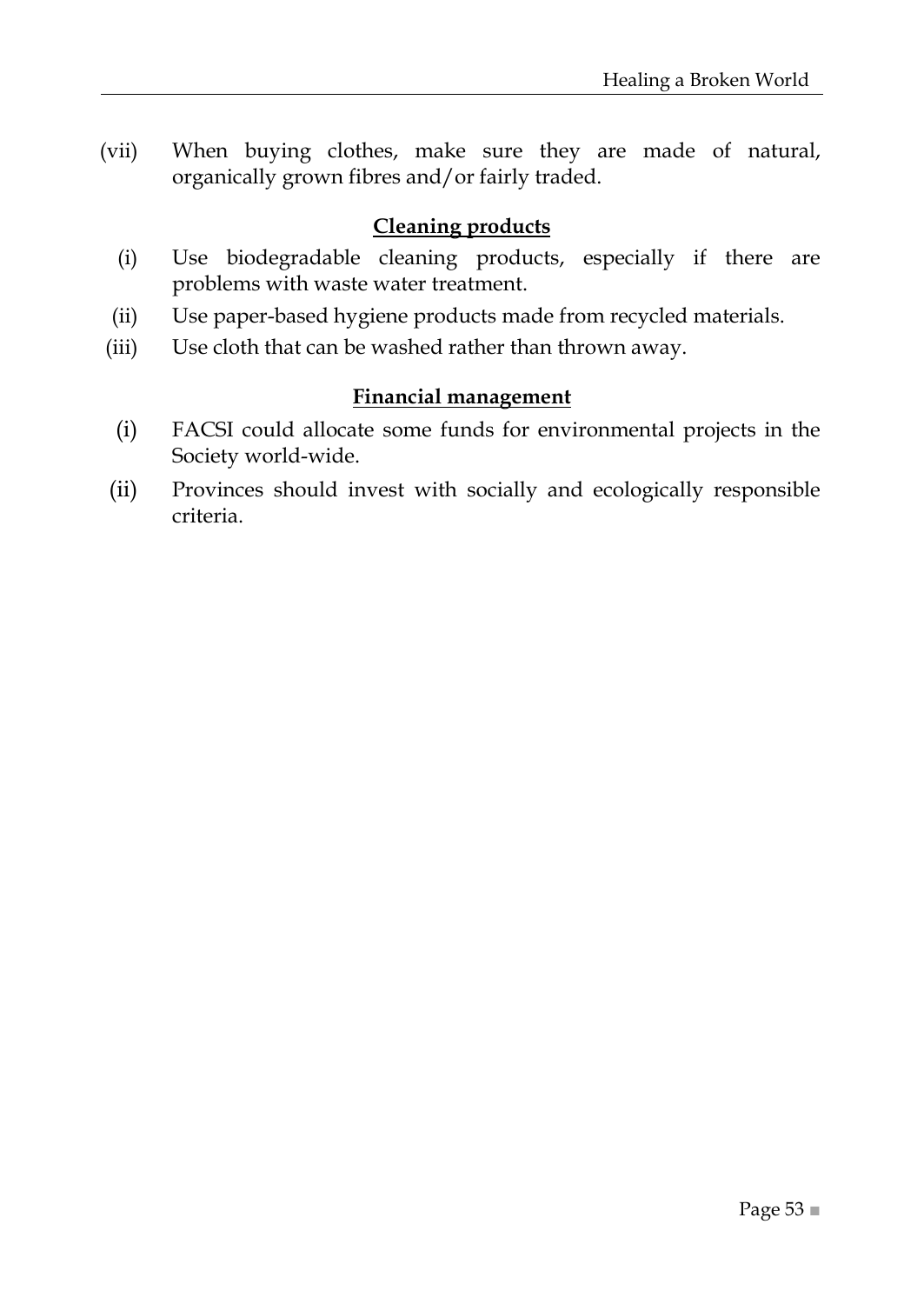## <span id="page-53-0"></span>**7. ACKNOWLEDGEMENTS**

We are grateful to all those who have contributed with suggestions and ideas to make this document more useful to the whole Society. Some responded to a questionnaire and others commented on an early draft of this document.

| <b>LAST NAME</b>                   | <b>FIRST</b><br><b>NAME</b> | <b>OFFICE</b>                                                  | <b>COUNTRY</b><br>(PROVINCE) |
|------------------------------------|-----------------------------|----------------------------------------------------------------|------------------------------|
| <b>Anton SI</b>                    | Ronald J.                   | Assistant for Higher<br>Education                              | Rome, Italy (MAR)            |
| Arana                              | <b>Juan Carlos</b>          | Rector Col. Berchmans                                          | Colombia                     |
| Araújo SJ                          | Emmanuel da<br>Silva e      | n/a                                                            | Brasil (BRC)                 |
| Arokiasamy Soosai SJ               | Joseph                      | Vidyajyoti                                                     | Delhi, India (MDU)           |
| Arriaga Alarcón SJ                 | Pedro Humberto              | Parish Ministry                                                | Bachajón, Mexico (MEX)       |
| Azpiroz SJ                         | Fernando Pablo              | Casa Ricci Social Services -<br><b>CRSS Social Ministry</b>    | China (CHN)                  |
| Baudouin                           | Mary                        | <b>NOR Province Social</b><br>Ministries                       | New Orleans, USA             |
| <b>Bauer SI</b>                    | Gunnar                      | JRS (Scholastic)                                               | Berlin, Germany (GER)        |
| Bélanger SJ                        | Pierre                      | French Canada Province<br>Communications                       | Montréal, Canada (GLC)       |
| <b>Berilengar SJ</b>               | Antoine                     | <b>CEFOD</b>                                                   | N'Djamena, Chad (AOC)        |
| <b>Bernal Restrepo SJ</b>          | Sergio                      | Decano Ing. PUJ                                                | Colombia (COL)               |
| <b>Bisson SJ</b>                   | Peter                       | Socius English Canada<br>province                              | Toronto, Canada (CDA)        |
| <b>Bouzigard SJ</b>                | Michael                     | Center for Latin American &<br>Caribbean Studies,<br>LovUnivNO | New Orleans, USA (NOR)       |
| <b>Britto Bonaventure S.</b><br>SJ | John                        | Rapinat Herbarium, St.<br>Joseph's College                     | Trichy, India (MDU)          |
| Cafiso                             | Jenny                       | Director Canadian Jesuits<br>International                     | Toronto, Canada              |
| Cárcamo Velasco SJ                 | Juan Pablo                  | n/a                                                            | Chile (CHL)                  |
| Carcelle SI                        | Sébastien                   | Centre Sèvres                                                  | Paris, France (GAL)          |
| Cardozo Cortez SJ                  | René                        | Provincial                                                     | Bolivia (BOL)                |
| Cavassa Canessa SJ                 | Ernesto                     | President CPAL                                                 | Peru (PER)                   |
| <b>Chaw Namuche SJ</b>             | Daniel Augusto              | Scholastic                                                     | Peru (PER)                   |
| Christopher SJ                     | <b>Brian</b>                | St Martin de Porres Parish                                     | Missouri, USA (MIS)          |
| Cobo SJ                            | Sergio                      | Social Apostolate<br>Coordinador                               | México (MEX)                 |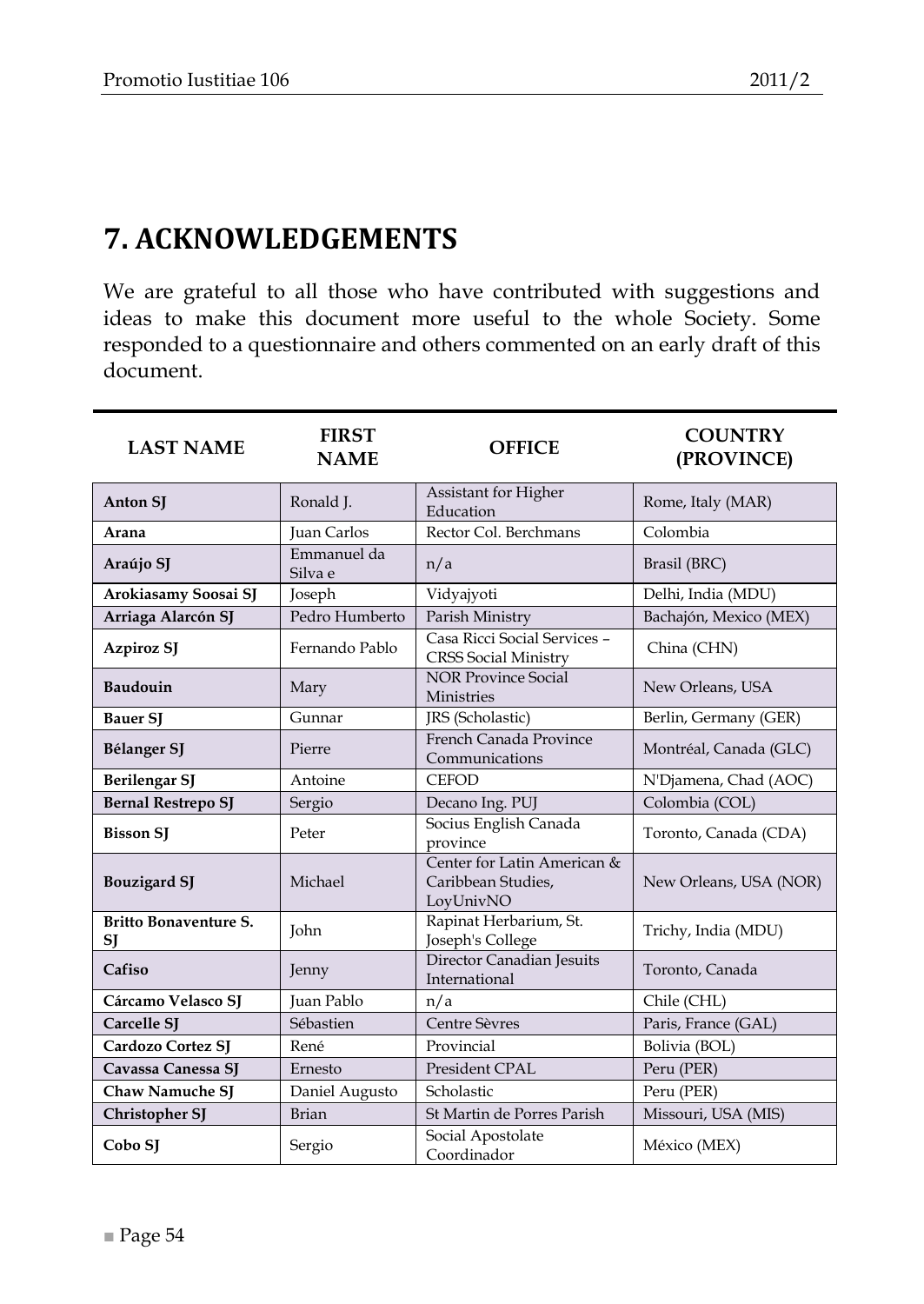| Costadoat Carrasco SJ         | Jorge        | Coord. Chetus Teólogos AL                                              | Chile (CHL)                 |
|-------------------------------|--------------|------------------------------------------------------------------------|-----------------------------|
| Cruzado Silverii SJ           | Miguel       | Provincial                                                             | Peru (PER)                  |
| de Mori SJ                    | Geraldo      | Asistente F. Brasil N.E.                                               | Brasil (BNE)                |
| de Roux Rengifo SJ            | Francisco    | Provincial                                                             | Colombia (COL)              |
| Deinhammer SJ                 | Robert       | Canisianum                                                             | Innsbruck, Austria (ASR)    |
| Desmarais SJ                  | Paul         | Kasisi Agricultural Training<br>Centre                                 | Zambia (ZAM)                |
| Díaz Zambrano SJ              | Jorge        | Parish Coordinator                                                     | Chile (CHL)                 |
| D'Lima SJ                     | Godfrey      | Social Activist                                                        | Mumbai, India (BOM)         |
| Edwards                       | Julie        | Director, Jesuit Social<br><b>Services</b>                             | Australia                   |
| Eidt SJ                       | João Renato  | Rector Philosophate Brasil                                             | Brasil (BRM)                |
| Ekka SJ                       | Alexius      | Xavier Institute of Social<br>Service                                  | Ranchi, India (RAN)         |
| Eley SJ                       | David R.     | Social Apostolate English<br>Canada                                    | Toronto, Canada (CDA)       |
| <b>Fernandes SJ</b>           | Walter       | <b>NESRC</b>                                                           | Guwahati, India (KHM)       |
| Ferro Medina SJ               | Alfredo      | Social Apostolate<br>Coordinator CPAL                                  | Colombia (COL)              |
| Fritsch SJ                    | Alfred       | Earth Healing                                                          | Kentucky, USA (CDT)         |
| Fung SJ                       | Jojo         | <b>JCEAO</b> - Jesuit Companions<br>in Indigenous Ministry             | Malaysia (MAS)              |
| Fyfe SJ                       | Paul         | St Ignatius parish                                                     | Norwood, Australia (ASL)    |
| Gabrielli SJ                  | Ted          | California Province<br><b>International Ministries</b>                 | Los Gatos, USA (CFN)        |
| Garanzini SJ                  | Michael J.   | Loyola University Chicago                                              | Chicago, USA (MIS)          |
| García de Castro<br>Valdes SJ | José         | Comillas' Faculty of<br>Theology                                       | Madrid, Spain (CAS)         |
| <b>Garr Mattingly SJ</b>      | Thomás Mateo | Parish Coordinator Peru                                                | Peru (PER)                  |
| Garrido Rodríguez SJ          | José Rafael  | Scholastic Colombia<br>Province                                        | Santiago, Chile (COL)       |
| Geister SJ                    | Philip       | Newmaninstitutet                                                       | Uppsala, Sweden (GER)       |
| Gómez Restrepo SJ             | Luís Felipe  | Social Apostolate<br>Coordinator                                       | Colombia (COL)              |
| <b>Gonsalves SJ</b>           | Francis      | Vidyajyoti                                                             | Delhi, India (GUJ)          |
| Gösele SJ                     | Andreas      | Social Apostolate<br>Coordinator Central and<br>Eastern Europe         | Munich, Germany (GER)       |
| Graham SJ                     | Michael J.   | Xavier University                                                      | Cincinnati, USA (CDT)       |
| Greene SJ                     | Thomas P.    | Social and International<br>Ministries Jesuit Conference<br><b>USA</b> | Washington DC, USA<br>(NOR) |
| Grummer SJ                    | James E.     | Assistant USA                                                          | Rome, Italy (WIS)           |
| Haers SJ                      | Jacques      | Faculty of Theology UKL                                                | Leuven, Belgium (BSE)       |
| Hainz SI                      | Michael      | Hochschule für Philosophie                                             | Munich, Germany (GER)       |
| Hallinan SJ                   | Mark         | New York Province Social<br>Ministries                                 | New York USA (NYK)          |
| Harold-Barry SJ               | David        | Silveira House                                                         | Harare, Zimbabwe (ZIM)      |
| <b>Hengst SJ</b>              | Stefan       | Scholastic at Hekima                                                   | Nairobi, Kenya (GER)        |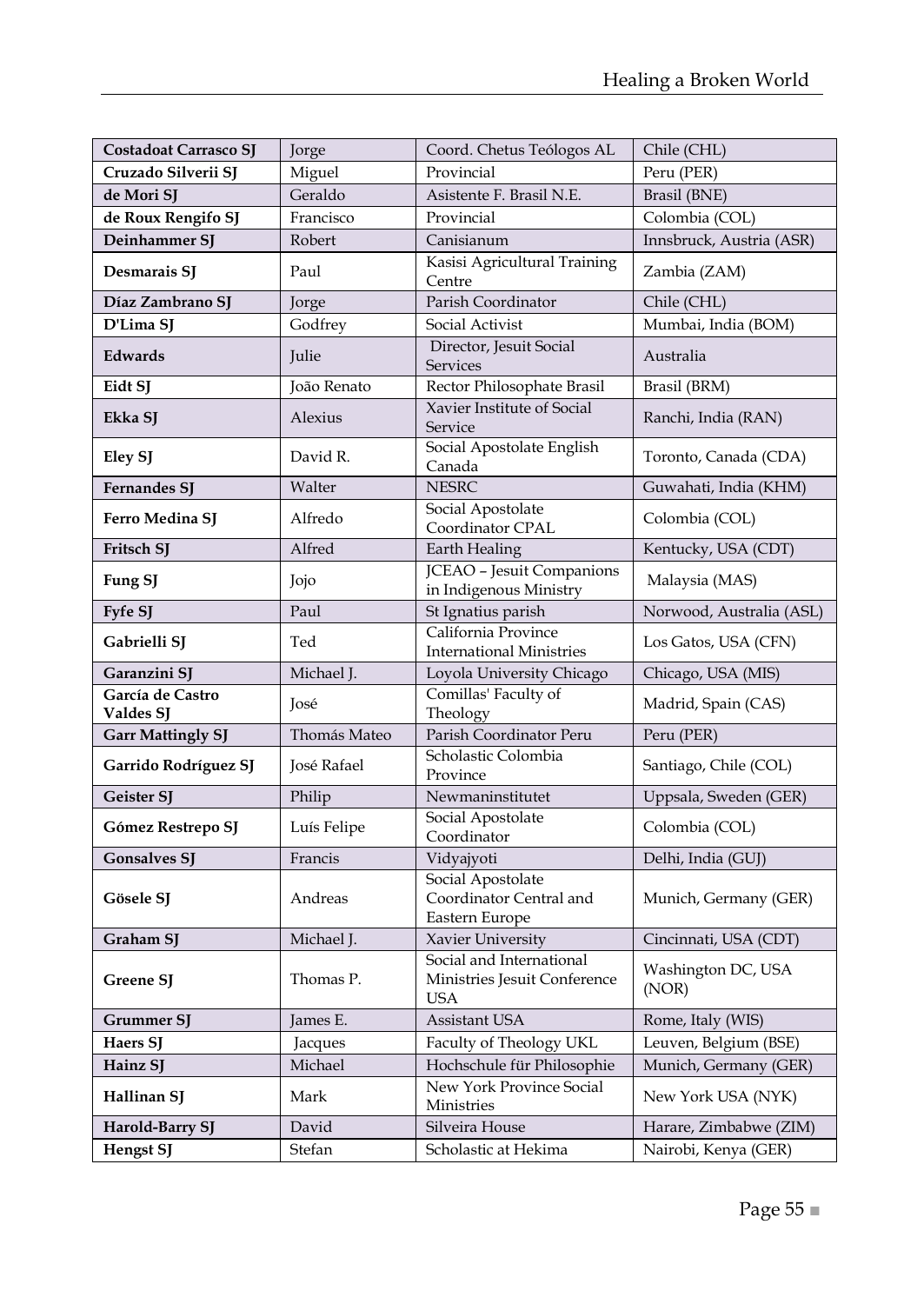|                               |                | College                                                |                                      |
|-------------------------------|----------------|--------------------------------------------------------|--------------------------------------|
| Herbert SJ                    | Tony           | Social Activist                                        | Hazaribagh, India (HAZ)              |
| Ignacimuthu<br>Savarimuthu SJ | n/a            | Loyola College                                         | Chennai, India (MDU)                 |
| Inama SI                      | Markus         | Centrum Social. Concordia                              | Sofia, Bulgary (ASR)                 |
| Irudayam Aloysius SJ          | n/a            | Researcher                                             | Madurai, India (MDU)                 |
| Jacob SJ                      | Pierre         | St. Xavier's College                                   | Calcutta, India (CCU)                |
| Jaramillo SJ                  | Roberto        | Provincial                                             | Amazon Region (COL)                  |
| <b>Jerry Rosario SJ</b>       | n/a            | Dhyana Ashram                                          | Chennai, India (MDU)                 |
| John Kennedy S.M. SJ          | n/a            | St. Mary's Higher Secondary<br>School                  | Dindigul, India (MDU)                |
| Joos SJ                       | Ludger         | Kolleg St. Blasien                                     | St. Blasien, Germany<br>(GER)        |
| <b>Juste Martell SJ</b>       | Ramón          | n/a                                                    | Paraguay (PAR)                       |
| jXel SJ                       | n/a            | Indigenous apostolate CPAL                             | Mexico (MEX)                         |
| Kabanda                       | Aaron          | Kasisi Agricultural Training<br>Centre                 | Lusaka, Zambia                       |
| Kalala                        | Daniel         | Kasisi Agricultural Training<br>Centre                 | Lusaka, Zambia                       |
| Kalinda                       | Dr. Henrietta  | Kasisi Agricultural Training<br>Centre                 | Lusaka, Zambia                       |
| <b>Karcher SJ</b>             | Tobias         | Lassalle-Haus, Bad<br>Schönbrunn                       | Switzerland (GER)                    |
| <b>Kelly SJ</b>               | Michael T.     | Consultant                                             | Lusaka, Zambia (ZAM)                 |
| Kerhuel SJ                    | Antoine        | Assistant EOC                                          | Rome, Italy (GAL)                    |
| Kim SJ                        | Denis Woo-seon | Social Apostolate<br>Coordinator Asia-Pacific          | Seoul, Korea (KOR)                   |
| Kleiderer                     | John           | Social Apostolate JCUSA                                | Washington DC, USA                   |
| Knauer SJ                     | Peter          | Jesuit European Office<br>(OCIPE)                      | Brussels, Belgium (GER)              |
| Leahy SJ                      | William P.     | <b>Boston College</b>                                  | Boston, MA, USA (WIS)                |
| Linden SJ                     | Michael David  | New England Province<br>Social Ministries              | Watertown, MA USA<br>(NEN)           |
| Lochbrunner SJ                | Simon          | St. Ansgar youth ministry<br>(KHG)                     | Hamburg, Germany<br>(GER)            |
| MacGarry SJ                   | Brian          | Writer on social issues,<br>Mbare                      | Harare, Zimbabwe (ZIM)               |
| MacPartlin SJ                 | Brendan        | Social Apostolate Coord.<br>Conference of Europe Prov. | Portadown, Northern<br>Ireland (HIB) |
| Marsen                        | Madeleine      | <b>Assistant Social Ministries</b>                     | North Sydney, Australia              |
| Martin                        | Susan          | Riverview College                                      | Sydney, Australia                    |
| Martínez SJ                   | Chepe          | Coordinador Com. CPAL                                  | Rio de Janeiro, Brazil               |
| Martinson, SJ                 | Jerry          | JCEAO - Kungchi Program<br>Service                     | Taiwan (CHN)                         |
| Mastino                       | Giovanni       | Friends of the Earth Italy                             | Rome, Italy                          |
| <b>Mborong SJ</b>             | Étienne        | Hekima College                                         | Nairobi, Kenya (AOC)                 |
| Mbuyi Kulaya SJ               | Benoît         | Hekima College                                         | Nairobi, Kenya (ACE)                 |
| <b>McGarry SJ</b>             | William J.     | Pastoral Ministry                                      | Micronesia (NYK)                     |
| <b>McShane SJ</b>             | Joseph M.      | Fordham University                                     | Bronx, NY, USA (NYK)                 |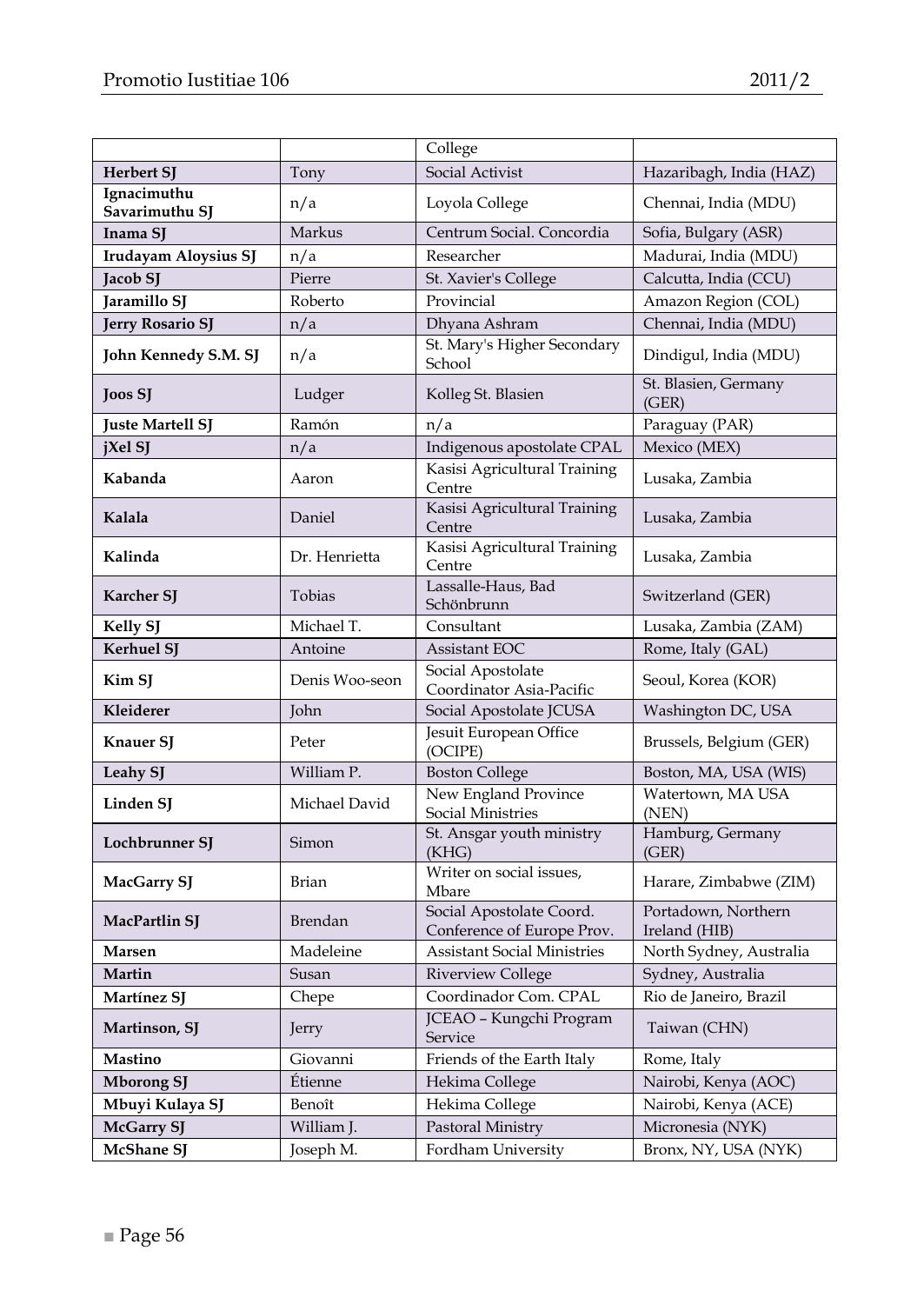| Melloni Ribas SJ          | Javier         | Professor<br>Barcelona, Spain (TAR)                      |                                 |  |
|---------------------------|----------------|----------------------------------------------------------|---------------------------------|--|
| Mercieca SI               | Eddie          | Theology/Anthropology<br>Secretary for Spirituality      | Rome, Italy (MAL)               |  |
| Mesa Baquero SJ           | José Alberto   | Secretary for Education                                  | Rome, Italy (COL)               |  |
| Michael Alosanai SJ       |                | Tertian Instructor                                       | Shembaganur, India<br>(MDU)     |  |
| Moore SJ                  | <b>John</b>    | Archivist                                                | Lusaka, Zambia (ZAM)            |  |
| Muhigirwa<br>Rusembuka SJ | Ferdinand      | Director CEPAS                                           | Kinshasa, DRC (ACE)             |  |
| Múnera Congote SJ         | Luís Fernando  | Formation Assistant<br>Colombia                          | Colombia (COL)                  |  |
| Mutholil SJ               | George         | <b>Indian Social Institute</b>                           | Bangalore, India (KER)          |  |
| <b>Nantais</b>            | Carrie A.F.    | Chicago Province Social<br>Ministries                    | Chicago, IL, USA                |  |
| Newlon                    | Amy            | Social Apostolate JCUSA                                  | Washington DC, USA              |  |
| O Conaire OFM             | Francisco      | <b>Secretary General JPIC</b><br>Commission of USG/UISG  | Rome, Italy                     |  |
| Obruca SJ                 | Jirí           | Student chaplain, Lucerne                                | Switzerland (BOH)               |  |
| Oguh SJ                   | Enyeribe S.    | Coordinator Social<br>Apostolate, North West<br>province | Accra, Ghana (ANW)              |  |
| Omondi SJ                 | Elias Opango   | PhD candidate, Bradford<br>University                    | United Kingdom (AOR)            |  |
| Orchard CJ                | Frances        | General Councillor,<br>Congregatio Iesu (CJ)             | Rome, Italy                     |  |
| Pabón-Minchu              | Erminsu Ivan   | Coordinator IMCA                                         | Colombia                        |  |
| Pantaleón Rosario SJ      | David Ramón    | Coordinator parish ministry                              | Antillas (ANT)                  |  |
| Pestello                  | Fred           | President Lemoyne College                                | New York, USA                   |  |
| Peter SJ                  | Daniel         | Social Activist                                          | Hyderabad, India (AND)          |  |
| Philip SJ                 | Thorsten       | Jesuit European Office<br>(OCIPE)                        | Brussels, Belgium (GER)         |  |
| Pilarz SJ                 | Scott R.       | University of Scranton                                   | Scranton, PA, USA (MAR)         |  |
| Pitroipa SJ               | Anatole France | <b>CERAP</b>                                             | Abidjan, Ivory Cost (AOC)       |  |
| Pizarro Bermúdez SJ       | Alejandro      | President FLACSI                                         | Chile (CHL)                     |  |
| Poothokaren SI            | Rappai         | Gurjarvani                                               | Ahmedabad, India (GUJ)          |  |
| Potter                    | Mark           | California Province<br>Social Ministries                 | Los Gatos, USA                  |  |
| Prieto León SJ            | José de Jesús  | n/a                                                      | Colombia (COL)                  |  |
| Quiroz Magaña SJ          | Álvaro         | Parish Coordinator CPAL                                  | Mexico (MEX)                    |  |
| Raffo SJ                  | Armando        | Formation Assistant CPAL                                 | Argentina Uruguay (ARU)         |  |
| Raj SJ                    | Michael T.     | Provincial                                               | Jamshedpur, India (             |  |
| Recktenwald SJ            | Claus          | Heythrop College                                         | London, United Kingdom<br>(GER) |  |
| Reder                     | Michael        | Hochschule für Philosophie                               | Munich, Germany                 |  |
| Revilla Grande SJ         | Félix Angel    | <b>INEA</b>                                              | Valladolid, Spain (CAS)         |  |
| <b>Rickle SJ</b>          | William C.     | Maryland Province<br>Social Ministries                   | New Orleans, USA (MAR)          |  |
| Rodrigues SJ              | Luke           | Christian Life Communities                               | Rome, Italy (BOM)               |  |
| Rodríguez Rivera SJ       | Oscar          | n/a                                                      | Mexico (MEX)                    |  |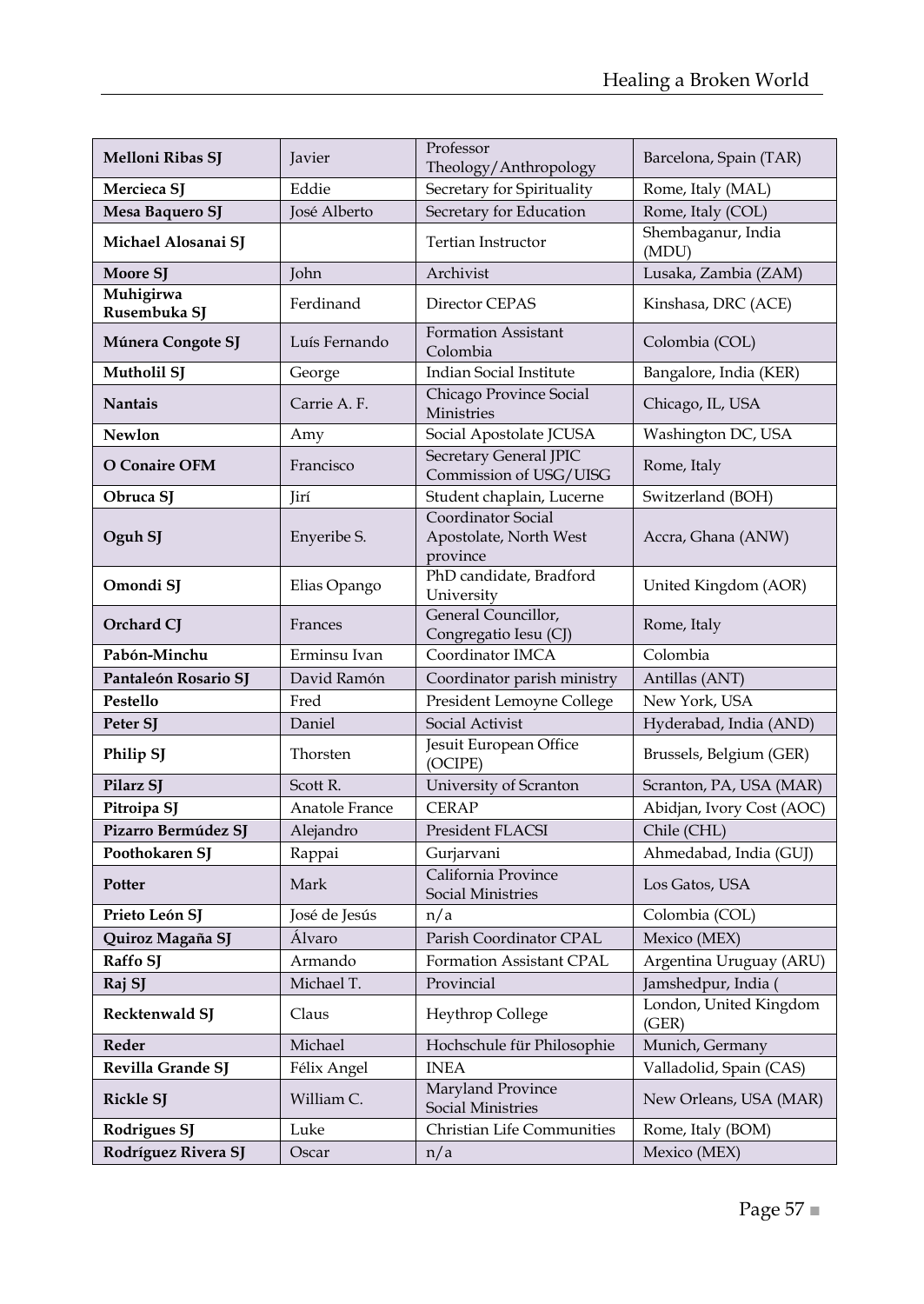| <b>Rogers SJ</b>           | John                | Prabhu Jisu Girja                                | Calcutta, India                 |
|----------------------------|---------------------|--------------------------------------------------|---------------------------------|
| <b>Rozario SI</b>          | Bertram             | Provincial                                       | Pune, India (PUN)               |
| Salomone SJ                | Ramon A. (Ray)      | New York Province<br>Social Ministries           | New York, USA (NYK)             |
| San Juan SJ                | Karel S.            | Emmaus Center for Psycho-<br>Spiritual Formation | Philippines (PHI)               |
| Savarimuthu Xavier SJ      | $n/\overline{a}$    | St. Xavier's College                             | Calcutta, India (MDU)           |
| Schlegel SJ                | John P.             | Creighton University                             | Omaha, USA (WIS)                |
| Sealey SJ                  | John                | <b>Wisconsin Province Social</b><br>Ministries   | Milwaukee, USA                  |
| <b>Sequeiros SJ</b>        | Leandro             | Faculty of Theology                              | Granada, Spain (BET)            |
| Serra Martínez SJ          | José Luís           | n/a                                              | Mexico (MEX)                    |
| Serrano de la Rosa SJ      | Mario               | <b>Antillas Province Social</b><br>Ministries    | Dominican Republic<br>(ANT)     |
| Serrao SJ                  | Francis             | Provincial                                       | Bangalore, India (KAR)          |
| Soetomo SJ                 | Gregorious          | Catholic Weekly Magazine<br>HIDUP                | Indonesia (IDO)                 |
| Stephen SJ                 | Martin A.           | <b>IDEAS</b> Centre                              | Madurai, India (MDU)            |
| Sy SJ                      | Florge Michael      | In JCEAO Tertianship                             | Philippines (PHI)               |
| <b>Tangonyire SJ</b>       | Raymond<br>Chegedua | Hekima College                                   | Nairobi, Kenya (ANW)            |
| <b>Tatay Nieto SJ</b>      | <b>Jaime</b>        | Weston School of Theology                        | Boston, USA (ARA)               |
| <b>Torres SJ</b>           | L. Orlando          | <b>Assistant for Formation</b>                   | Rome, Italy (PRI)               |
| <b>Turner SJ</b>           | Francis             | Jesuit European Office<br>(OCIPE)                | Brussels, Germany (BRI)         |
| Ugalde Olalde SJ           | Luis María          | President AUSJAL                                 | Venezuela (VEN)                 |
| Ugwuanyi SJ                | Chikere<br>Crescent | Hekima College                                   | Nairobi, Kenya (ANW)            |
| Vásquez Ghersi SJ          | Edwin Renato        | Rector and Delegate for<br>Formation             | Peru (PER)                      |
| Vasquez Moro SJ            | Ulpiano             | Professor for Theology                           | Belo Horizonte, Brasil<br>(BRC) |
| Veilleux                   | Marco               | French Canada Province<br>Social Ministries      | Montreal, Quebec                |
| Victoriano Reyes SJ        | José Altagracia     | Director CEPA                                    | Antillas (ANT)                  |
| Villarin SJ                | Jose Ramon T.       | Xavier University - Ateneo<br>de Cagayan         | Philippines (PHI)               |
| von Arx SJ                 | Jeffrey P.          | Fairfield University                             | Fairfield, USA (NYK)            |
| Wild SJ                    | Robert T.           | Marquette University                             | Milwaukee, USA (CDT)            |
| Wildes SJ                  | Kevin W.            | Loyola University New<br>Orleans                 | New Orleans, USA (MAR)          |
| Wiryono Priyotamtama<br>SJ | Paulus              | Sanata Dharma University                         | Yogyakarta, Indonesia<br>(ICO)  |
| Wolf SJ                    | Christof            | Loyola Productions Munich<br>GmbH                | Munich, Germany (GER)           |
| Xalxo SJ                   | Medard              | Vidyajyoti                                       | Ranchi, India (RAN)             |
| Xavier SJ                  | Jeyaraj             | <b>JESA</b> Secretary                            | New Delhi, India (CCU)          |
| Zarazaga Ballester SJ      | Gonzalo Javier      | Formation Assistant ARU                          | Argentina Uruguay (ARU)         |
| Zulu                       | Donald              | Kasisi Agricultural Training                     | Lusaka, Zambia                  |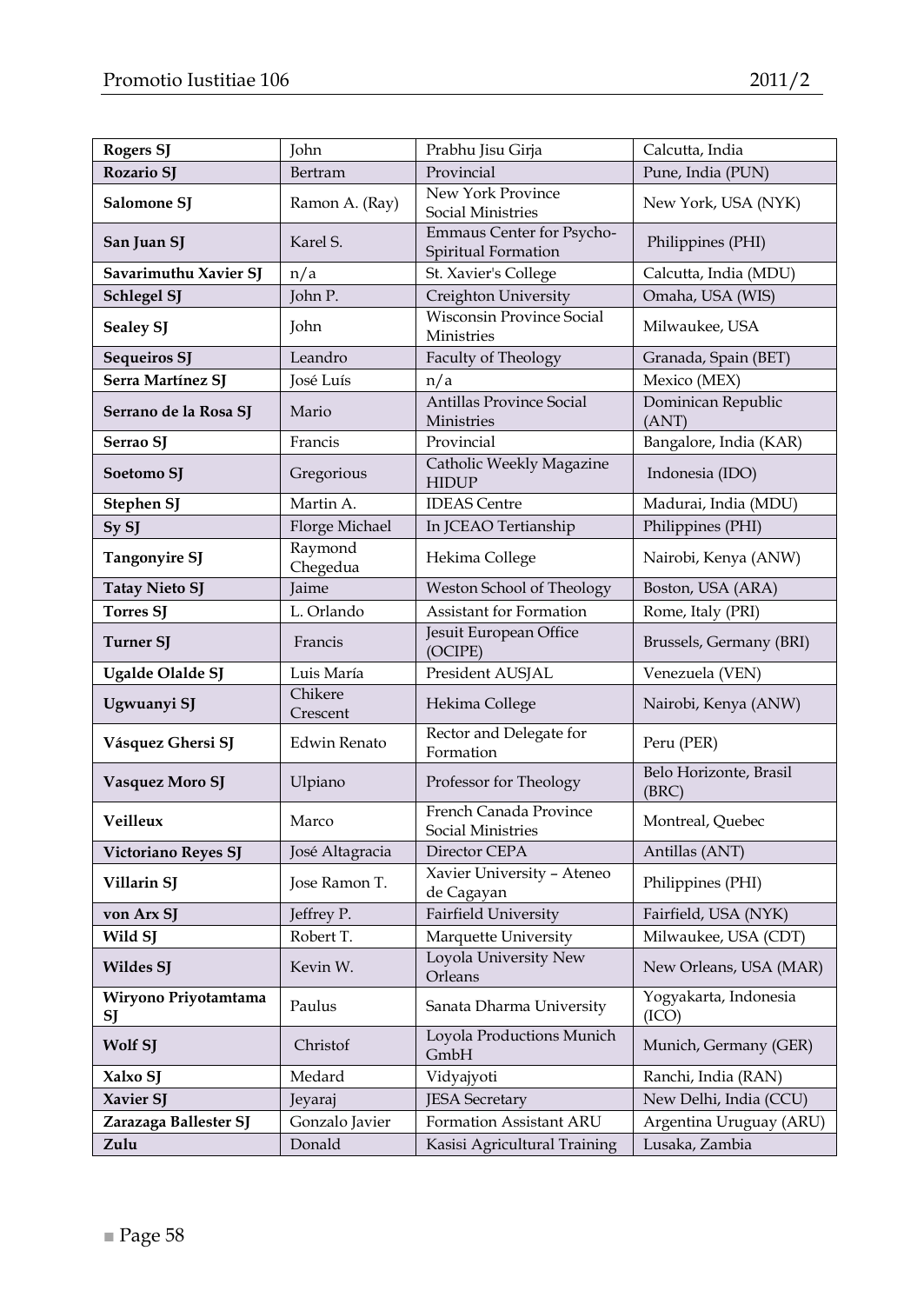## <span id="page-58-0"></span>**8. NOTES**

<sup>1</sup> Pope Benedict XVI devoted the whole of the fourth chapter of the Encyclical Caritas in Veritate to this theme. In his last message on Peace, 'If you Want to Cultivate Peace, Protect Creation', (1 January 2010) he developed the relationship between the ecological challenges and peace.

<sup>2</sup> Ten years have gone by since the publication of 'We Live in a Broken World: Reflections on Ecology' (Social Justice Secretariat, *Promotio Iustitiae*, April 1999); the document was prepared as a response to the request made by GC 34 in Decree 20.

<sup>3</sup> We may recall the most important documents of the past 10 years: GC 34, D 20; ‗We Live in a Broken World', Social Justice Secretariat, *Promotio Iustitiae*, April 1999; GC 35, D3; 'Jesuit Responsibility for the Environment', a 2008/9 Survey of what Jesuits are doing, Social Justice Secretariat, 2009; and ‗Seven Year Plan for Generational Change for the Society of Jesus', presented at Windsor Castle in November 2009.

<sup>4</sup> See the Seven Year Plan for the Society prepared for meeting at Windsor Castle (2009).

<sup>5</sup> "Jesuits and those who share our mission [are invited] to show ever more effective ecological solidarity in our spiritual, communal, and apostolic lives" (P.H. Kolvenbach, quoted by GC 35, D 3, no. 31). (For an explanation see nos. 33-34).

6 In order to help the Task Force to reflect on the issue of Ecology, the Expanded Council (*Consiglio Allargato*) of Fr. General devoted half-a-day on 17th May 2010 to discuss this issue. The recommendations collected from group discussions and the plenary session have been shared with the members of the TF at their first meeting in Rome from 5 to 9 July 2010.

<sup>7</sup> Questionnaires have been prepared and sent to the following apostolic sectors: Communication/media, Higher Education, Spirituality, Pastoral/Indigenous, Social, Secondary Education); to formation houses and theologians, to some Provincials, Presidents of Conferences and Counsellors. A complete list is provided in the section of 'Acknowledgements.'

<sup>8</sup> GC 35, D 3, nos. 12, 18.

<sup>9</sup> The summit was one of the largest gatherings of Heads of State and Prime Ministers ever held, and although they all recognized the threat to life on the planet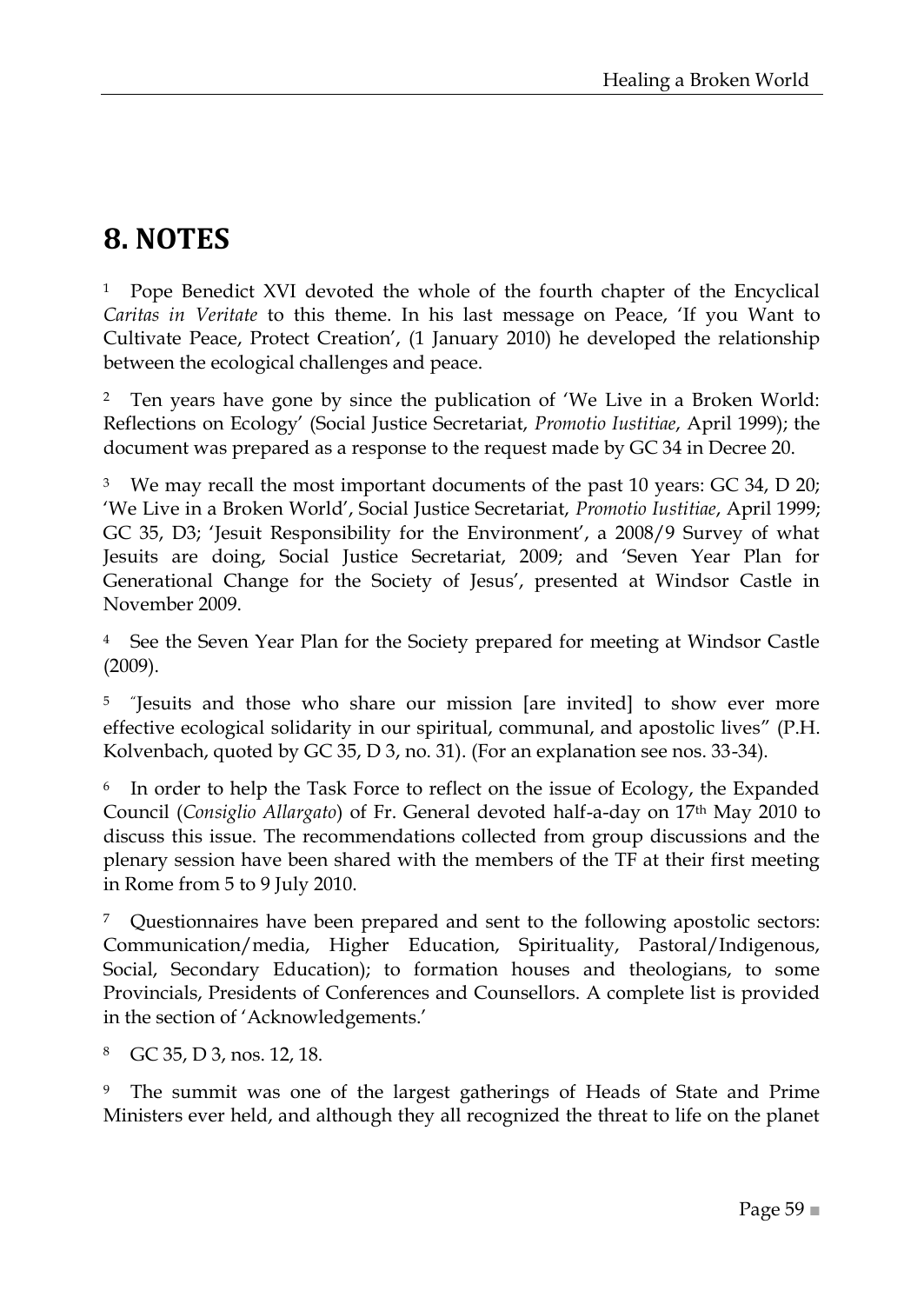posed by climate change, it was not possible to reach any agreement sufficiently ambitious, sufficiently effective and comprehensive.

<sup>10</sup> Jeffrey Sachs, ‗Making sense of the climate impasse', [http://www.project](http://www.project-syndicate.org/commentary/sachs168/English)[syndicate.org/commentary/sachs168/English](http://www.project-syndicate.org/commentary/sachs168/English)

<sup>11</sup> This can be compared with the more than 600 US\$ billion annual budget for defence in the USA. There is no denying that it is an enormous amount of money, especially if we want it to come as "fresh money", that is, not from budgets already committed to objectives such as aid for development, but new real engagements from the more developed economies.

<sup>12</sup> OECD/IEA (2009). How the energy sector can deliver on a climate agreement in Copenhagen. International Energy Agency, Paris.

<sup>13</sup> <http://www.ipcc.ch/>

<sup>14</sup> The general public naturally has a hard time dealing with this complexity and uncertainty, especially since the changes in climate occur over a timetable of decades and centuries, rather than months and years. http://reviewipcc .interacademycouncil.net/ReportNewsRelease.html

<sup>15</sup> Major oil companies and other big corporate interests are playing this game, financing disreputable public-relations campaigns against climate science. Their method is to exaggerate the uncertainties of climate science and create the impression that climate scientists are engaged in some kind of conspiracy to frighten the public. The "Climategate" incident happened just before the Copenhagen Conference when thousands of e-mails and documents were stolen from a server at the University of East Anglia Climatic Research Centre in the UK and posted on the internet. The scandal proved to be nothing but colloquial language popular among scientists, not any kind of conspiracy. Nevertheless the Inter Academia Council was asked to revise the procedures of the IPCC. It recommends improving the leadership and the procedures in the peer revision.

<sup>16</sup> Benedict XVI, *Caritas in Veritate*, nº 48.

<sup>17</sup> Mary Ann Brocklesby, *Poverty and the Environment: What the Poor Say*, Centre for Development Studies. University of Wales Swansea, 2001.

<sup>18</sup> The images of the recent floods in Pakistan affecting more than 20 million people illustrate this graphically. The ecological crisis can only be dealt with within the framework of necessary global changes directed at reversing the situation of dire poverty in which millions of human beings live. And poverty alleviation can only be tackled in the context of environmental restitution.

<sup>19</sup> UNEP (2006). Africa Environment Outlook 2. United Nations Environmental Program, Nairobi.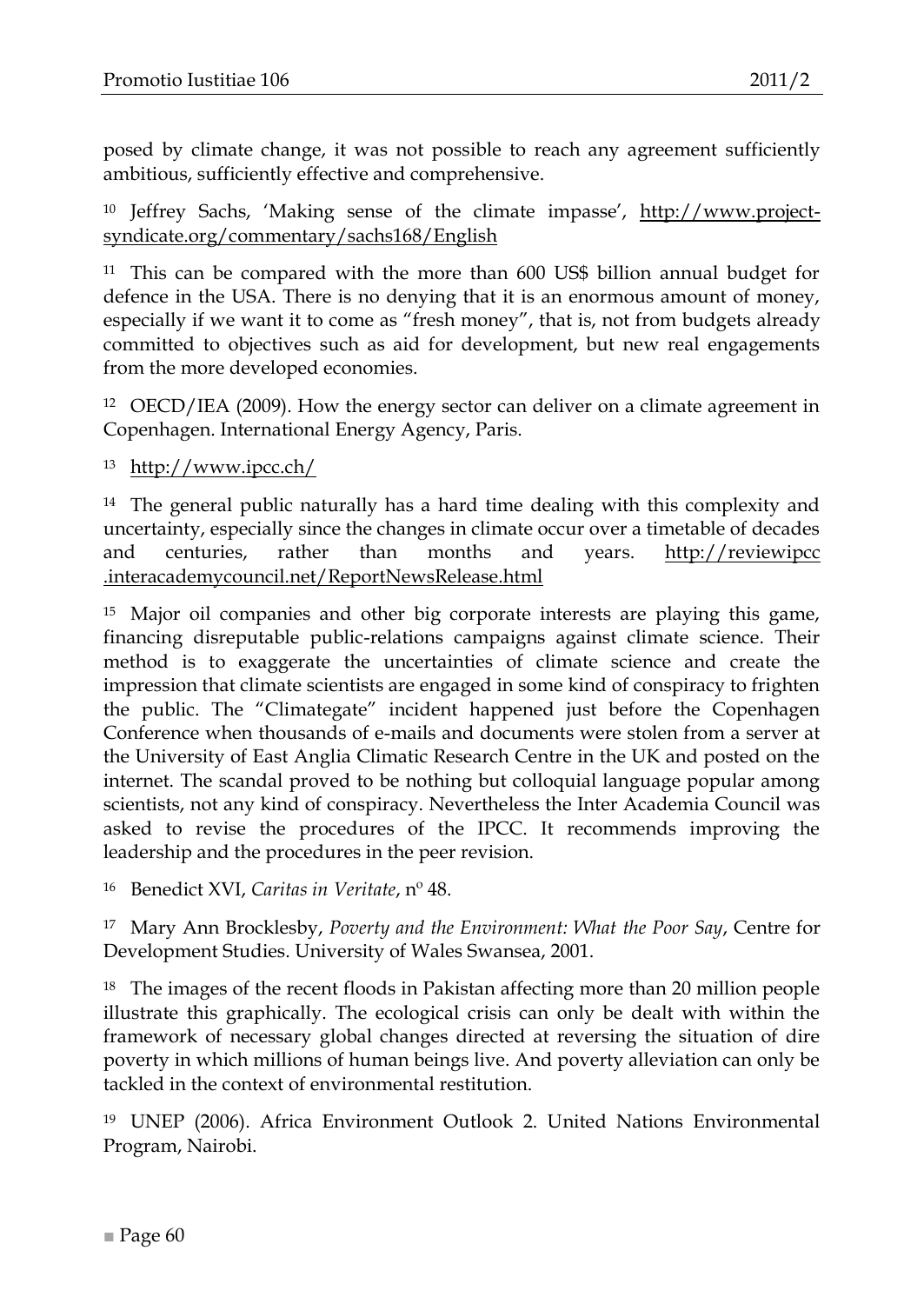<sup>20</sup> ECA (2004c). Land Tenure Systems and their Impacts on Food Security and Sustainable Development in Africa. Economic Commission for Africa, Addis Ababa. [http://www.uneca.org/eca\\_resources/Publications/sdd/Land\\_Tenure\\_systems.p](http://www.uneca.org/eca_resources/Publications/sdd/Land_Tenure_systems.pdf) [df](http://www.uneca.org/eca_resources/Publications/sdd/Land_Tenure_systems.pdf)

<sup>21</sup> For the UNEP the priorities for Latin America and the Caribbean are urban growth, biodiversity threats, coastal damage and marine pollution, and vulnerability to climate change. However, protected areas (both marine and terrestrial as classified by IUCN) now cover 10.5 per cent of the territory, and integrated prevention and control programmes are helping decrease annual deforestation rates in the Amazon. UNEP Fourth *Global Environment Outlook* <http://www.unep.org/geo/geo4/media/>

<sup>22</sup> European Environment Agency. EEA Signals 2009. Copenhagen, 2009.

<sup>23</sup> IPCC, 2007. IPCC report, Climate Change Impacts, Adaptation and Vulnerability, April 2007.

<sup>24</sup> <http://storyofstuff.org/electronics/> and European Environment Agency. EEA Signals 2009. Copenhagen, 2009

<sup>25</sup> Over 20 million people have been affected by flash floods in Pakistan in July  $-$ August 2010, exceeding the combined total of individuals affected by the 2004 Indian Ocean tsunami, the 2005 Kashmir earthquake and the 2010 Haiti earthquake.

<sup>26</sup> Cyclone SIDR in Bangladesh in 2007 was considered to be a big warning signal as a fall out of global warming. [http://www.thedailygreen.com/environmental](http://www.thedailygreen.com/environmental-news/blogs/shapley/bangladesh-global-warming-terrorism-5111408#ixzz0yHep4dHe)[news/blogs/shapley/bangladesh-global-warming-terrorism-](http://www.thedailygreen.com/environmental-news/blogs/shapley/bangladesh-global-warming-terrorism-5111408#ixzz0yHep4dHe)[5111408#ixzz0yHep4dHe](http://www.thedailygreen.com/environmental-news/blogs/shapley/bangladesh-global-warming-terrorism-5111408#ixzz0yHep4dHe)

<sup>27</sup> According to a new Oxford University study, using the Multidimensional Poverty Index (MPI), 55 percent of India's population of 1.1 billion (or 645 million people) live in poverty. While poverty in Africa is often highlighted, the Oxford research found that there was more acute poverty in India than in many African countries combined. Poverty in eight Indian states—Bihar, Chhattisgarh, Jharkhand, Madhya Pradesh, Orissa, Rajasthan, Uttar Pradesh, and West Bengal—exceeded that of the 26 poorest African countries. (Half of India's Population Lives Below the Poverty Line, Arun Kumar in www.countercurrents.org) In contrast, these eight states contain large deposits of mineral resources and there is intense exploitation of mineral resources displacing large sections of the Tribal population.

<sup>28</sup> Smitu Kothari, ‗A Million Mutinies', *Humanscape*, September 2001

<sup>29</sup> Lawrence Surendra, ‗Posturing as Policy', *Frontline* Vol. 27, 2010

<sup>30</sup> Pinto Ambrose, 'Manmohan Singh and Naxal-Maoist Upsurge: Clash of Models of Development', Mainstream, Vol XLVII, No 37, 2009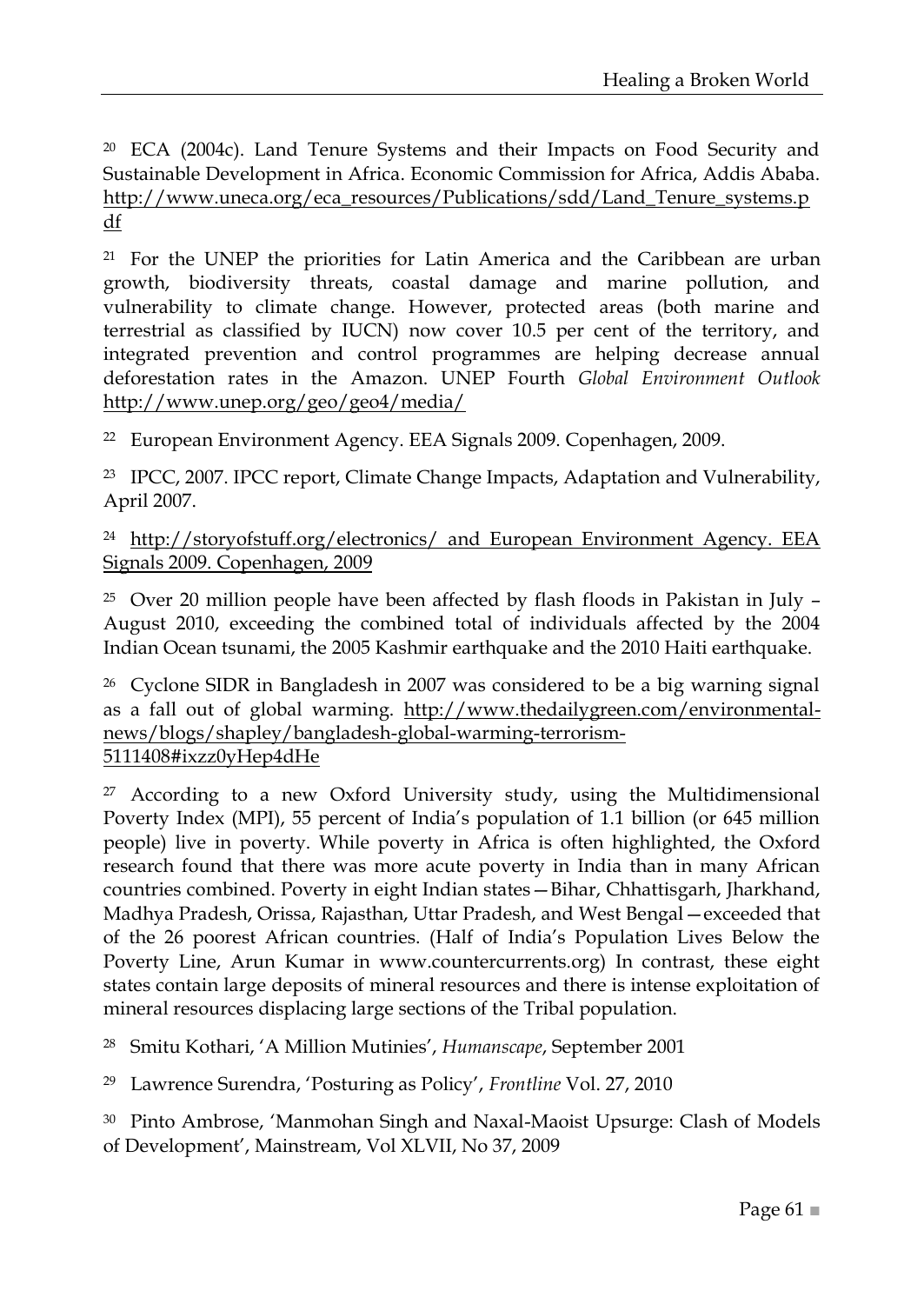<sup>31</sup> The Chipko movement or Chipko Andolan (chipko literally means " stick to" in [Hindi\)](http://en.wikipedia.org/wiki/Hindi) is a [socio-ecological](http://en.wikipedia.org/wiki/Social_ecology) movement that practised the [Gandhian](http://en.wikipedia.org/wiki/Gandhian) methods of [satyagraha](http://en.wikipedia.org/wiki/Satyagraha) and non-violent resistance, through the act of hugging trees to protect them from being felled. http://en.wikipedia.org/wiki/Chipko\_movement

 $32$  ADB (2009), "Preparation of the 2010 Asian Environment Outlook (AEO)". Technical Assistance Report, Project Number: 41273-01, Research and Development Technical Assistance (RDTA), May 2009. 'Recent discussions among ADB, UNESCAP, and the UNEP have stressed the need for the State of the Environment (SOE) report to become less a descriptive and scientific publication and more an analytical report to better support policy discussions, planning, and decisionmaking. As a result, instead of having two separate publications in 2010, the three organizations have decided to jointly produce the 2010 AEO'*.*Available at: <http://www.adb.org/Documents/TARs/REG/41273-REG-TAR.pdf>

<sup>33</sup> Millennium Ecosystem Assessment (2005): Ecosystems and human well being, Synthesis. [http://www.millenniumassessment.org/documents/document.356.](http://www.millenniumassessment.org/documents/document.356.%20aspx.pdf)  [aspx.pdf](http://www.millenniumassessment.org/documents/document.356.%20aspx.pdf)

 $34$  Endemic or native exclusively to a particular geographic area.

<sup>35</sup> UNESCAP (2010), "Economic and Social Survey of Asia and the Pacific 2010: Sustaining Recovery and Dynamism for Inclusive Development". United Nations, Bangkok, Thailand. Available at: [http://www.unescap.org/survey2010/download](http://www.unescap.org/survey2010/download%20/survey2010.pdf)  [/survey2010.pdf](http://www.unescap.org/survey2010/download%20/survey2010.pdf)

<sup>36</sup> Resilience in the rural context informs the global context and can be categorised in three dimensions. (i) The ecological dimension of resilience is the level of disturbance that an ecosystem can absorb without crossing a threshold to a different ecosystem structure or state. (ii) The social dimension of resilience is the ability to face internal or external crises and effectively resolve them. In the best cases it may allow groups to not simply resolve crises but also learn from and be strengthened by them. It implies an ability to cohere as a community and to solve problems together in spite of differences within the community. Social capital and shared sense of identity and common purpose support this aspect of resilience. (iii) The economic dimension refers to the ability to recover from adverse economic conditions or economic shocks. It implies having a variety of economic options available if a particular economic activity fails or being able to create more options if necessary. It benefits from being able to call on a wide variety of skill sets and contacts. WRI, WB, UNEP, and UNDP (2008), "World Resource: Roots of Resilience: Growing the Wealth of the Poor". WRI, Washington, DC. Available at: [http://pdf.wri.org/world\\_resources\\_2008\\_roots\\_of\\_resilience.pdf](http://pdf.wri.org/world_resources_2008_roots_of_resilience.pdf)

<sup>37</sup> GC 35, D.2, no.15.

<sup>38</sup> *Promotio Iustitiae*, April 1999, no. 70.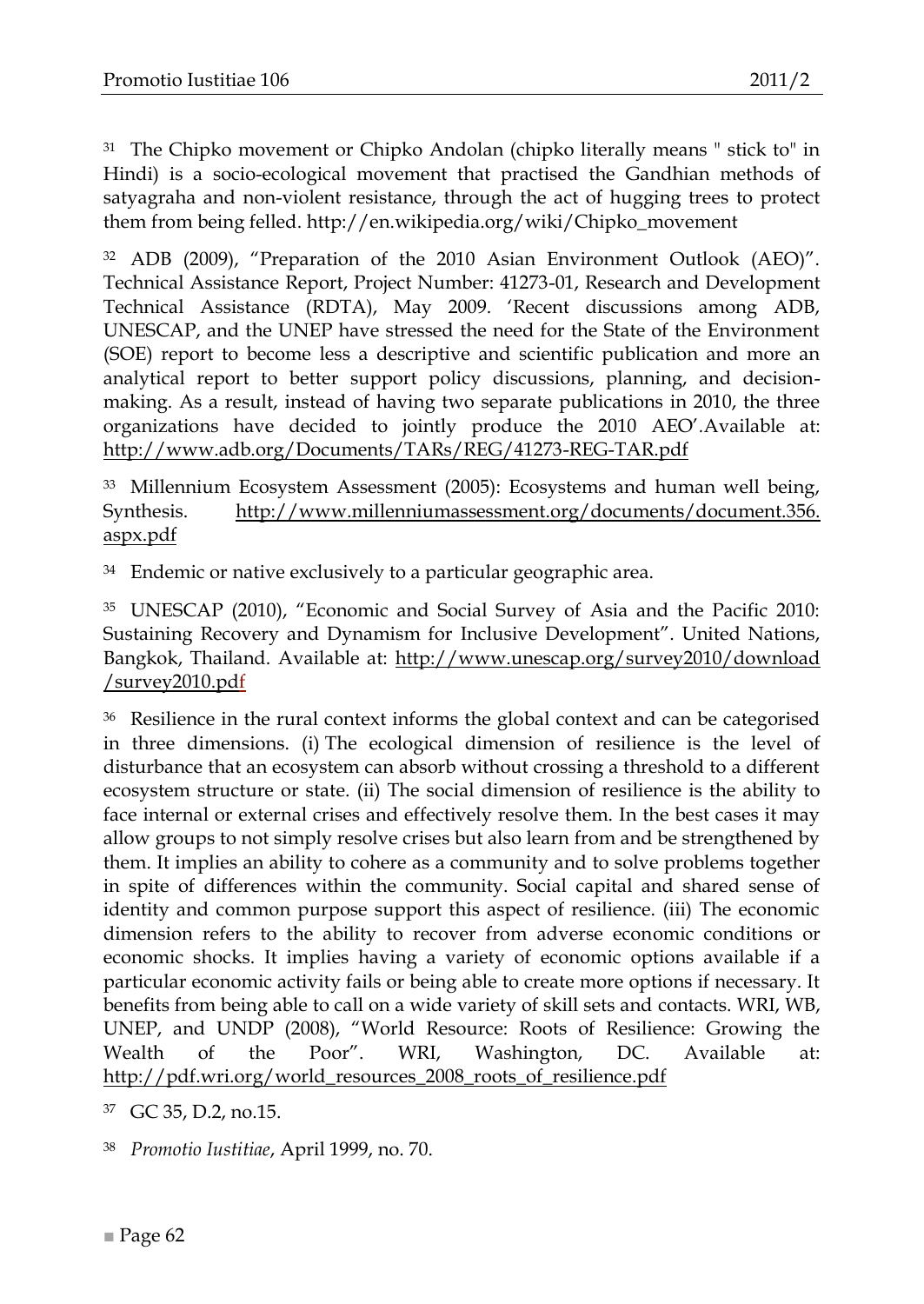$39$   $\textdegree$  Lack of respect for a loving Creator leads to a denial of the dignity of the human person and the wanton destruction of the environment" (GC 33, D.1, n. 35).

 $40$  As Fr. Kolvenbach acknowledges "the theme was very broad and would have required preparatory studies and competent experts; beside the Justice Commission had to address many other very complex problems; finally, time was limited" (*Promotio Iustitiae*, Ibid, p. 7).

<sup>41</sup> The reasons adduced to include the theme of ecology in Decree 3 (no. 34) were: (i) the cry of those suffering the consequences of environmental destruction; (ii) the many postulates received (23 coming from 22 provinces some of them almost identical), and (iii) the recent teaching of the Holy Father as well as many Episcopal conferences on this issue (Benedict XVI, *Message of Peace*, 1 January 2010).

<sup>42</sup> The two Creation accounts in Genesis 1 and 2 teach us that God designed the earth as a home fit for the whole of creation to live in. In the first Creation account, God pronounces that all he has created is good. In the second Creation account, it appears as if God selected the human species for special responsibility. The creation of the human species seems to be the climax of God's creative act. Furthermore, God appears to entrust the care of the rest of creation to the human species (Genesis 1: 28). This responsibility does not imply a greedy and wanton exploitation of the earth's resources. Some people have read into this command that God has granted human beings the licence to "enjoy and use" the environment. Critics of this erroneous understanding of the biblical text have suggested that the Bible is partly to blame for the exploitative and destructive attitude of human beings towards the environment. (Engel, D., *Elements in a Theology of Environment*, Zygon, 5, 5: 216, 1970). The notion of stewardship is part of the role of human beings in relation to the rest of creation, a role entrusted to them by God. Clearly, the perspective of the Creation stories promotes respect towards the rest of creation. Consequently, we urgently need to 'retrieve the relational nature of humans among themselves and with nature and the cosmos (Arockiasamy, Vidyajyothi, Delhi, Response to the questionnaire on Ecology, September 2010).

<sup>43</sup> The whole of creation participates in the Paschal mystery; though we all await full liberation and reconciliation (Rom 8:19-23), we expect "a new heaven and a new earth" (Rev 21:1).

<sup>44</sup> Pontifical Council for Justice and Peace, *Compendium of the Social Doctrine of the Church*, 2004, Roma: Libreria Editrice Vaticana, no. 461

<sup>45</sup> "To say that the natural world is a 'subject' is to imply that Creation has a dynamic, personal, relational character, an intrinsic worth independent of any utilitarian value it might have for humans‖ (Jim Profit , *Promotio Iustitiae*, 82, 2002/1, p. 6.

<sup>46</sup> Compendium, *ibid*. , 462.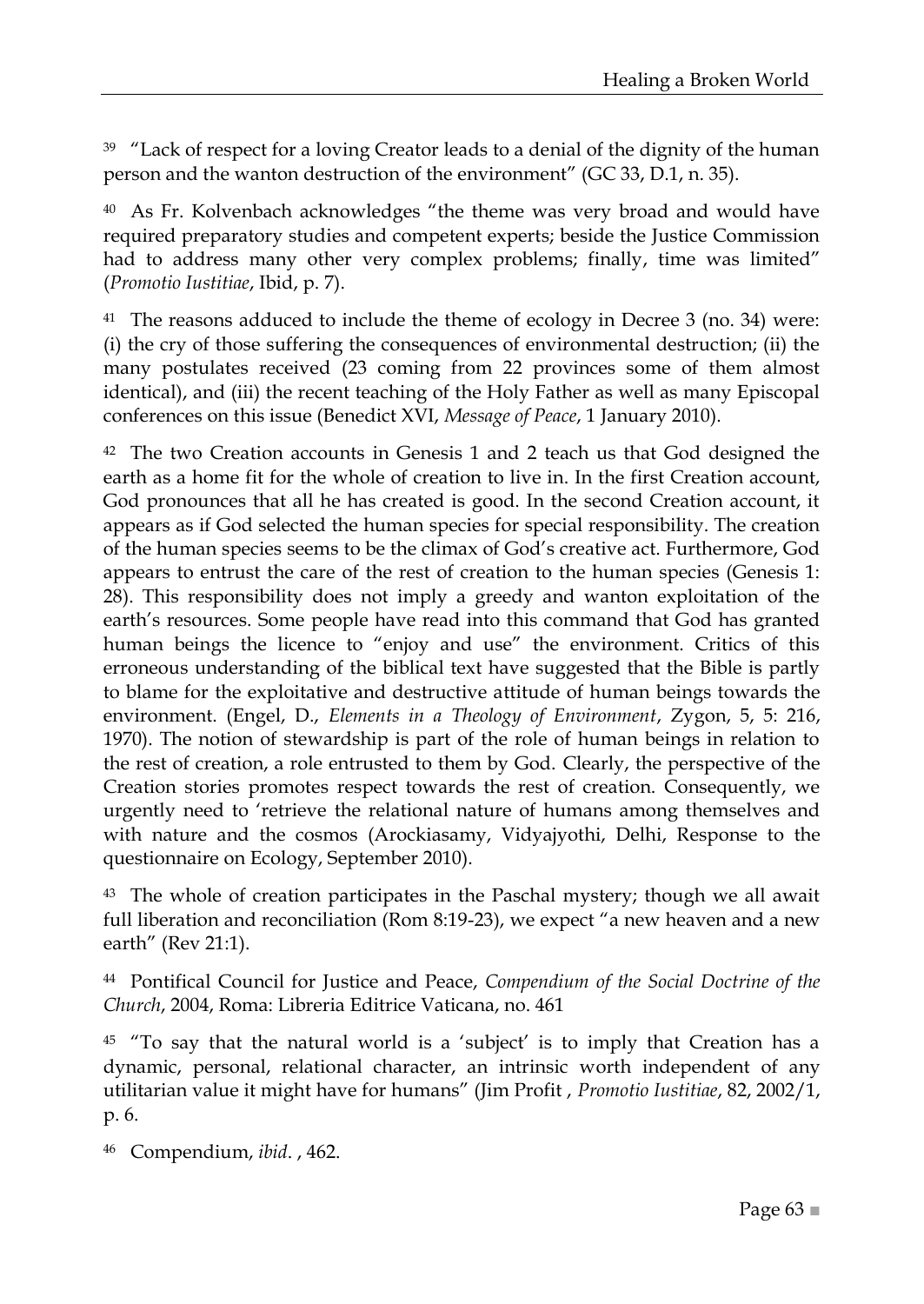<sup>47</sup> Compendium, *ibid*., 463.

Second African Synod, Rome, October 2009, Proposition 22.

<sup>49</sup> Tillich, Paul, 1993, *Systematic Theology*, vol. 3, Chicago University Press.

<sup>50</sup> Gulick, Walter B. 1991. "The Bible and Ecological Spirituality." Theology Today, vol 48.2

<sup>51</sup> Benedict XVI, World Day of Peace Message 2010, §.7

<sup>52</sup> *Compendium*, 475-76.

<sup>53</sup> *Caritas in Veritate*, §6-7.

<sup>54</sup> *Caritas in Veritate*, §50.

<sup>55</sup> There are many examples of those who have discovered the concern for creation in the Spiritual Exercises. The text follows some ideas developed by Joseph Carver SJ, *Ignatian Spirituality and Ecology: Entering into Conversation with the Earth*. (unpublished, 2010).

<sup>56</sup> Joseph Carver SJ, *ibid*.

<sup>57</sup> This consideration should serve the function of orienting the retreatant (Moore, John SJ, in a talk given at the Jesuit Centre for Theological Reflection, Lusaka, August, 2010).

<sup>58</sup> Jim Profit SJ, ‗Spiritual Exercises and Ecology', *Promotio Iustitiae*, 82, 2004/1. He also points out that Sallie McFague's understanding of creation is consistent with that of Ignatius. Creation is the place of salvation, not the backdrop or the stage (*The Body of God,* Minneapolis: Augsburg Fortress Press, 1993), 180-182).

<sup>59</sup> This approach defining the relationship between humankind and creation is quite different from the 'kingship model' maintaining that humans have to subdue the earth; and from the 'stewardship model' perpetuating a "hierarchical dualism" (Johnson, Elizabeth. *Woman, Earth, and Creator Spirit.* New York: Paulist Press, 1993).

 $60$  Jim Profit: "We offer ourselves within a covenantal relationship to God, and express this by the 'Take Lord and Receive' prayer. And what better deeds could there be than to reflect the triple relationship in our life, to restore right relations, and be a part of the healing of the Earth? (*ibid*. p. 10).

<sup>61</sup> Temporary peace agreements in a war situation have not produced the desired results for the reason that on many occasions the peace agreements had no inbuilt consideration for reconciliation. Many times peace agreements are orphaned (Fen Osler Hampson, *Nurturing Peace: Why Peace Settlements Succeed or Fall*, 1996, Washington: United States Institute of Peace). That is, the parties reach an agreement that stops the fighting but does little to take the parties toward what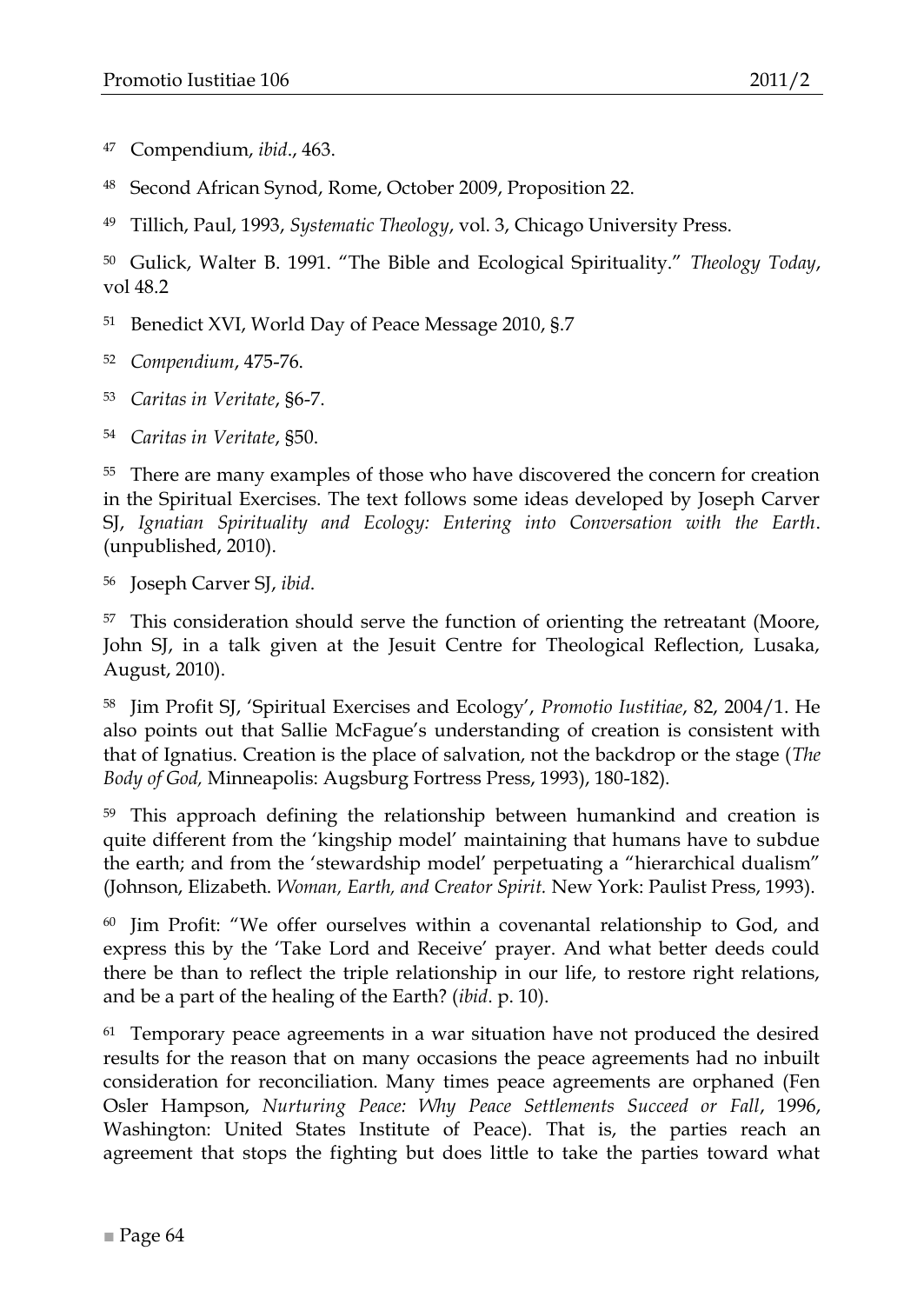Kenneth Boulding calls stable peace, which can only occur when the issues that gave rise to the conflict in the first place are addressed to the satisfaction of all (Stable Peace, 1978, Austin: University of Texas Press). On the other hand, some argue that reconciliation is neither possible nor desirable between unequal parties. It is feared that in such situations, there is a potential danger that the strong will prevail over the weak and determine the line of future action without understanding the genuine concerns of the weak and thus deepen the conflicts further.

 $62$  In the Ignatian and Biblical tradition we are always reminded that these new relationships, these acts of reconciliation, need to be established with those different from us, with those estranged from us, with 'foreigners.'

 $63$  "...in Christ God was reconciling the world to himself, not counting their trespasses against them, and entrusting the message of reconciliation to us.‖ (2 Cor 5:19)

<sup>64</sup> Robert J. Schreiter, *The Ministry of Reconciliation: Spirituality and Strategies,* Maryknoll, NY: Orbits Books, 1998, 13-19.

<sup>65</sup> According to Charles Hauss, reconciliation includes four critical components identified by John Paul Lederach as truth, justice, mercy, and peace (Reconciliation, http://msct.beyondintractability.org/essay/reconciliation/).

<sup>66</sup> David Hollenbach SJ, 'Reconciliation and Justice: Ethical Guidance for a Broken World', *Promotio Iustitiae* ,103, 2009/3.

 $67$  It is enlightening to see how the term "right relationship" used in Decree 3 has been translated, for example in Italian, French and Spanish. As an example, the text ―in heeding the call to restore *right relationships* with creation‖ has been translated into Spanish as ―para escuchar, una vez más, el llamamiento a promover *relaciones justas* con la creación" (D 3, no. 34).

<sup>68</sup> David Hollenbach, *ibid*. Recalling the example of the Truth and Reconciliation Commission of South Africa, Hollenbach emphasizes that restorative work could begin only when the gravest injustices of apartheid had already been ended by the protection of the fundamental rights guaranteed by the new South African Constitution and democratic institutions in place to ensure that injustice will not return.

<sup>69</sup> From a broader political perspective it must be clearly stated at the outset that restorative justice, that is, restoring or renewing social unity, is not merely the result of amnesties that allow perpetrators to continue their oppression, nor a call to suppress the truth of what has happened. Reconciliation can only happen when injustices cease and the truth is told.

<sup>70</sup> Leonardo Boff, *Cry of the Earth, Cry of the Poor*, Orbis Press, 1997.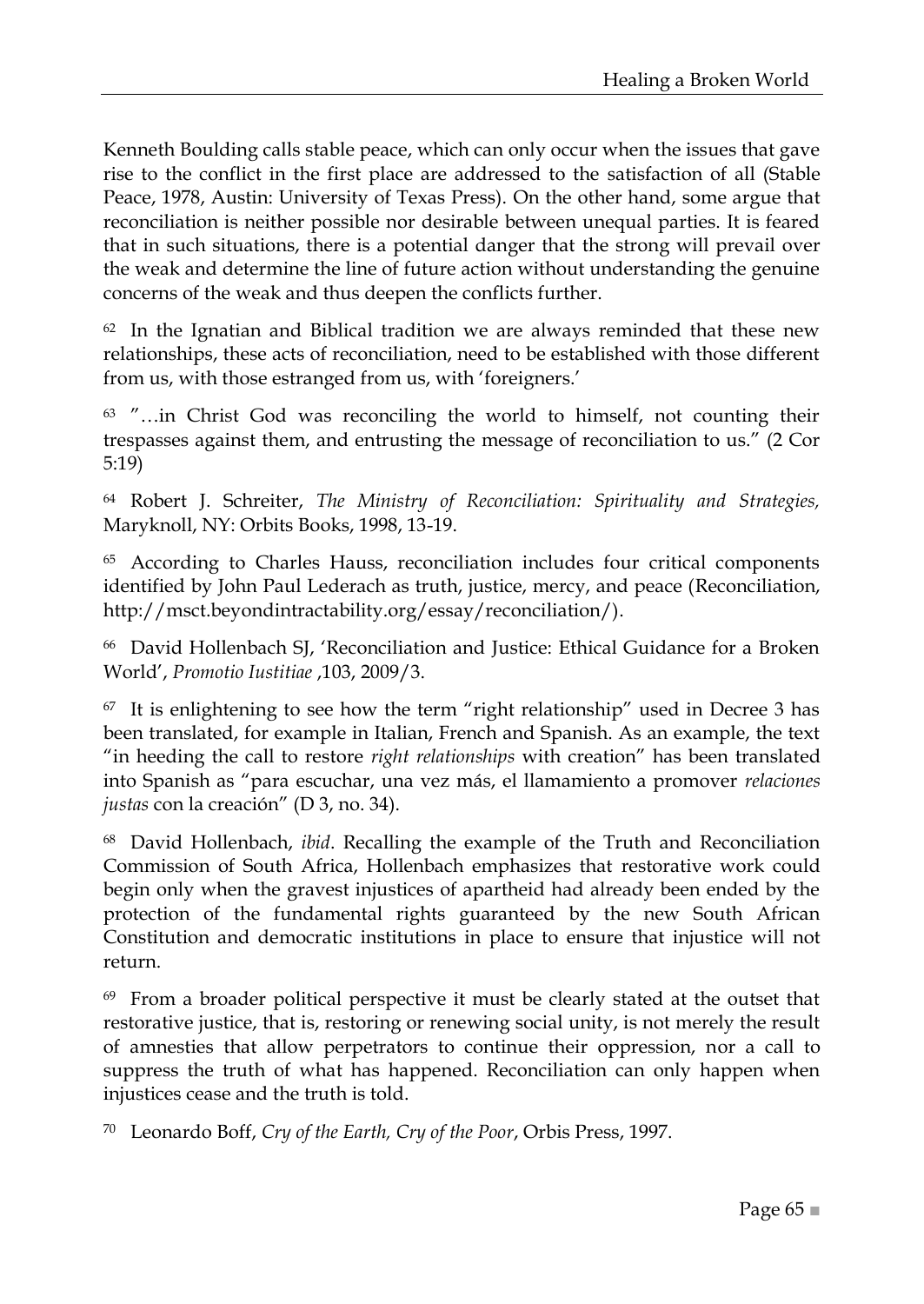<sup>71</sup> Stern, N. (2010). *Gérer les changements climatiques, promouvoir la croissance, le développement et l'équité*, Conferences at the Collège de France. [http://www.college](http://www.college-de-france.fr/default/EN/all/ni_ste/index.htm)[de-france.fr/default/EN/all/ni\\_ste/index.htm](http://www.college-de-france.fr/default/EN/all/ni_ste/index.htm) The multidimensional nature of climate change, far beyond the environmental impacts, shows how it hits the most vulnerable, especially the poor in the developing world, not only because they are dependent on the very resources impacted, but also because they have far less capacity to protect or adapt themselves.

<sup>72</sup> In developing countries agriculture accounts for 70 to 90 percent of available freshwater supplies. Animals fed on grain need more water than grain crops. In tracking food animal production from the feed through to the dinner table, the inefficiencies of meat, milk and egg production range from a 4:1 energy input to protein output ratio up to 54:1 The United States could feed 800 million people with grain that livestock eat, a 1997 Cornell University study found. <http://www.news.cornell.edu/releases/Aug97/livestock.hrs.html>

<sup>73</sup> Pavan K. Varma laments that the fact that the ideals of service gave way to ruthless individualism, austere ways of life came to be replaced by consumerism, and the values of the middle class came, ironically, to resemble those reflected in the self-seeking actions of the politicians they so much despised (*The Great Indian Middle Class*, Penguin Books, India)

<sup>74</sup> http://knowledge.wharton.upenn.edu/article.cfm?articleid=2011

<sup>75</sup> Given that the change is on-going with no mitigation of carbon production that will turn back the climate and immediately reduce the risks, the need for adaptation becomes crucial. In the present context we are not justified in thinking that the more mitigation there is, the less the need to adapt. There is a need for immediate adaptation, but also a fundamental change in patterns of consumption and comfort levels designed by the developed world.

<sup>76</sup> Peter Walpole, Learning Sustainable Life. ESSC, 2010, 23-24.

<sup>77</sup> The existence of some territories shows that the interdiction of almost all human activity can be occasionally the only way to preserve threatened animal and plant life. The challenge is in each case to establish the balance most critically where Indigenous Peoples have lived in marginalized contexts. In the urgent concern to protect the environment, cultural communities need to be incorporated and given space for empowerment management of threatened life.

<sup>78</sup> D.H. Meadows, The Limits to Growth 1972; J. Rockström, et al. Planetary boundaries: Exploring the Safe Operating Space for Humanity. Ecology and Society 14(2): 32. 2009.

<sup>79</sup> For a more comprehensive analysis see Mary Evelyn Tucker and John Grim, *Overview of World Religions and Ecology*. Yale University 2009.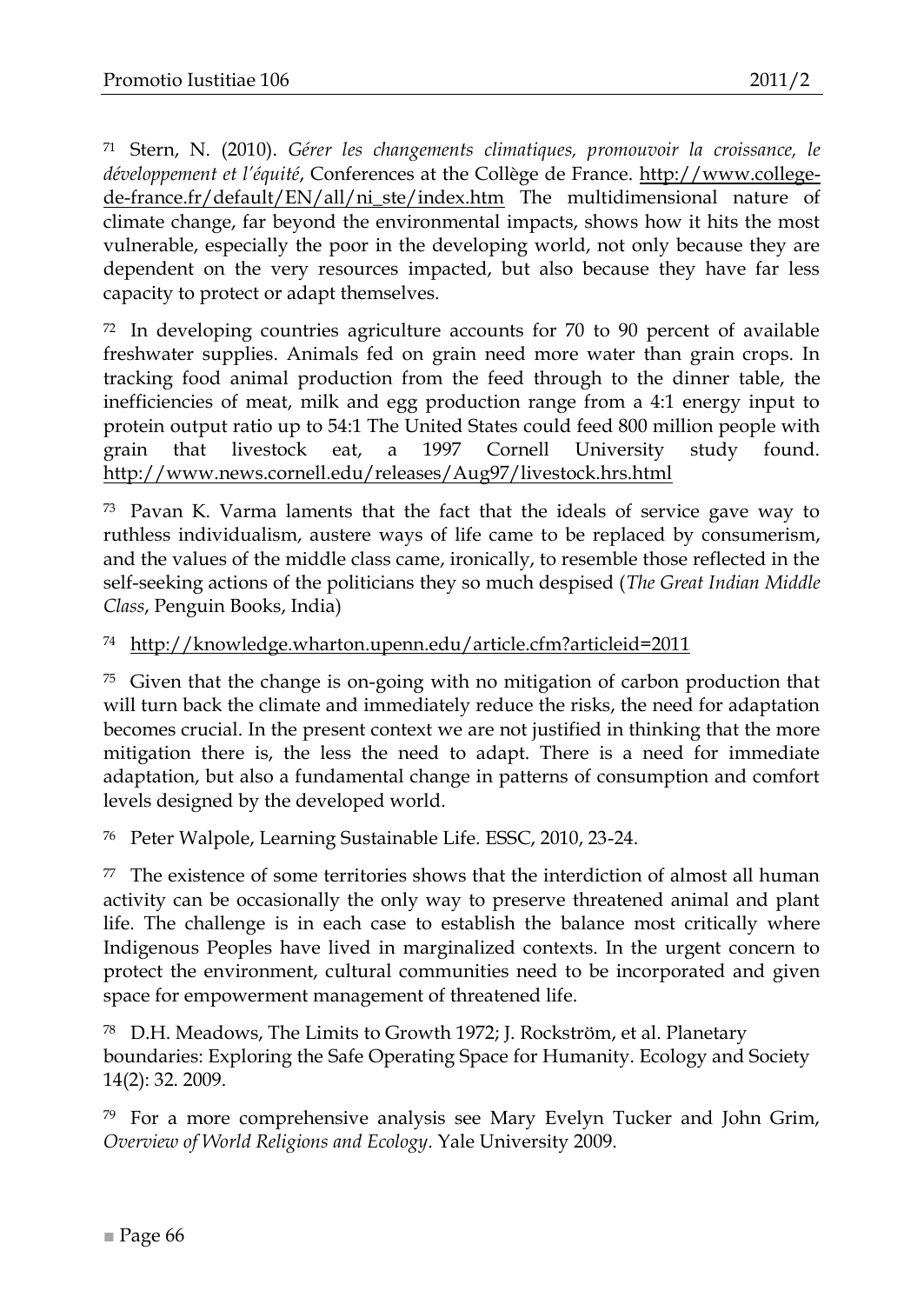<sup>80</sup> The Parliament of World Religions, held for the first time in Chicago in 1993 and attended by some 8,000 people from all over the globe, issued a Global Ethics of Cooperation of Religions on Human and Environmental Issues statement. The subsequent Parliaments held in Capetown and Barcelona had the environment as a major theme. The Parliament held in December 2009 in Melbourne also had a major focus on the role of religions in contributing to a sustainable future. International meetings on the environment such as the Global Forum of Spiritual and Parliamentary Leaders have been held in Oxford (1988), Moscow (1990), Rio (1992), and Kyoto (1993). The International Union for the Conservation organized the first panel on "Spirituality and Conservation" at the World Conservation Congress in Barcelona in 2009.

81 Laurenti Magesa, "African Spirituality and Environmental Conservation", in Indigenous Voices in the Sustainability Discourse, ed. Frans Wijsen and Sylvia Marcos (Berlin: LIT , 2010), 129.

 $82$  The covenant states that nobody shall climb or cut trees there, it is the domain of the ancestors, and people respect it.

<sup>83</sup> They point to the graves where their ancestors are buried as a strong reminder of their bond with the environment. Ancestral veneration serves as a connection to creation and ultimately to God the Creator. For Kunda the environment is a medium through which they commune with God and therefore spiritual life is not possible without respect for their environment.

<sup>84</sup> Ignacimuthu. *Environmental Spirituality*, The Bombay St. Paul Society, 2010

<sup>85</sup> The resources of the world are not unlimited, whereas human beings' greed knows neither limit nor discretion. Their unbridled voracious greed for pleasure and acquisition of wealth has exploited nature to the point of near impoverishment. According to the Sigalovada Sutta, a householder should accumulate wealth as a bee collects pollen from a flower. The bee harms neither the fragrance nor the beauty of the flower, but gathers the pollen to turn it into sweet honey.